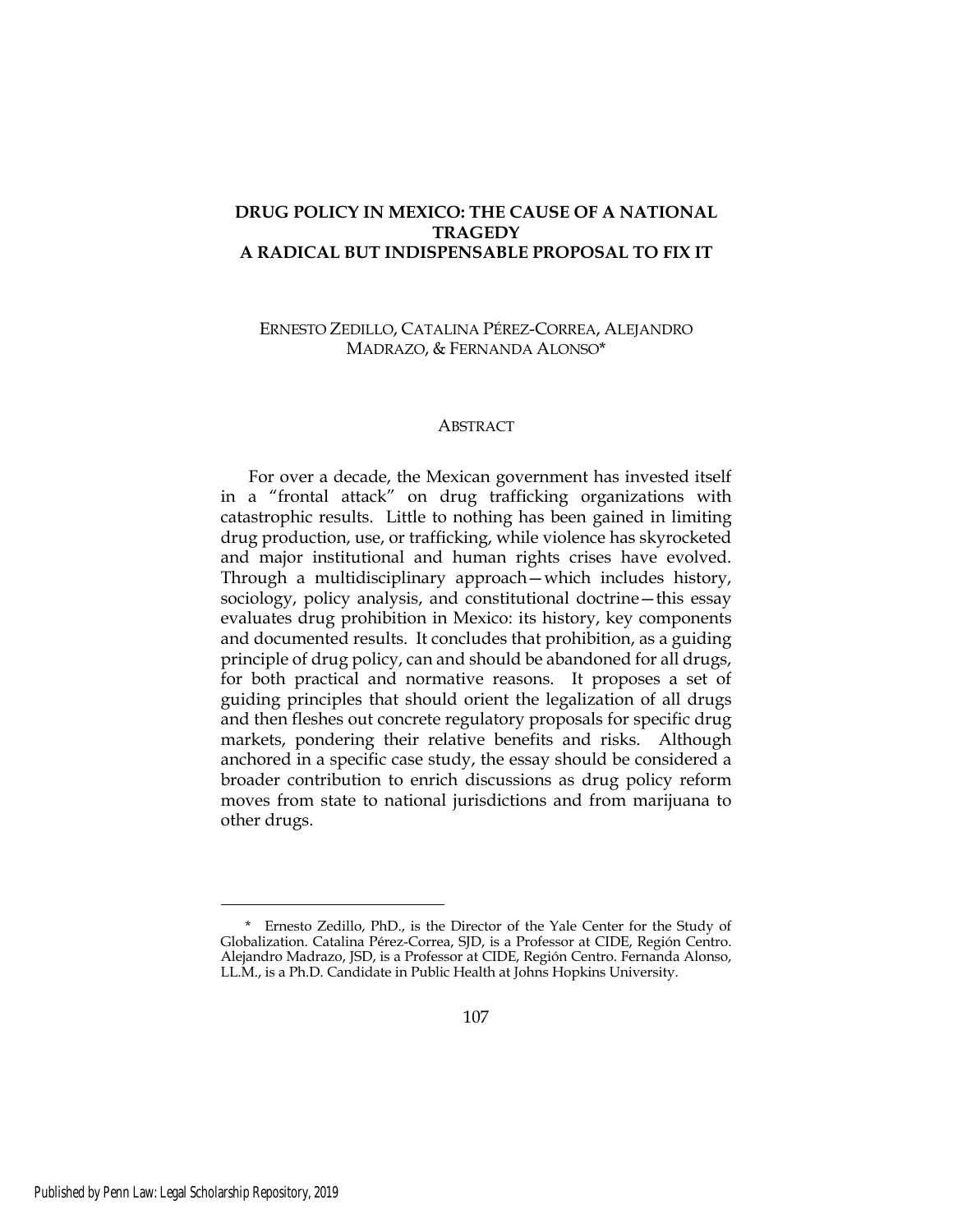# TABLE OF CONTENTS

|                                                             | 2.1. History of prohibition in Mexico  114                 |  |  |  |  |
|-------------------------------------------------------------|------------------------------------------------------------|--|--|--|--|
|                                                             | 2.2. Prohibition in the post-Single Convention 1961 era118 |  |  |  |  |
|                                                             | 2.3. Deepening enforcement of prohibition (2006–2018)122   |  |  |  |  |
|                                                             |                                                            |  |  |  |  |
| 3. Prohibition, violence and people who use drugs 129       |                                                            |  |  |  |  |
| 3.1. The epidemic of violence. Violence as a harm to public |                                                            |  |  |  |  |
|                                                             | health: homicides, internally displaced populations and    |  |  |  |  |
|                                                             |                                                            |  |  |  |  |
|                                                             |                                                            |  |  |  |  |
|                                                             | 3.2.1. People who use drugs and the criminal justice       |  |  |  |  |
|                                                             |                                                            |  |  |  |  |
|                                                             | 3.2.2. Prevention, treatment and harm reduction for        |  |  |  |  |
|                                                             |                                                            |  |  |  |  |
|                                                             | 3.2.3. Other vulnerable populations 146                    |  |  |  |  |
| 4. Guiding principles for Mexico's drug policy 149          |                                                            |  |  |  |  |
|                                                             |                                                            |  |  |  |  |
|                                                             |                                                            |  |  |  |  |
|                                                             | 5.2. Decriminalization of use of all drugs  159            |  |  |  |  |
|                                                             | 5.3. Legal and regulated access to specific drugs 159      |  |  |  |  |
|                                                             | 5.4. Enforcement of drug laws: quickly deescalating        |  |  |  |  |
|                                                             |                                                            |  |  |  |  |
|                                                             |                                                            |  |  |  |  |
|                                                             |                                                            |  |  |  |  |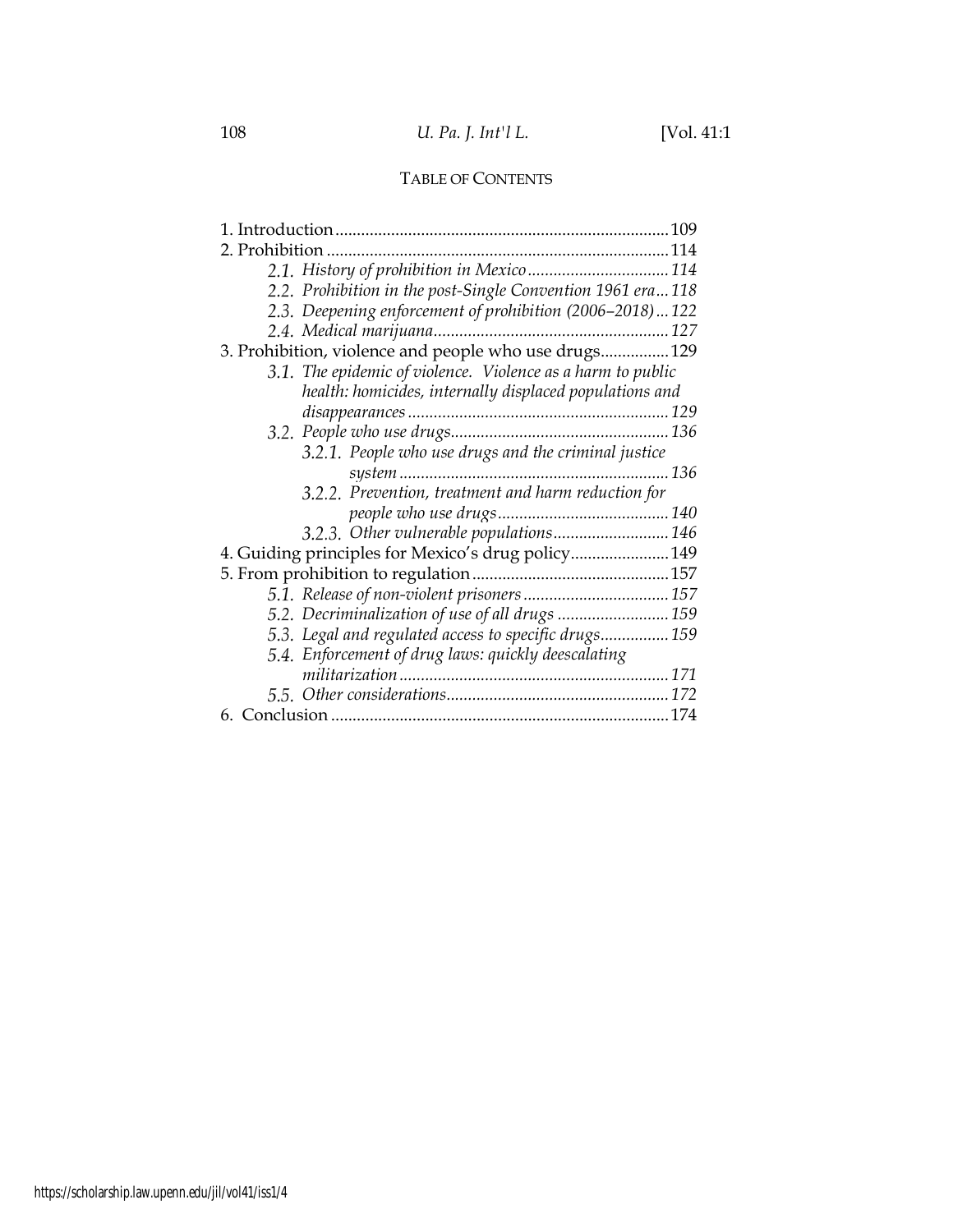### 1. INTRODUCTION

We start by fully agreeing with a chief conclusion of the 2011 Report of the Global Commission on Drug Policy: "The global war on drugs has failed, with devastating consequences for individuals and societies around the world."1 We adhere to the Commission's observation that the international drug control regime, by being based essentially on a punitive law enforcement paradigm, has resulted in more violence, larger prison populations, and the erosion of governance around the world.2 Additionally, the health concerns associated with drug use have been negatively affected by the drug control regime's efforts.3

Globally, prohibition has proven to be a poor framework for the protection of health, risk management and harm reduction. Moreover, when strongly enforced, prohibition has devastating effects on institutional capacity and legitimacy, economic development, social peace, and public health, as measured in terms of the most basic indicators.4 The prevailing drug policy, including reduction of drug use, availability of illicit drugs or the efficiency of institutional resources, has been ineffective and, in fact, counterproductive. As stated in the 2014 Global Commission on Drug Policy's Report: "After more than half a century of this punitive approach, there is now overwhelming evidence that [prohibition] has not only failed to achieve its own objectives but has also generated serious social and health problems."5

<sup>1</sup> Global Commission on Drug Policy, *The War on Drugs* 2 (June 2011), https://www.globalcommissionondrugs.org/wp-

content/uploads/2017/10/GCDP\_WaronDrugs\_EN.pdf [https://perma.cc/87HL-5GAC].

<sup>2</sup> *Id*. at 2–3.

<sup>3</sup> *See id.* at 2 ("[r]epressive efforts directed at consumers impede public health measures to reduce HIV/AIDS, overdose fatalities, and other harmful consequences of drug use.").

<sup>4</sup> *See* OLIVER MEZA & EDGAR GUERRA, POLÍTICA DE DROGAS EN LAS AMÉRICAS: REDEFINIENDO EL PROBLEMA Y EL PAPEL DEL ESTADO [DRUG POLICY IN THE AMERICAS: REDEFINING THE PROBLEM AND THE ROLE OF THE STATE] 1, 26 (2017), http://www.politicadedrogas.org/PPD/documentos/20171204\_124423\_pol%C3 %ADtica\_de\_drogas\_en\_las\_américas\_v0.10\_isbn.pdf [https://perma.cc/WPY3- MVAG] (affirming that the current state drug enforcement scheme harms its citizens by reducing public health, delegitimizing the state, and creating avoidable social and economic costs).

<sup>5</sup> Global Commission on Drug Policy, *Taking Control: Pathways to Drug Policies That Work* 11 (Sept. 2014), https://www.globalcommissionondrugs.org/wp-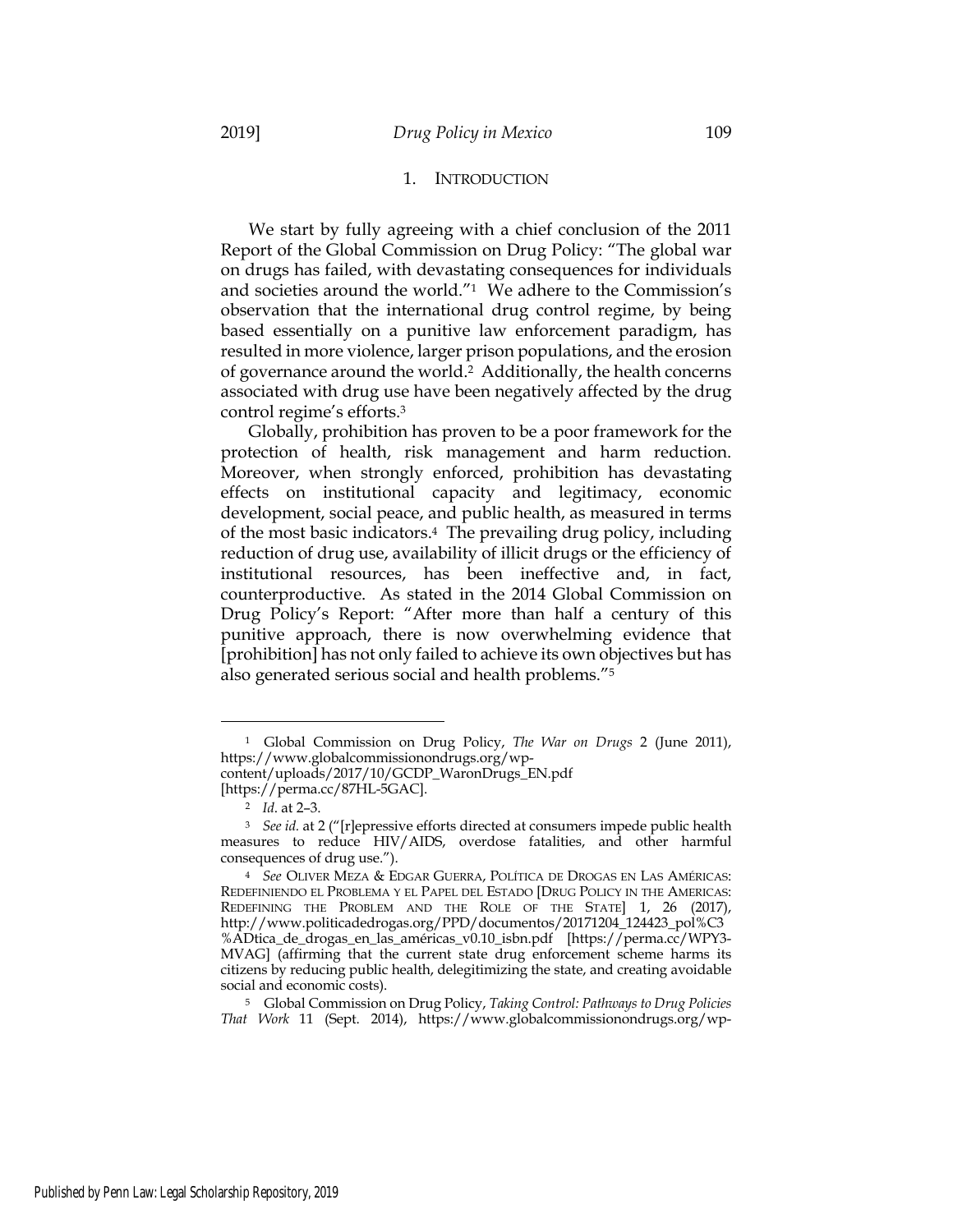The irony is that this failure, happening in Mexico and globally, should not be surprising at all, considering that the policy is wholly inconsistent with best knowledge from life sciences, sound public health research, and basic economic analysis. Essential insights from life sciences indicate that even if the best possible prevention strategies were applied—which unfortunately has never been the case—there would still be a residual demand for drugs, irrespective of whether they are prohibited or even highly priced in whichever market they are available. For its part, economic analysis demonstrates that prohibiting the production and consumption of any merchandise for which demand exists invariably leads to the creation of a black market by individuals and organizations willing to violate the law.6 Significantly, it also indicates that decriminalizing the use and production of a prohibited drug and taxing its consumption would cause a greater reduction in its output than the enforcement of its prohibition (even if enforcement were aimed at an optimal level, in practice, most likely unachievable).7

Drugs have been a part of human culture throughout history. Prohibition has been the exception, not the rule, in deciding what to do about drugs. Prohibition is an experiment that has failed brutally.8 Mexico is one of the most dramatic examples of this failure and its costly consequences. It is both a transit country and a producer of illicit substances destined primarily for the United States. The size of Mexico's illegal drug activities makes it a fertile ground for criminal organizations to profit and obtain abundant resources that can be used to corrupt authorities and institutions. Despite harsh drug laws and intensive enforcement of these laws, the use of drugs in Mexico has increased over the past decade. Additionally, legal institutions and constitutional protections have

content/uploads/2016/03/GCDP\_2014\_taking-control\_EN.pdf [https://perma.cc/W7RL-K8AD].

<sup>6</sup> *See, e.g.,* Ernesto Zedillo, *Drug Policy: A Shameful Failure of Modern Civilization*, *in* ENDING THE WAR ON DRUGS, 23–38 (Richard Branson ed., 2016) (observing the connections between drug prohibition policies and the rise of black markets and violent crime in the Americas).

<sup>7</sup> *See* Gary S. Becker, Kevin Murphy, & Michael Grossman, *The Economic Theory of Illegal Goods: The Case on Drugs* 18–19 (Nat'l Bureau of Econ. Research, Working Paper No. 10976, 2004), https://www.nber.org/papers/w10976.pdf [https://perma.cc/54EK-36T7].

<sup>8</sup> *See, e.g.,* Oriol Romaní, *Una antropología de las drogas* [*An anthropology of drugs*], LA JORNADA (July 2, 2015), https://www.jornada.com.mx/2015/07/02/lsopinion.html [https://perma.cc/83KY-NTZP] (noting that the main flaw in the experiment of prohibition is that it assumed the ability to solve complex social problems with scientific or bureaucratic management).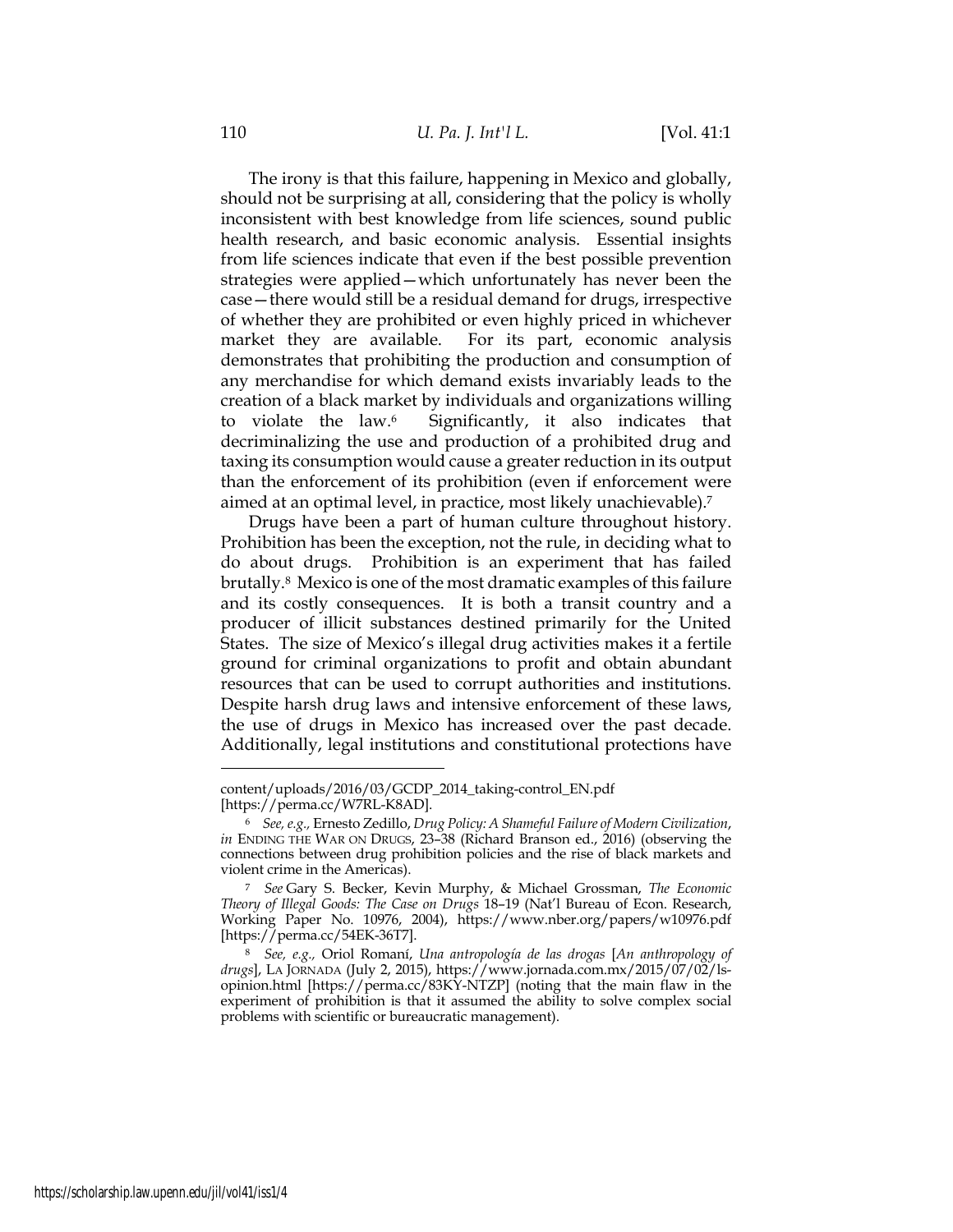been weakened, scarce resources have been misspent and violence has been fueled. And yet, Mexico's drug laws—premised on prohibition—have remained practically unchanged. More strikingly, their enforcement has been increasingly enhanced. Today, Mexico criminally persecutes and incarcerates people who use drugs, women with no prior convictions who transport drugs from one place to another, and small-scale drug dealers (who are easily replaced by other young men or women when detained).<sup>9</sup> Mexico also uses military forces to intercept drug trafficking and to eradicate illicit crops, using dangerous pesticides that pollute the water and contaminate the land in poor rural areas.<sup>10</sup>

The policy conclusions stemming from the above insights, for which the Global Commission has advocated and which we fully endorse, are very concrete: if drug policy puts public health, community safety, human rights and development at its center, the last thing that governments should be doing is inducing black markets where criminal organizations thrive.<sup>11</sup> Consequently, States should stop criminalizing people for drug use and possession. It would be inconsistent to decriminalize demand without taking supply out of the hands of criminal organizations. Other aspects being equal, demand liberalization could boost the illegal traffickers' revenues and thus their criminal power. Hence, the Commission's other key recommendation is for States to get the supply of drugs under control through responsible legal regulation.12

We subscribe to those recommendations mindful that for over a century, prohibition—and its intended enforcement—has prevailed as the preferred policy approach for dealing with the use of drugs, but also encouraged by changes that have been taking place lately. In 2013, Uruguay became the first country to pass a law fully regulating cannabis, which took effect in 2017.13 Canada followed

<sup>9</sup> *See* Catalina Pérez Correa & Andrés Ruiz, *A ras de tierra: Marihuana y Pesticidas* [*At ground level: Marijuana and Pesticides*], NEXOS (July 2018), https://www.nexos.com.mx/?p=38377 [https://perma.cc/TTM3-EVVK].

<sup>10</sup> *See id*. at 9 (asserting that paraquat, the pesticide often used by the state to destroy marijuana crops, often causes severe health problems such as intestinal bleeding, liver damage, skin problems, and an increased risk of Parkinson's when ingested due to water and crop contamination).

<sup>11</sup> *Taking Control: Pathways to Drug Policies That Work*,*supra* note 5.

<sup>12</sup> *Taking Control: Pathways to Drug Policies That Work*,*supra* note 5, at 23–31.

<sup>13</sup> Global Commission on Drug Policy, *Regulation: The Responsible Control of Drugs* 10 (2018), https://www.globalcommissionondrugs.org/wp-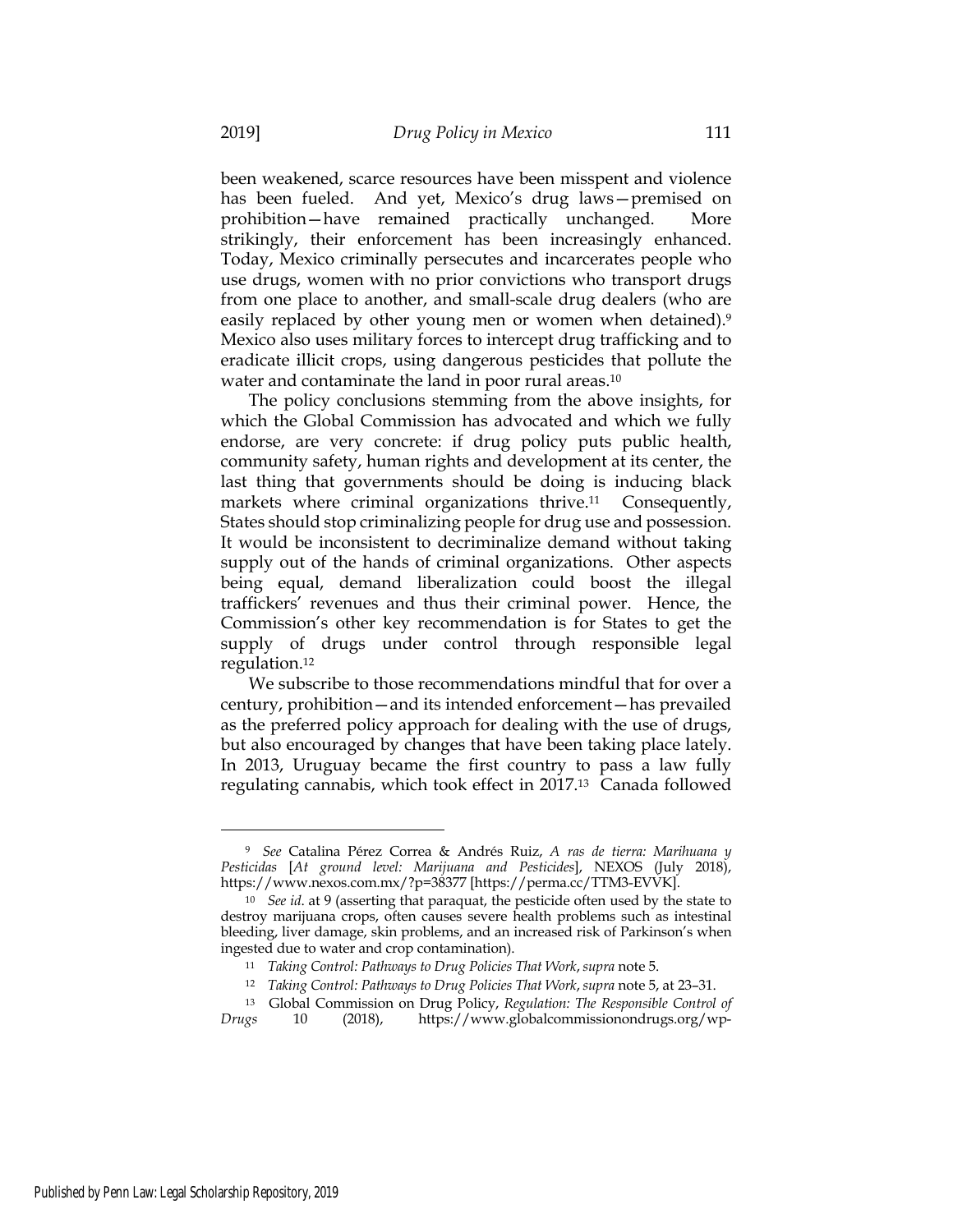in 2017.14 By November 2018, 28 states within the United States had regulated cannabis for medical purposes and eight of those had regulated cannabis for recreational purposes.15 In January 2018, Vermont became the first state to legalize cannabis for adult use through the legislative process.16 Several Latin-American countries have also regulated cannabis for medical purposes.<sup>17</sup> Of course, earlier successful experiences with policies giving more importance to public health than to punitive actions, like those in Portugal, Switzerland and Australia, are also supportive of the approaches suggested below for Mexico's case.18

The first part of this document briefly explains the origins of Mexican prohibition early in the 20<sup>th</sup> century and describes some of the existing drug policies and laws. The second part reviews some of the most salient negative consequences of current policies, both for people who use drugs and for the broader population in terms of public health and public security. It shows that prohibition, undoubtedly, has had serious costs on the institutional capacity to prevent and punish criminality. The third section proposes basic principles that should orient drug policy in Mexico and recommendations for its reform. Finally, based on those principles, we offer concrete proposals for the decriminalization and regulation of drug markets in the country.

As the Global Commission on Drug Policy affirms in its 2018 report, *Regulation: The Responsible Control of Drugs*, there is no "one size fits all" regulation model.19 Rather, "regulation models adopted

content/uploads/2018/09/ENG-2018\_Regulation\_Report\_WEB-FINAL.pdf [https://perma.cc/E47F-YNCK].

<sup>14</sup> *Id*. at 14, 31.

<sup>15</sup> *Marijuana Overview*, NATIONAL CONFERENCE OF STATE LEGISLATURES (Oct. 17, 2019), http://www.ncsl.org/research/civil-and-criminal-justice/marijuanaoverview.aspx [https://perma.cc/TX4C-UWCG].

<sup>16</sup> *Id.*

<sup>17</sup> *See, e.g.,* Juan Diego Bogotá, *Marihuana Medicinal: ¿cuáles Países Lideran En América Latina? [Medical marijuana: which countries lead in Latin American?]* LATIN AMERICAN POST (June 26, 2019), https://latinamericanpost.com/28658-medicalmarijuana-which-countries-lead-in-latin-america [https://perma.cc/54B9-A92Q] (noting that Chile, Colombia, Mexico, Peru, and Uruguay have approved the medical use of marijuana).

<sup>18</sup> GLENN GREENWALD, DRUG DECRIMINALIZATION IN PORTUGAL: LESSONS FOR CREATING FAIR AND SUCCESSFUL DRUG POLICIES, (CATO Institute, 2009), https://www.cato.org/sites/cato.org/files/pubs/pdf/greenwald\_whitepaper.p pd [https://perma.cc/VNU3-LY8J].

<sup>19</sup> Global Commission on Drug Policy, *Regulation: The Responsible Control of Drugs*,*supra* note 13, at 11.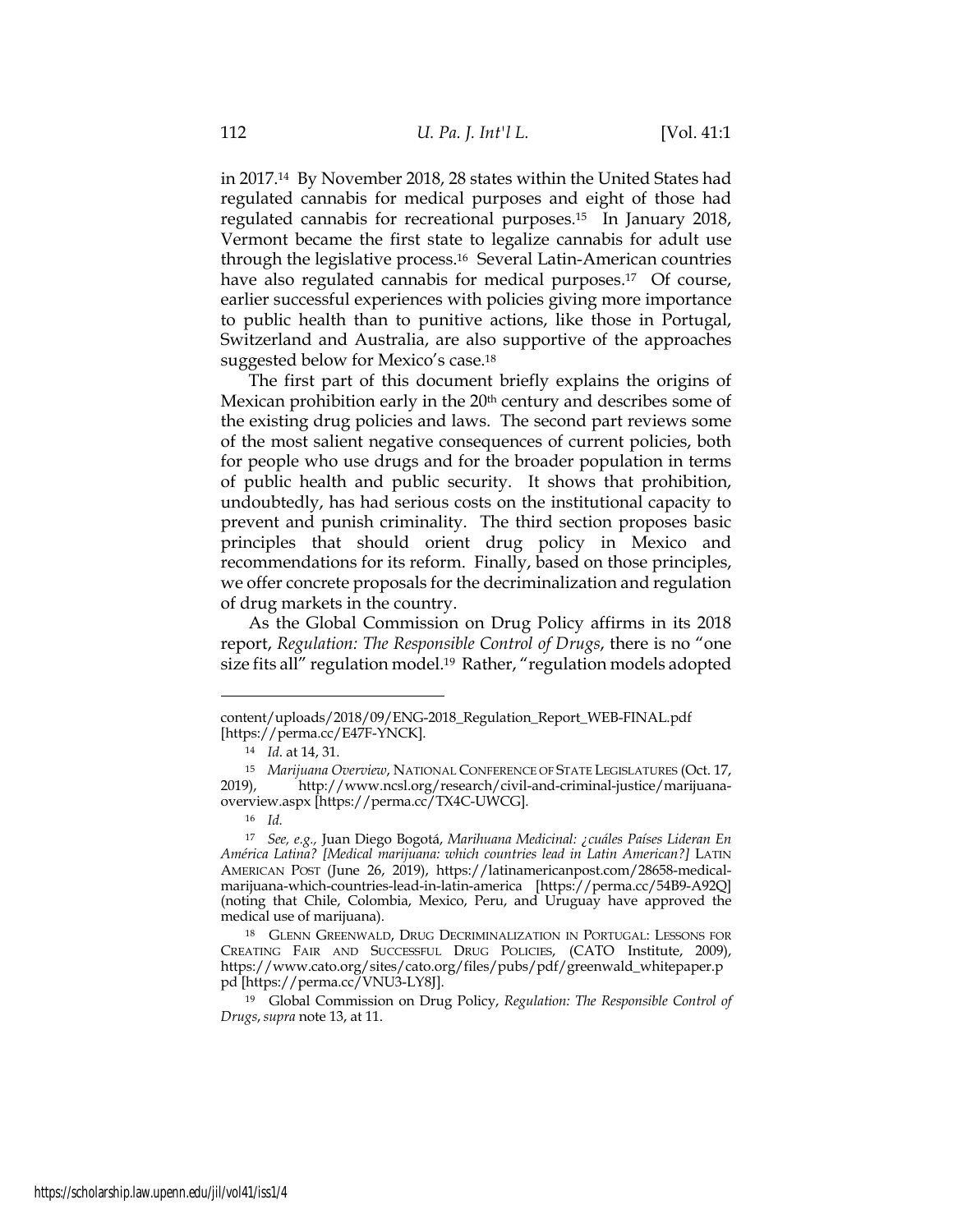in different places will need to be shaped by, and sensitive to, local economic political, and cultural environments."20 The approaches sketched here draw from international experiences but aim specifically to fit the Mexican context. Whenever convenient, rather than advocate for a particular model, we present a spectrum of regulatory options that could be considered in the Mexican context.

Mexico's current security crisis is profound and complex. Corruption and impunity are common in many public institutions, notably in those in charge of providing justice and security. The 2017 Corruption Perceptions Index ranks Mexico 135 out of 180 countries with a score of 29 (out of 100).21 The country's ranking has worsened since 2012.22 Additionally, a recent report measuring the quality of criminal justice institutions at the state level showed that the probability of a crime being investigated in Mexico is .90 percent.23 Even violent crimes, like homicides, have extremely high impunity levels. In the State of Guerrero for example, during 2016 the probability of a homicide being criminally punished was less than 4 percent.24 Another report shows the difficult conditions in which police operate throughout the country, with poor wages and no labor stability, despite the risks involved in their work.25

Drug policy reform is a necessary but not sufficient condition to address this crisis. It will not, on its own, solve the problem of weak

<sup>20</sup> Global Commission on Drug Policy, *Regulation: The Responsible Control of Drugs*,*supra* note 13, at 12–13.

<sup>&</sup>lt;sup>21</sup> The Corruption Perceptions Index undertaken by Transparency International ranks 180 countries and territories by their perceived levels of public sector corruption according to experts and businesspeople, it uses a scale of 0 to 100, where 0 is highly corrupt and 100 is very clean. Mexico's score of 29 has gotten worse in the last five years. It had a score of 34 in 2012, dropping to 31 and 30 in 2015 and 2016 respectively. *See Corruption Perceptions Index 2017*, TRANSPARENCY INTERNATIONAL, (Feb. 28, 2018), https://www.transparency.org/news/feature/corruption\_perceptions\_index\_20 17#table [https://perma.cc/46Y7-RSVB].

<sup>22</sup> *Id.*

<sup>23</sup> *See* GUILLERMO RAÚLZEPEDA LECUONA,ÍNDICE ESTATAL DE DESEMPEÑO DE LAS PROCURADURÍAS Y FISCALÍAS [STATE INDEX LEVEL OF PERFORMANCE OF THE ATTORNEY AND PROSECUTION OFFICES] 26–27 (2017), https://www.impunidadcero.org/uploads/app/articulo/49/archivo/152657558 3R54.pdf [https://perma.cc/G4DQ-9BYU].

<sup>24</sup> *Id.* at 29.

<sup>25</sup> *See* Causa en Común, ¿Qué piensa la policía? [What do the police think?] 5, 17 (2017), http://causaencomun.org.mx/beta/wpcontent/uploads/2018/03/Presentaci%C3%B3n\_encuesta.pdf

<sup>[</sup>https://perma.cc/7HDS-FFUC] (aggregating police responses to various survey questions about job security, wages, and other related topics).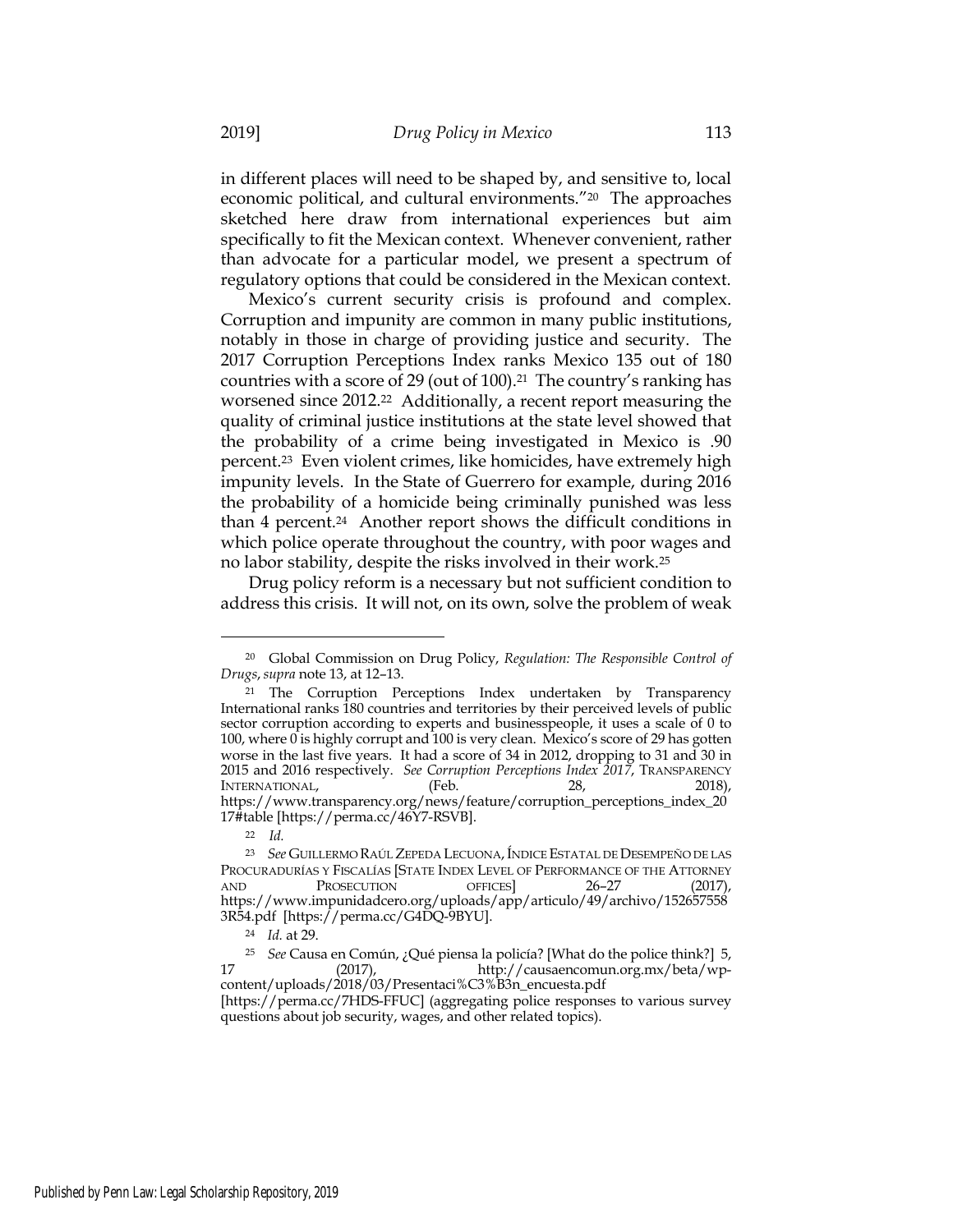rule of law, lack of justice, or insecurity problems that Mexico has suffered for too long. The often-precarious state of legal institutions is a problem that, in our view, constitutes the chief obstacle for achieving the country's full economic, social and political development. To tackle effectively that immense problem, a comprehensive, ambitious, well-thought, and properly funded reform of the pertinent institutions is indispensable. However, a radical change in drug policy is a fundamental part of rule of law reform. Through the criminalization of drug-related activities the State spends scarce human, economic and institutional resources that should be placed elsewhere. Drug policy today is also the justification for the prosecution and incarceration of thousands of young men and women, the impoverishment of farmers and communities and the use of violence by the State. As stated by the Global Commission on Drug Policy:

A new and improved global drug control regime is needed that better protects the health and safety of individuals and communities around the world. Harsh measures grounded in repressive ideologies must be replaced by more humane and effective policies shaped by scientific evidence, public health principles and human rights standards. This is the only way to simultaneously reduce drug-related death, disease and suffering and the violence, crime, corruption and illicit markets associated with ineffective prohibitionist policies*.*<sup>26</sup>

## 2. PROHIBITION

### *History of prohibition in Mexico*

Prohibition is often justified as a means to protect public health. A brief historic contextualization of prohibition in Mexico, however, shows that the origins of its normative justification lie, not in the protection of public health, but in prejudices and discrimination.

In the late nineteenth and early twentieth centuries, the use of drugs such as marijuana, cocaine, and opium was not uncommon in Mexico. Products derived from these substances were available in pharmacies and public markets. The first attempts to regulate these

<sup>26</sup> Global Commission on Drug Policy, *Taking Control: Pathways to Drug Policies That Work*, *supra* note 5, at 6.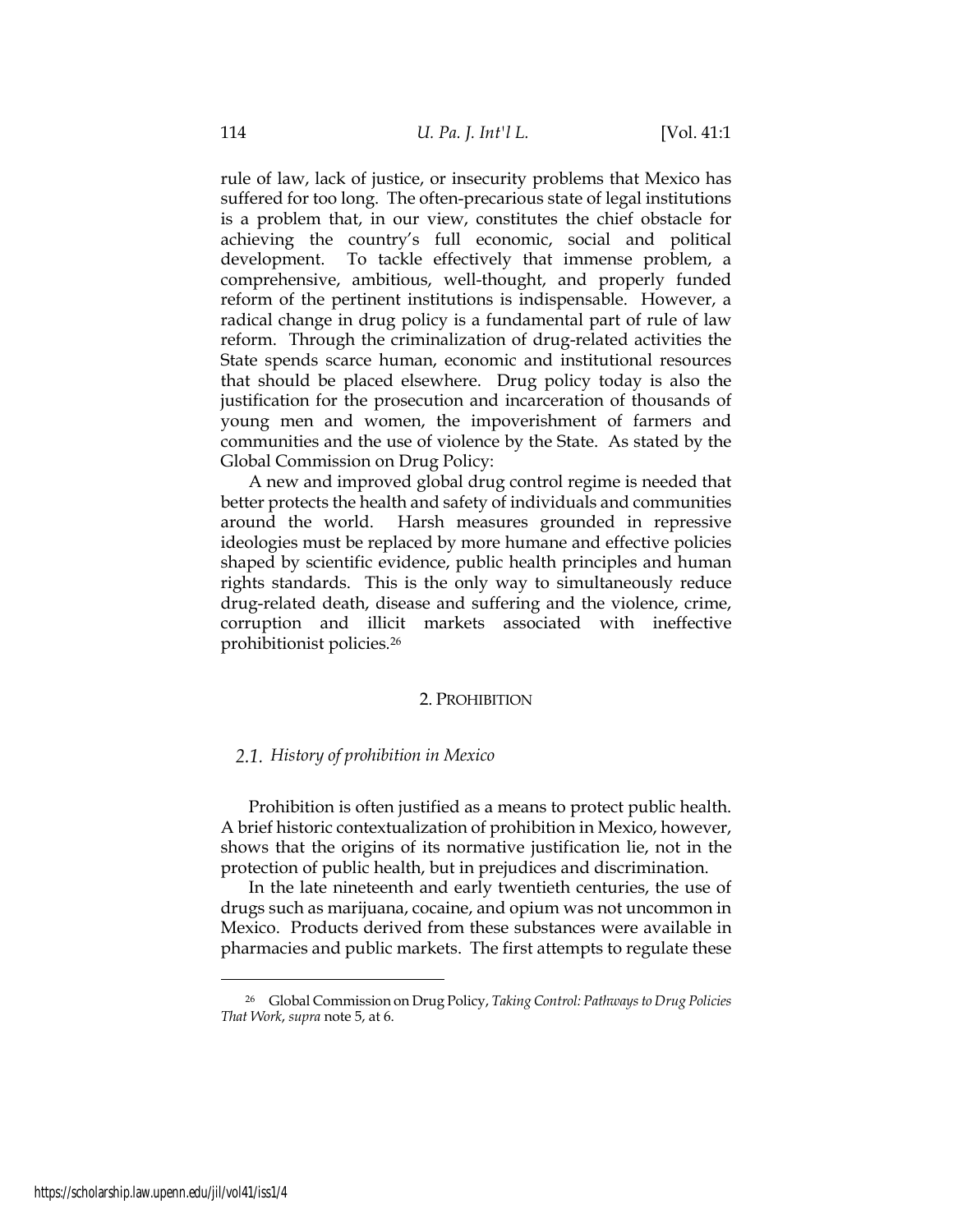substances in the late nineteenth century sought to protect consumers by controlling quality.27

In the 1920s, the discourse surrounding drugs changed dramatically as the government sought to regulate both the use and trafficking of narcotics to address public health-related issues and contain nascent drug trafficking networks. In 1923, drug trade was prohibited for the first time.28 Mexico's post-revolutionary government was keen on international recognition, particularly from the United States, which was advocating prohibition beyond its borders.29 There was no evidence of serious health problems related to drug use at the time, yet public health protection was presented as the primary reason to adopt prohibition.30 Absurdly, another core argument used then to support the adoption of prohibition was the purported association of drugs with the "degeneration of the race".31

The Federal Criminal Code of 1931 first introduced a blanket prohibition for certain substances in a chapter labeled "Crimes Against Health". Trade, production, possession, purchase, sale, supply, traffic, and cultivation of specific substances and plants were defined as crimes.32 What existed prior to this blanket prohibition of substances was a series of specific bans on adulteration and trade. Again, prohibition was justified under the grotesque argument that drug use was "a vice that poisons and

<sup>31</sup> "Racial degeneration" is never explicitly defined in any congressional proceedings. The concept, however, is analyzed in Campos, where the idea is understood to be central in justifying prohibition in Mexico. According to him, "degeneration" had, since the late nineteenth century, been used as a scientific concept used in the West to refer to "an empirically demonstrable biological, medical or physically fact" and not just a philosophical problem. In Mexico, it had been used to establish a separation between pre-independence period and modernity. Implicitly, saying that drugs would cause "degeneration of the race" meant that people who use drugs would return to pre-colonial—i.e. indigenous ways of life, away from the new Europeanized life of the cities. *See* Isaac Campos, *Degeneration and the Origins of Mexico's War on Drugs*, 26 MEXICAN STUD. 379 (2010).

<sup>32</sup> *See* Fernanda Alonso, *La historia de la política mexicana de drogas en el siglo XX*  [*The history of Mexican drug policy in XX century*], *in* DROGAS, POLÍTICA Y SOCIEDAD EN AMÉRICA LATINA Y EL CARIBE [DRUGS, POLITICS AND SOCIETY IN LATIN AMERICA AND THE CARRIBEAN] (Beatriz Labate & Thiago Rodrigues eds., 2015).

<sup>27</sup> Luis Astorga, *Drug Trafficking in Mexico: A First General Assessment*, (Mgmt. of Soc. Transformations (MOST)  $\&$  UNESCO, Discussion Paper No. 36, 1999), http://unesdoc.unesco.org/images/0011/001176/117644eo.pdf [https://perma.cc/7HDS-FFUC].

<sup>28</sup> *Id.*

<sup>29</sup> *Id.*

<sup>30</sup> *Id.*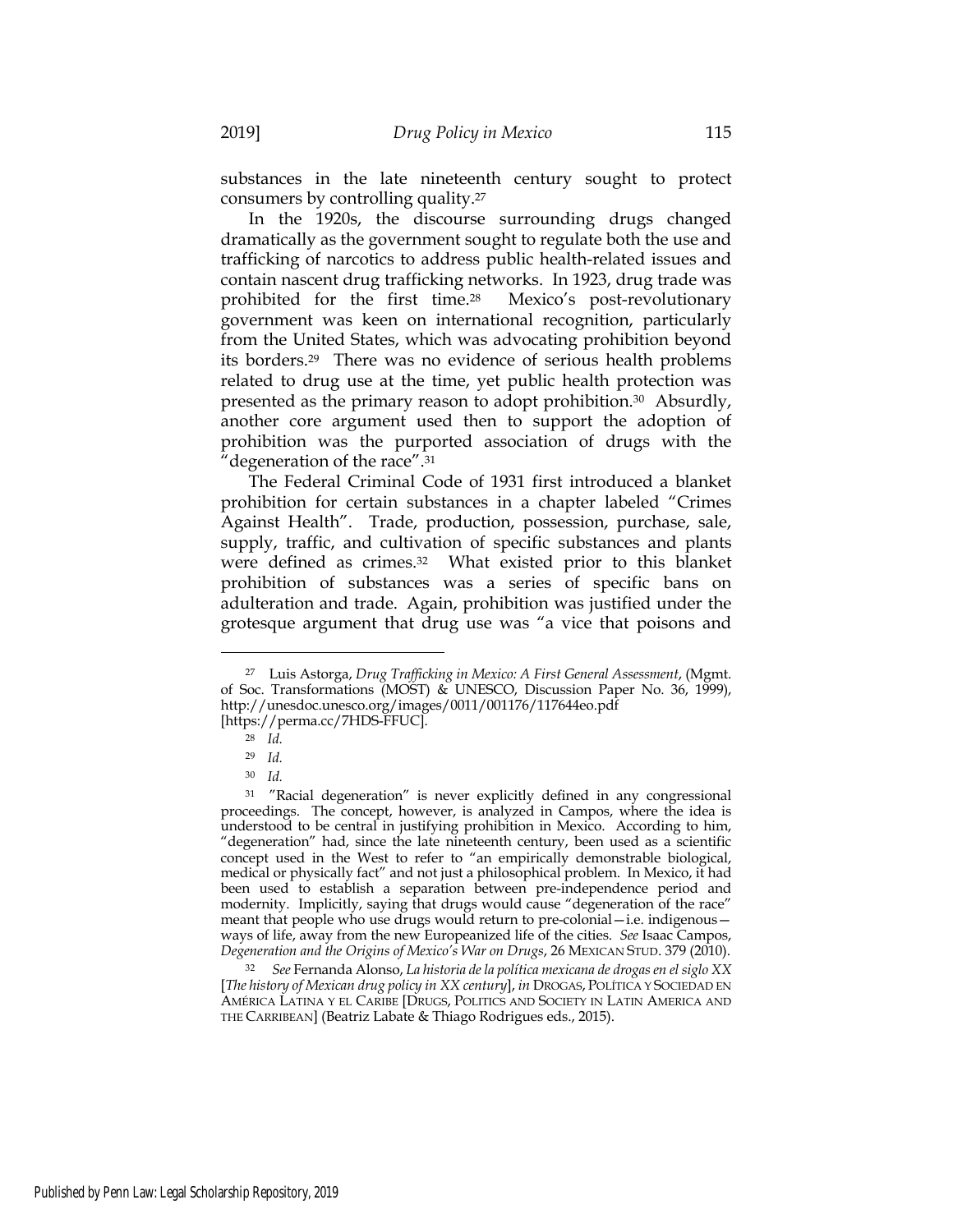deteriorates the individual and more generally, the species".33 No scientific or empirical evidence was given at the time to support either that claim or the claim that there was a relevant drug-related health problem in Mexico.

During the Lázaro Cárdenas Administration (1934-1940), the Department of Public Health adopted a policy that briefly broke away from prohibition. Stating that people who use drugs should not be criminalized but treated as patients, the Cárdenas Administration published a federal "Drug Addiction Decree," which launched a program for state-controlled drug distribution and medical use. Under the Decree, users could be prescribed drugs that were banned by the Sanitary Code, including heroin, morphine, cocaine and cannabis. Both registered doctors and governmentcontrolled dispensaries could prescribe these substances in a controlled manner and at a price lower than in that of the black market. 34 The Decree also provided funding for sustaining hospitals and dispensaries that lacked sufficient resources for users who needed treatment or care.

The policy, although short-lived, was seemingly successful; it drew an important number of users, especially in Mexico City, away from the black market and into the safer, state-sponsored distribution system.35 In 1939, Mexico defended this policy at the XXIC Session of the Advisory Commission *on Traffic in Opium* and *Other Dangerous Drugs, in Geneva.* Government officials argued that the new regulation was backed by scientific studies which had been carried out by experts, both from the medical and legal perspective. The United States, however, criticized the proposal to further it, arguing that it would result in the uncontrollable increase of illicit traffic and smuggling of drugs to the United States. The United States government further pressured the

<sup>33</sup> Código Penal Federal [CPF], Distrito Federal y Territorios Federales en materia de fuero común y para toda la República en materia de fuero federal [Federal District and Federal Territorites in matters of common jurisdiction and for the entire Republic in matters of federal jurisdiction], art. 194, 1931 (Mex.), http://www.diputados.gob.mx/LeyesBiblio/ref/cpf/CPF\_orig\_14ago31\_ima.pd f [https://perma.cc/Z5LV-76NY].

<sup>34</sup> Reglamento Federal de Toxicomanías [Federal Regulation of Drug Addictions], Diario Oficial de la Federación [DOF] 17-02-1940 (Mex.), http://dof.gob.mx/nota\_to\_imagen\_fs.php?codnota=4510267&fecha=17/02/1940 &cod\_diario=191983 [https://perma.cc/24MD-HUH6].

<sup>35</sup> *See* FROYLÁN ENCISO, NUESTRA HISTORIA NARCÓTICA: PASAJES PARA (RE)LEGALIZAR LAS DROGAS EN MÉXICO [OUR NARCOTICS HISTORY: PASSAGES TO (RE)LEGALIZING DRUGS IN MEXICO] (Debate 2015).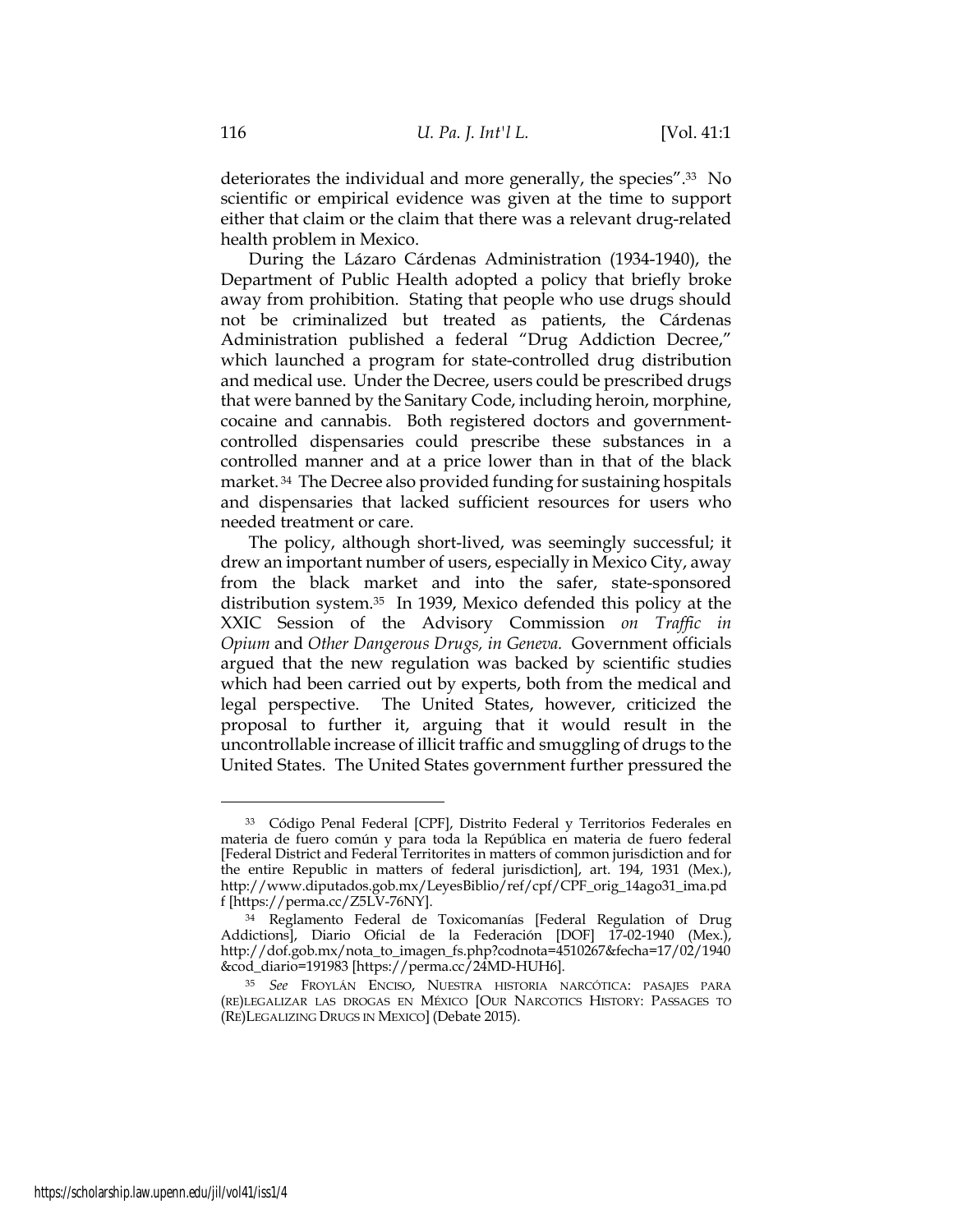Cárdenas Administration by suspending pharmaceutical trade between the two countries. Under pressure from both the United States government and lobbyists from the United States' pharmaceutical companies, Mexico adopted a prohibitionist policy once again, backtracking from the innovative program just four months after it was launched.36

In 1947, prohibition was made stricter: higher penalties were adopted, under the argument that Mexico had to act "for the due fulfillment of its international obligations" and that in order to show its commitment "with the joint action of all the governments of the *civilized* countries" it had to "repress the use of drugs"37 in reference to the Hague and Geneva Conventions of 1912, 1925, and 1933. Mexican legislators, however, recognized that in Mexico, "addiction had not been a serious problem in relation to policing, social or medical issues."38 Other than compliance with international trends, the arguments for stricter penalties once again lacked evidence and deepened the discriminatory undertones that inspired the original ban. As in the 1920's, harsher laws were justified by using what

<sup>36</sup> *See* ENCINAS, ALEJANDRO, DROGAS Y PODER EL FRACASO DE LA POLÍTICA PROHIBICIONISTA [DRUGS AND POWER THE FAILURE OF THE PROHIBITIONIST POLICY] 23– 25 (2d ed. 2016.) (recounting how the United States encouraged countries around the world to adopt prohibitionist drug policies in response to growing drug use domestically); ENCISO, *supra* note 35.

<sup>37</sup> Exposición de motivos del proyecto de Decreto para que reforma y adiciona los artículos 193, 194 y 197 del Código Penal para el Distrito Federal y Territorios Federales en materia de Fuero Común y para toda la República en materia de Fuero Federal [Statement of reasons for the draft Decree to reform and add articles 193, 194 and 197 of the Criminal Code for the Federal District and Federal Territories in matters of common jurisdiction and for the entire Republic in matters of federal jurisdiction], Diario de los Debates de la Cámara de Diputados [Journal of Debates of the Chamber of Deputies] 30-09-1947 (Mex.), http://cronica.diputados.gob.mx/DDebates/40/2do/Ord/19470930.html [https://perma.cc/3DSA-XH2F].

<sup>38</sup> *See* Dictamen del proyecto de Decreto que reforma y adiciona los artículos 193, 194 y 197 del Código Penal para el Distrito Federal y los Territorios Federales en materia de Fuero Común y para toda la República en materia de Fuero Federal [Opinion of the draft Decree that reforms and adds articles 193, 194 and 197 of the Penal Code for the Federal District and the Federal Territories in matters of common jurisdiction and for the entire Republic in matters of federal jurisdiction], Diario de los Debates de la Cámara de Diputados [Journal of Debates of the Chamber of Deputies] 07-10-1947 (Mex.),

http://cronica.diputados.gob.mx/DDebates/40/2do/Ord/19471007.html [https://perma.cc/CHY6-WTDJ] ("Hasta entonces, en nuestro país, no había surgido como un mal grave ni policiaco, ni social, ni médico el problema de los toxicómanos.") ["Until then, in our country, the problem of drug addicts had not arisen as serious, police-related, social, or medical evil."].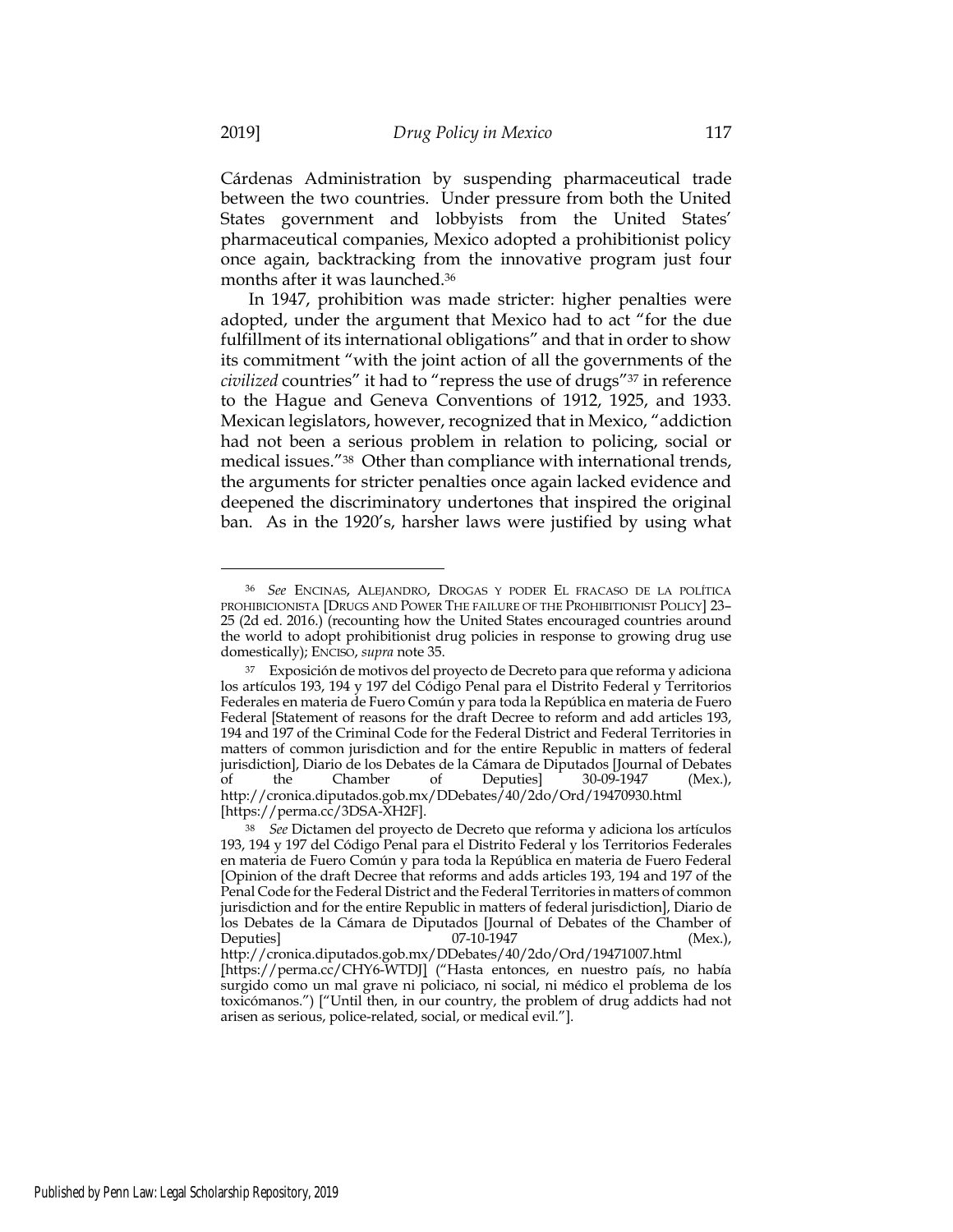today would be considered ridiculous and unacceptable arguments such as the alleged impact drugs have on sexual preference:

From the sexual point of view, the tendency of the species is the reproduction of the individuals, and it is in this aspect where, fundamentally, greater degradations are observed in the drug addicts. It seems that morphinomania produces a setback in sexual maturity, at the initial stages of its development, such as 'narcissism' and homosexuality . . . And not only that, but drug addiction often discovers in the addicted individual homosexual tendencies that naturally prevent the development of the species.39

Today, under the binding Constitutional text and interpretation, the arguments used for the establishment and enhancement of prohibition would not stand constitutional scrutiny and would certainly be deemed as a violation of the right to equality and the principle of non-discrimination.40 Fortunately, the racist and homophobic arguments that were deployed as the key support for prohibition during the first half of the century are no longer admissible. Nevertheless, the "crimes against health" chapter of the Federal Criminal Code remains in force, albeit with no new arguments to support it.

## *Prohibition in the post-Single Convention 1961 era*

Since 1947, the criminal thrust of the ban on drugs has remained fundamentally unaltered. However, two tendencies dominated reforms to the legal regime throughout the second half of the 20th

<sup>39</sup> *Id.*

<sup>40</sup> The non-discrimination clause was included within the Mexican Constitution, in the reform of August 14, 2001, when a paragraph was added, to Article 1, where it was noted: "Queda prohibida toda discriminación motivada por origen étnico o nacional, el género, la edad, las discapacidades, la condición social, las condiciones de salud, la religión, las opiniones, las preferencias sexuales, el estado civil o cualquier otra que atente contra la dignidad humana y tenga por objeto anular o menoscabar los derechos y libertades de las personas." ["Any discrimination motivated by ethnic or national origin, gender, age, disabilities, social condition, health conditions, religion, opinions, sexual preferences, civil status or any other that attempts against human dignity and aims to annul or undermine the rights and freedoms of individuals is prohibited."] *See* Constitución Política de los Estados Unidos Mexicanos [CPEUM], art. 1, Diario Oficial de la Federación [DOF] 05-02-1917, últimas reformas DOF 27-01-2016 (Mex.), http://www.sct.gob.mx/JURE/doc/cpeum.pdf [https://perma.cc/2N9A-RLJR].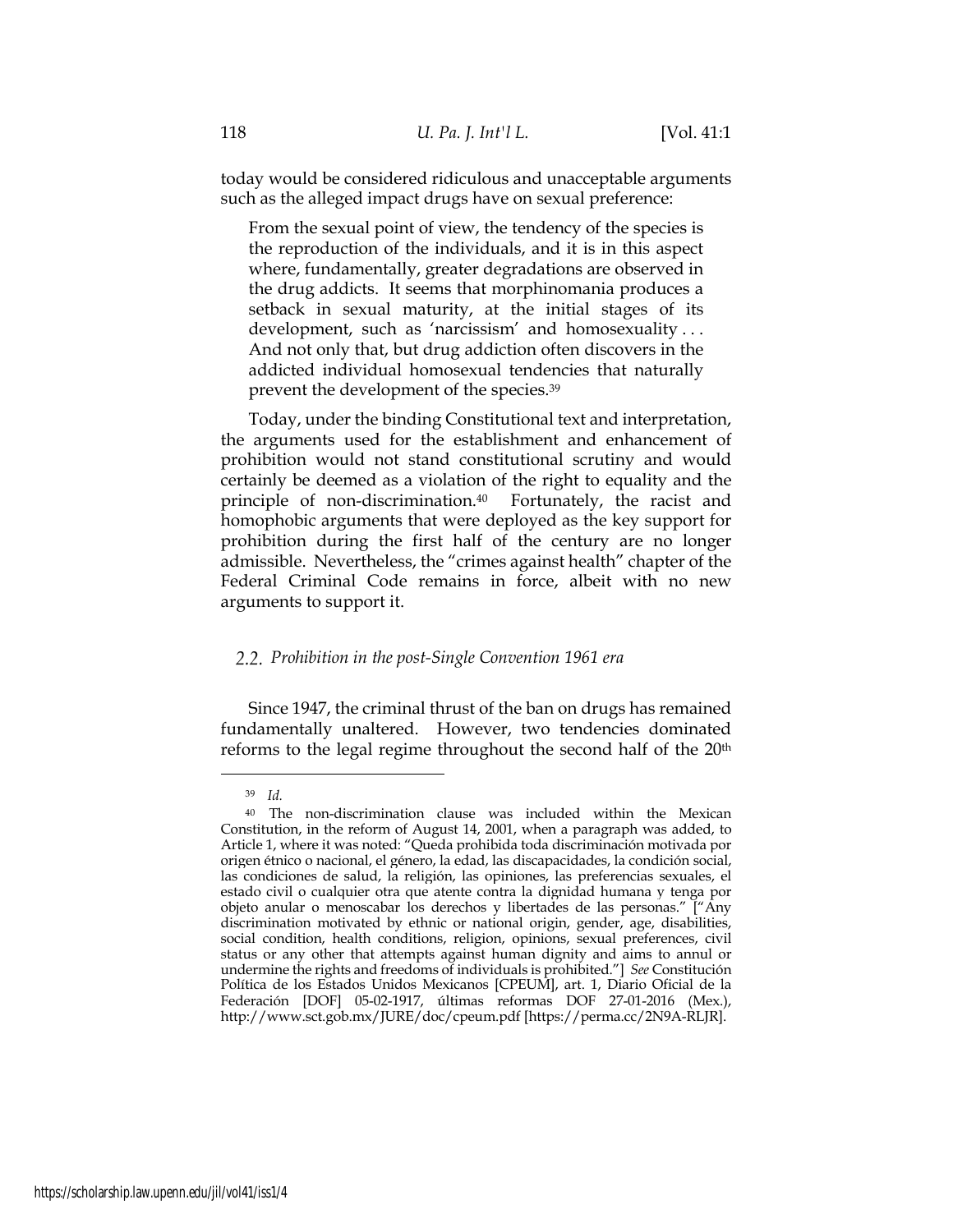century: an increase in sanctions for drug related conducts and the addition of new substances--such as MDMA and LSD--to the list of illegal substances.<sup>41</sup> In 1967, penalties increased in deference to the recently entrenched international consensus on drug use: "due to its international projection, internal repercussion, extreme gravity and nature which is an assault on the physical and moral integrity of man."42 In 1974, possession for personal use was decriminalized for people who "have a habit or need to consume" as long as the amount of possession was "strictly necessary" for personal use.43 For "non-addicts" (a legal term) sanctions were lowered to a minimum of six months and maximum of three years prison sentence.<sup>44</sup> However, for all other drug offenses, sanctions were increased, suggesting that "the tragic increase in the illegal use of narcotics and psychotropic drugs, mainly in the last decade" warranted a harsher response from the State.45 Again, no evidence was given to support this.

<sup>41</sup> 3, 4–Methylenedioxymethamphetamine (MDMA), commonly known as ecstasy (E) is a psychoactive drug primarily used as a recreational drug, whose effects include altered sensations and increased energy, empathy and pleasure. Lysergic acid diethylamide (LSD), also known as acid, is a hallucinogenic drug, whose effects typically include altered thoughts, feelings, and awareness of one's surroundings.

<sup>42</sup> Exposición de motivos del proyecto de Decreto que reforma disposiciones del Código Penal para el Distrito Federal y Territorios Federales en materia de Fuero Común y para toda la República en materia de Fuero Federal [Statement of reasons for the draft Decree to reform and add articles 193, 194 and 197 of the Criminal Code for the Federal District and Federal Territories in matters of common jurisdiction and for the entire Republic in matters of federal jurisdiction], Diario de los Debates de la Cámara de Diputados, 28 de noviembre de 1967 (Mex.), http://cronica.diputados.gob.mx/DDebates/47/1er/Ord/19671128.html [https://perma.cc/TJB8-F3V2].

<sup>43</sup> Código Penal Federal [CPF], art. 198, Diario Oficial de la Federación [DOF]  $31-12-1974$  (Mex.),

http://www.diputados.gob.mx/LeyesBiblio/ref/cpf/CPF\_ref34\_31dic74\_ima.pd f [https://perma.cc/FG63-3WA9].

<sup>44</sup> *Id.*

<sup>45</sup> Exposición de motivos del proyecto de reforma que incluye disposiciones del Código Penal para el Distrito Federal y Territorios Federales en Materia de Fuero Común y para toda la República en material de Fuero Federal, Código Federal de Procedimientos Penales y el Código Sanitario de los Estados Unidos Mexicanos, en Relación con Estupefacientes y Psicotrópicos [Statement of reasons for the draft Decree to reform and add articles 193, 194 and 197 of the Criminal Code for the Federal District and Federal Territories in matters of common jurisdiction and for the entire Republic in matters of federal jurisdiction, Federal Code of Criminal Procedures and the Sanitary Code of the United Mexican States, in relation to narcotic and psychotropic drugs], Diario de los Debates de la Cámara de Diputados, 06-12-1974 (Mex.), http://legislacion.scjn.gob.mx/Buscador/Paginas/wfProcesoLegislativoComplet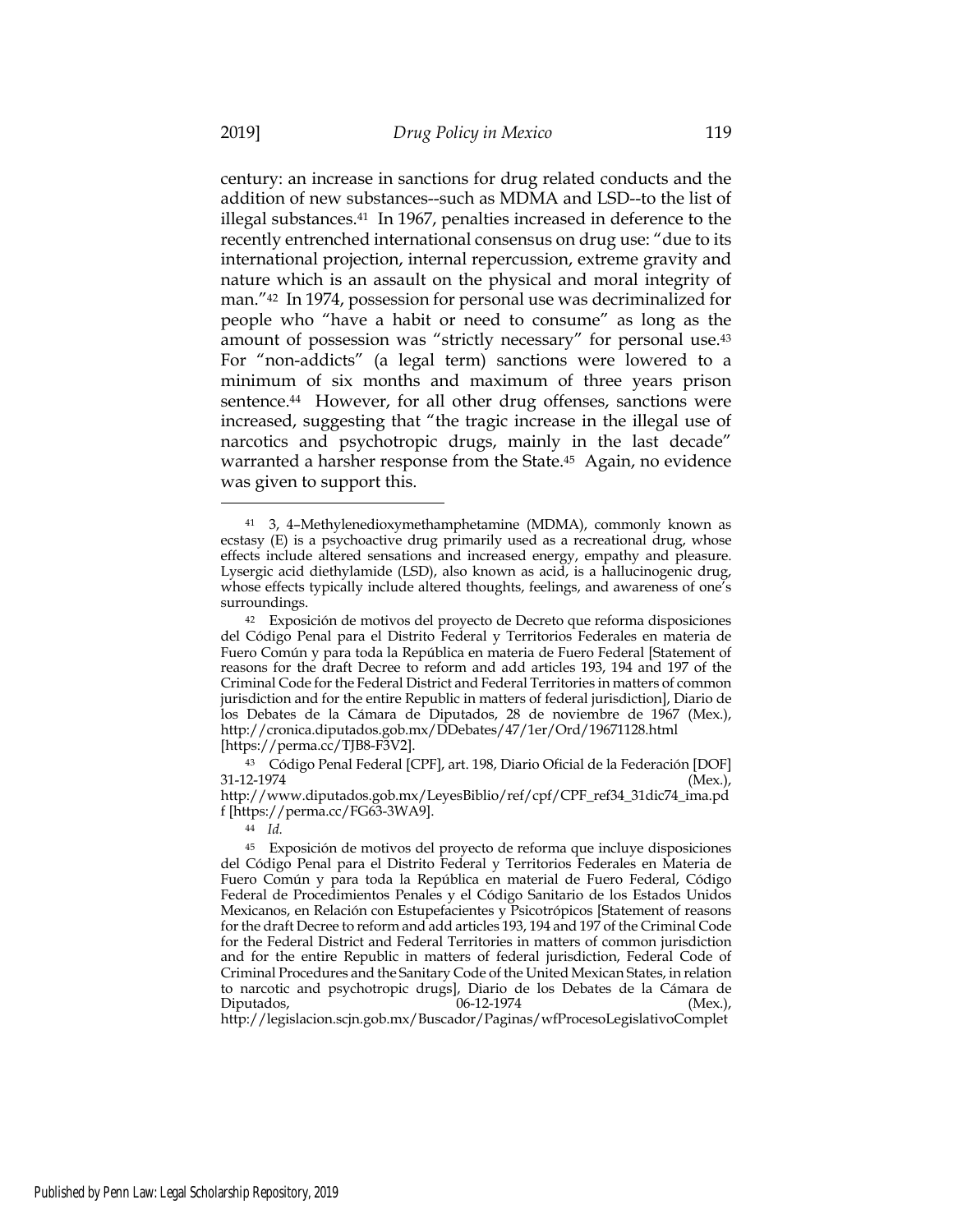In 1983, the Mexican Constitution was amended to include the right to health. To justify this landmark step, the supermajority of Congress defined health as a broad concept that encompassed the provision of health care services, disease prevention, rehabilitation, technology and *regulation of products for human consumption*, including drugs ("food, beverages and medicines, narcotics and psychotropics").46 The 1983 constitutional amendment should have been of great significance for drug policy, as it put health policy and health-oriented regulation at the forefront of state priorities. Yet when drug crimes—catalogued as "crimes against health" in the Federal Criminal Code—were revised two years later, there was no significant revision of prohibition, but instead the adoption of harsher punishments. In 1985, sanctions were again increased, stating that drug trafficking should be "considered a crime against humanity which transcends borders and satisfies petty and selfish interests, endangering the physical and moral health of all the inhabitants of the planet; which is why, as far as Mexico is concerned, we must promote programs aimed at eradicating these evils, in all their aspects."47

w.aspx?q=BHGCbWrG7ukiUiW/WEuu/r7I8GQqjgVu6ZuRSZ5azXHCZOKkdc9 PP9Y+ETNlPCoonBT5TPMyfoyhK+OoV+r+og== [https://perma.cc/AFC7-8X9W].

<sup>46</sup> Alejandro Madrazo & Fernanda Alonso, *El derecho a la salud en el sistema constitucional mexicano* [*The Right To Health in the Mexican Constitutional System*] (Legal Studies Department (DEJ) CIDE, Working Paper No. 62, 2013), http://www.libreriacide.com/librospdf/DTEJ-62.pdf [https://perma.cc/5BWM-RYV6]. During parliamentary debates leading to the constitutional amendment, the concept of health was discussed. When exploring the "rich and vast" health legislation that had been produced at the time, the constitutional initiative refers matters such as "the prevention of disabilities; the rehabilitation of people with disabilities, the supplying of organs, tissues and corpses; food, beverage and medicine control; narcotics and psychotropic drugs control; protection of the health of children and the elderly; improvement and care of the environment." Later on, the initiative also mentions "drug quality control systems" and "preventive medicine and education for health" and links these with "mass communication."

<sup>47</sup> Dictamen del proyecto de Decreto que reforma disposiciones del Código Penal para el Distrito Federal y Territorios Federales en Materia de Fuero Común y para toda la República en materia de Fuero Federal [Dictation of the draft Decree that reforms provisions of the Criminal Code for the Federal District and Federal Territories in matters of common jurisdiction and for the enitre Republic in matters of federal jurisdiction], Diario de los Debates de la Cámara de Diputados, 09-12- 1985 (Mex.),

http://legislacion.scjn.gob.mx/Buscador/Paginas/wfProcesoLegislativoComplet w.aspx?q=BHGCbWrG7ukiUiW/WEuu/r7I8GQqjgVu6ZuRSZ5azXGhOIa3/ENf pEN3iy1Ok4z8Z5p6GoyQkxbunCXJrQYbxg== [https://perma.cc/AKZ3-7ZPM].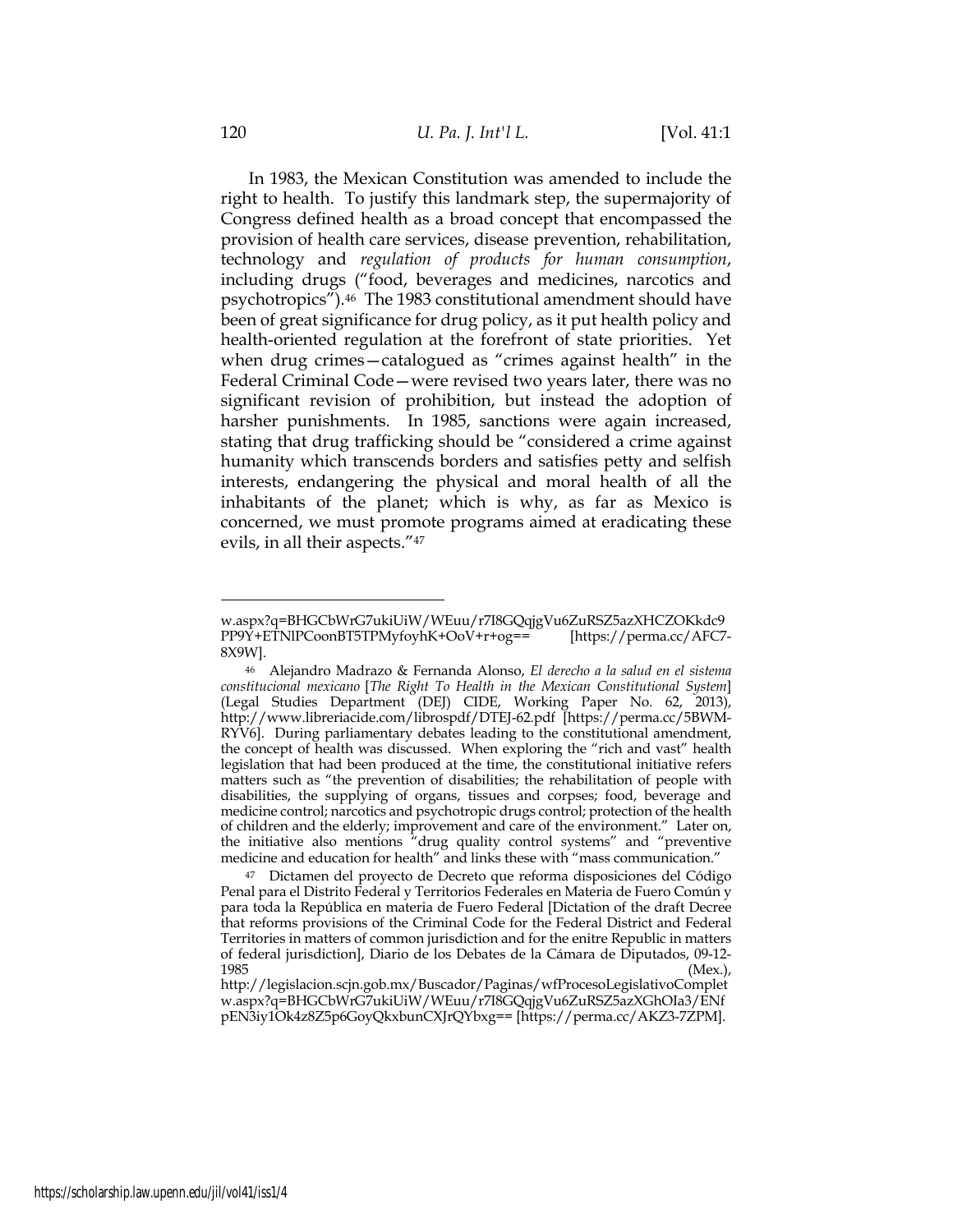The history of prohibition throughout the  $20<sup>th</sup>$  century reveals that even though drug legislation discursively aimed to protect health, it was actually grounded in prejudice and discrimination, not evidence. Furthermore, prohibition as a legal regime did not reflect the constitutional inclusion of health as a fundamental right. The few changes that reflect the introduction of a health-centered approach were overwhelmed by increasingly punitive measures. Like other fundamental rights, such as the right to a healthy environment (clearly damaged by chemical eradication of crops), the right to health has been sidelined by drug policymakers and enforcers, in favor of violent, repressive responses which still constitute the core of drug policy.

Changes in the *enforcement* of prohibition at the end of the 20th century are also key to understanding Mexican drug policy. Mexico acquired heightened importance as a trafficking route for Andean cocaine into the United States as the Caribbean Sea became increasingly patrolled in the 1980s and 1990s.<sup>48</sup> Under changing circumstances, trafficking organizations eventually developed the capacity and need to recruit and train small private armies to protect their interests. Eventually, organized crime organizations began recruiting state officials, particularly personnel assigned to prosecutorial tasks at the Attorney General's office and highly trained members of the military.49 Criminal organizations that set up such militias used them to protect their routes, but also to expand their operations in detriment of their competitors. Thus, by the beginning of the 21st century, regional pockets of violence appeared in contested territories.50

As revenues from illicit activities increased, violence and other forms of criminality also increased, generating a sense of urgency

<sup>48</sup> CARMEN BOULLOSA & MIKE WALLACE, A NARCO HISTORY: HOW THE UNITED STATES AND MEXICO JOINTLY CREATED THE MEXICAN DRUG WAR Ch. 4–6 (Counterpoint Press, 2015).

<sup>49</sup> *See generally* Richard Snyder and Angélica Durán Martínez, *Does Illegality Breed Violence? Drug Trafficking and State-Sponsored Protection Rackets*, 52 CRIME L. AND SOC. CHANGE 253, 262–267 (2009) (analyzing the emergence and breakdown of state-sponsored protection rackets in Mexico and Burma); Guillermo Trejo and Sandra Ley, *Why Did Drug Cartels go to War in Mexico? Subnational Alternations, The Breakdown of Criminal Protection, and the Onset of Large-Scale Violence*, 51 COMP. POL. STUD. 900 (2017) (showing that the removal of top- and midlevel officials within Mexico's state attorney's office and judicial police, incoming governors unknowingly triggered the outbreak of intercartel wars). RICARDO RAPHAEL, HIJO DE LA GUERRA [SON OF WAR] (Seix Barral Biblioteca Breve, 2019), *passim.*

<sup>50</sup> Snyder and Durán Martínez, *supra* note 49, at 267; Trejo and Ley, *supra* note 49.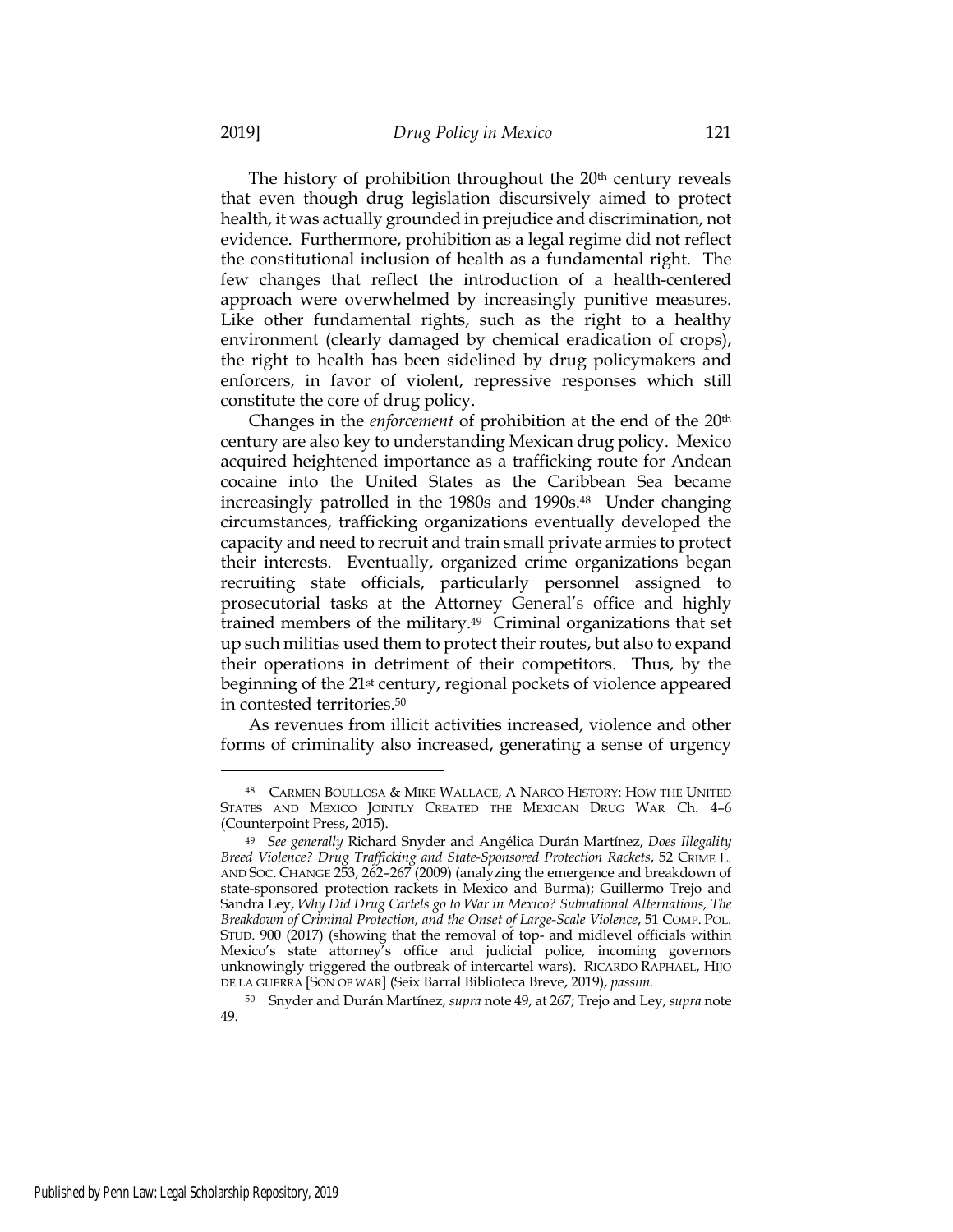for the government to take further action to contain what was perceived as a rising wave of insecurity. Rather than revisit the punitive strategy in light of its poor results and the changing context, the federal government's reaction consisted of deepening the enforcement of prohibition to an unprecedented extent. The decision, which took place in late 2006, enhanced the enforcement of prohibition to the extreme of using military forces to substitute police in broad portions of the territory.51 In retrospect, it is clear that the deepening of the war on drugs that started almost twelve years ago has been associated with the unprecedented escalation of violence suffered by the country. In itself, this escalation has become a major public health problem in Mexico and has undermined the overall capacities of the federal and local governments.52

## *Deepening enforcement of prohibition (2006–2018)*

Starting in late 2006, Mexico's drug policy has moved actively into both more militarization and further centralization, with rather poor and even perverse results, incurring in serious violations of the Constitution.

Enhanced militarization started in late 2006 when the federal government's security cabinet announced the first "joint operation" with a state government to fight organized crime. The Minister of Interior stated in a press conference:

[W]e inform Mexicans of the launch of the *Michoacan Joint Operation*, with the deployment of more than 5,000 soldiers for this operation, activities such as eradication of illegal crops, the establishment of checkpoints to stop narcotic

<sup>51</sup> Laura H. Atuesta, *Capítulo IV: Militarización de la lucha contra el narcotráfico: los operativos militares como estrategia para el combate al crimen organizado* [*Chapter IV: Militarization of the fight against drug trafficking: military operations as a strategy against organized crime*], *in* LAS VIOLENCIAS: EN BUSCA DE LA POLITICA PUBLICA DETRAS DE LA GUERRA CONTRA LAS DROGAS [THE VIOLENCE: IN SEARCH OF PUBLIC POLICY BEHIND THE WAR ON DRUGS] (Laura H. Atuesta & Alejandro Madrazo eds., 2018).

<sup>52</sup> *See, e.g.,* Oliver D. Meza, *La Retracción del Estado: Cómo la Violencia Afecta la Capacidad de Gobernar de los Municipios en México (*Cuadernos de Trabajos del Programa de Política de Drogas del Centro de Investigación y Docencia Económicas, Cuaderno de Trabajo No. 17, 2016*)* [*The Retraction of the State: How Violence Affects the Capacity of Municipalities in Mexico*] (Working Papers of the Drug Policy Program of the Economic Research and Teaching Center, Working Paper No. 17, 2016)] (supporting that violence is a major public health problem in Mexico affecting the capacities of the local governments).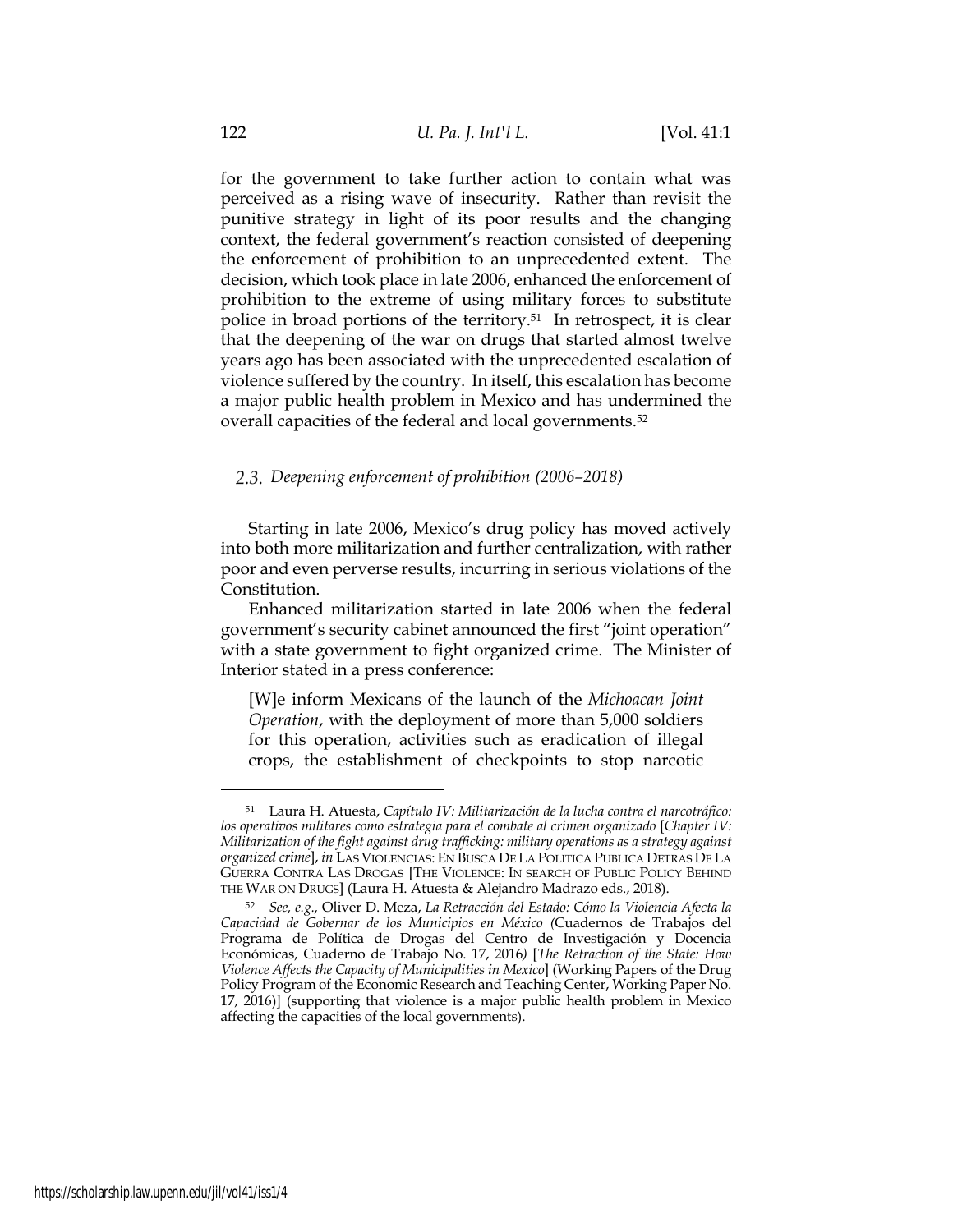trafficking on highways and secondary roads, the fulfillment of search and arrest warrants, as well as locating and dismantling points of drug sale will be carried out.53

On January 4, 2007, the federal government sent another 3,500 soldiers to Tijuana, a city less than an hour away from San Diego, California.54 On January 21, 2007, additional operations were announced in Guerrero, Chihuahua, Durango, and Sinaloa.55 The operation in Guerrero initially included the participation of 6,388 soldiers,<sup>56</sup> and the Sierra Madre Joint Operation (Chihuahua, Durango, and Sinaloa) 9,054 soldiers.<sup>57</sup> Between 2006 and 2011, the number of soldiers deployed across the country grew by 70 percent, reaching 52,690.58 According to the Ministry of Defense, in 2016 there was an average of 52,000 soldiers deployed daily across the country, a number that does not include other federal forces such as the Marines or Federal Police. <sup>59</sup>

As different studies have shown, the 2006 decision to further militarize the war on drugs proved to be costly in human lives, rule of law, crime control, and institutional capacity. State violence, especially in contexts of low institutional capacity and corruption, leads to further violence from criminal organizations that confront the State's power by increasing their capacity to deploy violence.<sup>60</sup> The number of shoot-outs points to this fact. In 2007, the military

<sup>53</sup> *Id.* [Translation by the authors].

<sup>54</sup> Atuesta, *supra* note 51.

<sup>55</sup> *Mensaje de Gabinete de Seguridad del Gobierno Federal* [*Message from the Security Cabinet of the Federal Government*]*,* PRESIDENCIA DE LA REPÚBLICA, (Jan. 21, 2007).

<sup>56</sup> Atuesta, *supra* note 51.

<sup>57</sup> Atuesta, *supra* note 51.

<sup>58</sup> Carlos Silva Forné et al., *Índice de letalidad 2008–2014: menos enfrentamientos, misma letalidad, más opacidad* [*Lethality index 2008–2014: less shooting, same lethality, more opacity*], 25 PERFILES LATINOAMERICANOS 331 (2017), http://www.scielo.org.mx/scielo.php?script=sci\_arttext&pid=S0188- 76532017000200331&lng=en&tlng=en [https://perma.cc/Z4UR-EHBS].

<sup>59</sup> CENTRO DE DERECHOS HUMANOS MIGUEL AGUSTÍN PRO JUÁREZ A.C., PERPETUAR EL FALLIDO MODELO DE SEGURIDAD [PERPETUATING THE FAILED SECURITY<br>MODELl 33 (2d ed. 2018), https://centroprodh.org.mx/wp-33 (2d ed. 2018), https://centroprodh.org.mx/wp-<br>
oads/2018/01/InformeSeguridad.pdf [https://perma.cc/2QX2content/uploads/2018/01/InformeSeguridad.pdf SRWK].

<sup>60</sup> *See generally* BENJAMIN LESSING, MAKING PEACE IN DRUG WAR: CRACKDOWNS AND CARTELS IN LATIN AMERICA (2017) (arguing that aggressive crackdowns of drug cartels in Latin America provide an incentive for cartels to retaliate, whereas policies which encourage repression of cartel violence reduce the conflict between the cartels and the state). *See also* Atuesta, *supra* note 51; Zedillo, *supra* note 6.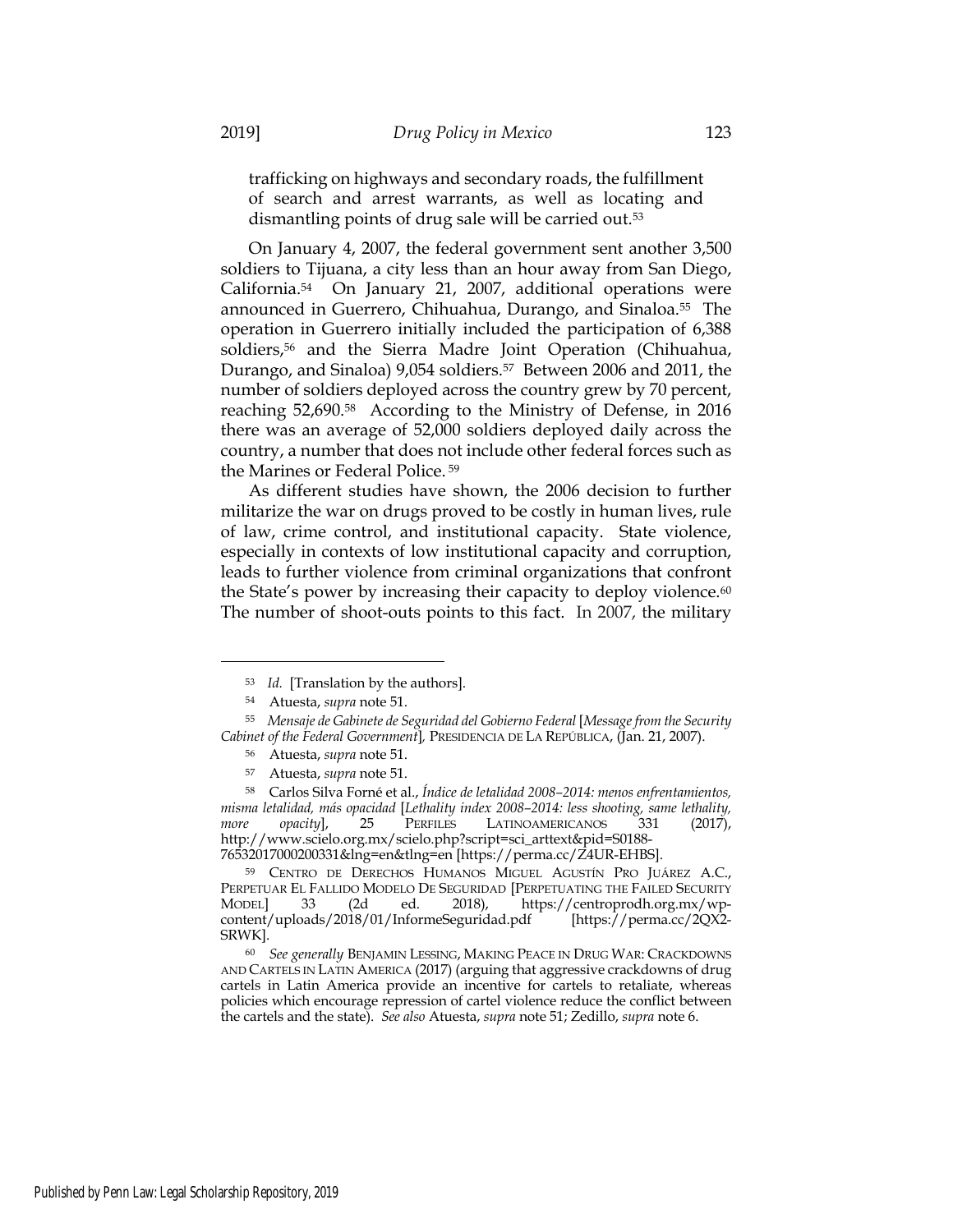reported 48 shoot-outs; by 2011 they reported 1009.61 By 2015 the number was reduced substantially to 171, yet it remained much higher than at the onset of the war on drugs.<sup>62</sup> The Federal Police also reports a tremendous increase in shoot-outs. In 2007 it reported 3; by 2012 it had increased to 143 and fell to a still very large 96 in 2015.63

The enforcement of drug laws using the military has had a negative effect both on police and military capacity.64 The growing use of the military is reflected in the increase in "mixed operation bases," permanent infrastructure from which federal forces carry out public security tasks.65 In 2012, the National Defense Ministry (SEDENA) reported 75 such facilities; by 2016, there were 142 bases in 24 of Mexico's 32 states.<sup>66</sup> Thus, what at first was presented as a temporary measure—the use of the military forces to control drug cartels—is now a permanent feature of everyday life in large portions of Mexican territory.

Further militarization of the war on drugs also had major repercussions on the way these institutions work. Some studies suggest an increase over time in the use of lethal force, and a growing use of illegal practices like torture, due process violations and even the occurrence of extrajudicial killings.<sup>67</sup> Another study suggests that torture and mistreatment grew significantly after 2006.68 Using information from the only existing federal prison

<sup>61</sup> Forné, *supra* note 58, at 339, graph 1.

<sup>62</sup> Catalina Pérez Correa et al., *Deadly Forces: Use of Lethal Force by Mexican Security Forces 2007–2015*, *in* MEXICO'S HUMAN RIGHTS CRISIS 33 (B. Frey & A. Anaya-Múnoz eds., 2019).

<sup>63</sup> *See* CENTRO DE DERECHOS HUMANOS MIGUEL AGUSTÍN PRO JUÁREZ A.C.,*supra*  note 59, at 133.

<sup>64</sup> *See* CENTRO DE DERECHOS HUMANOS MIGUEL AGUSTÍN PRO JUÁREZ A.C.,*supra*  note 59, at 133.

<sup>65</sup> *See* CENTRO DE DERECHOS HUMANOS MIGUEL AGUSTÍN PRO JUÁREZ A.C.,*supra*  note 59, at 31.

<sup>66</sup> *See* CENTRO DE DERECHOS HUMANOS MIGUEL AGUSTÍN PRO JUÁREZ A.C.,*supra*  note 59, at 31.

<sup>67</sup> On average, between 2007 and 2014, the Federal Police killed 4.8 civilians for every civilian they wounded in a shoot-out. The Army killed, during that same period, an average of 7.9 civilians for every civilian wounded in shoot-outs. The evolution of the use of lethal force is also worrisome. For instance, in 2007 the Army averaged 1.6 civilians killed for every civilian wounded in a shoot-out. By 2012 that number had risen to 14.7. *See* Pérez Correa et al., *supra* note 62.

<sup>68</sup> *See* Beatriz Magaloni et al., *La tortura como método de investigación criminal: El impacto de la guerra contra las drogas en México* [*Torture as a method of criminal investigation: The impact of the war on drugs in Mexico*], 25 POLÍTICA Y GOBIERNO 223 (2018).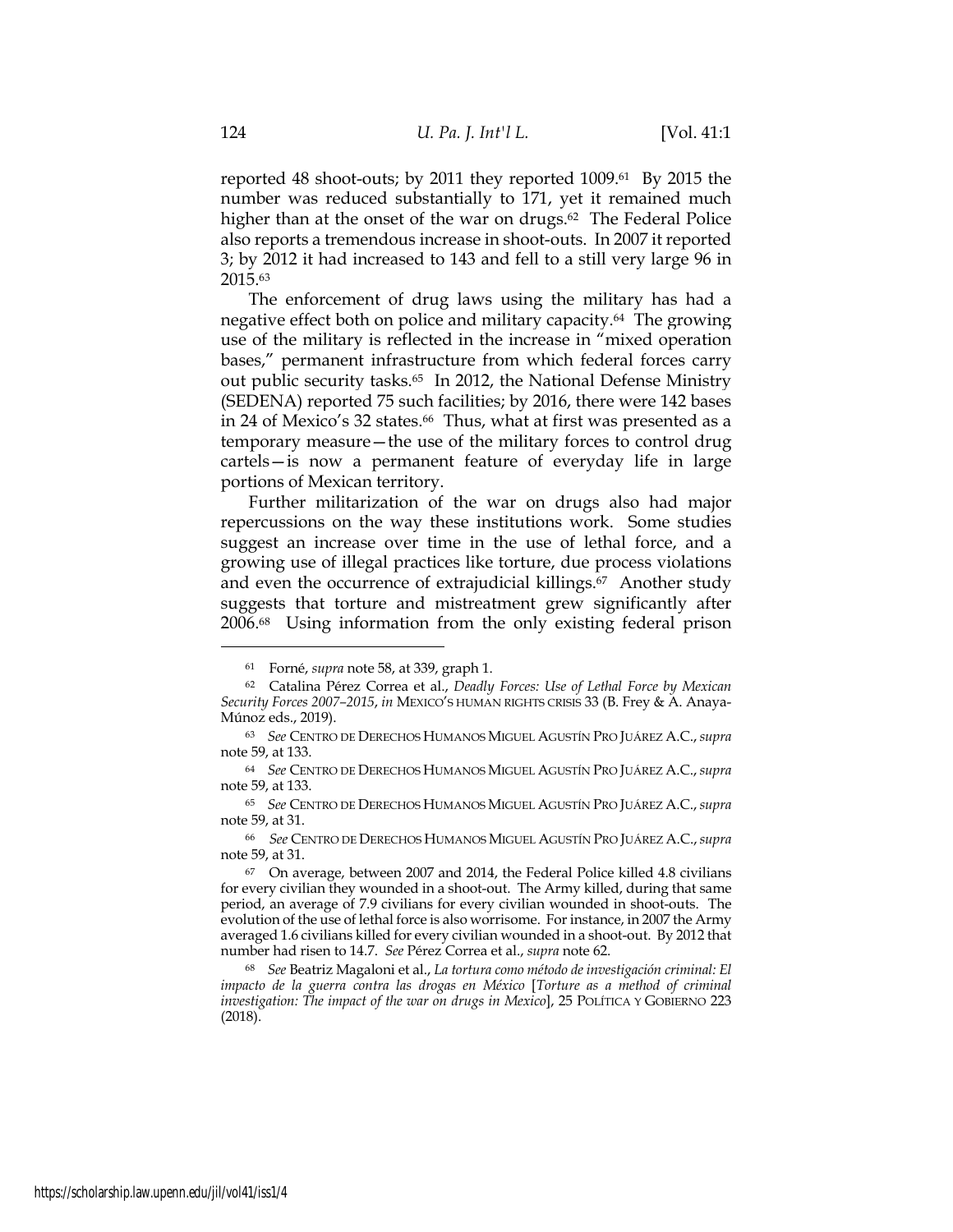population survey, that study shows that mistreatment and violence perpetrated against detainees increased significantly after December of 2006.69 When observing specific types of rights violations and institutional involvement, disaggregated by type of crime, the data shows a general increase in alleged torture and other forms of human rights violations during detention, especially against people detained for drug crimes.70 Further, a Lancet Commission report published in 2016 found a significant rise in torture since 2006, estimating that it became 1.57 times more likely for a detainee to be subjected to torture or abuse during detention for a drug related crime after December 2006 than prior to that time.71

Through prohibition, the Mexican State unintentionally created a black market where criminal organizations have thrived and prospered enormously. The State has responded to the existence of the black market of its own creation and its violent participants by deploying the most lethal response possible, contributing to an unprecedented escalation of violence. Today, violence has in itself become a major public health problem in Mexico and a factor for the undermining of the overall capacities of federal and local governments.72

In 2009, the Petty Dealing Law73 transferred responsibility for prosecuting small-scale drug dealing and treatment of people who use drugs to Mexico's 32 states. One of the main objectives of that law was to free federal resources so these could focus on the most relevant drug crimes (such as large-scale trafficking, financing operations, etc.). Data shows that after reaching its peak in 2007, the federal government steadily reduced the number detentions and prosecutions for drug crimes. According to the General Attorney's Office (PGR), while in 2007 there were more than 80,000 federal arrests for drug crimes, in 2014 there were less than 14,000.74

<sup>69</sup> *Id*. at 238

<sup>70</sup> *Id*. at 256.

<sup>71</sup> Joanne Csete et al., *Public health and international drug policy*, 387 THE LANCET 1427, 1434 (2016).

<sup>72</sup> Meza, *supra* note 52.

<sup>73</sup> The Petty Dealing Law, known in Spanish as the Ley de Narcomenudeo, was a series of reforms to different articles of the General Health Law and the Criminal Code.

<sup>74</sup> Information request to Office of the General Prosecutor (PGR), No. 0001700072215,

http://www.infomex.org.mx/gobiernofederal/moduloPublico/rMedioElectP.act ion?idFolioSol=0001700072215 [https://perma.cc/R7U7-QQTQ].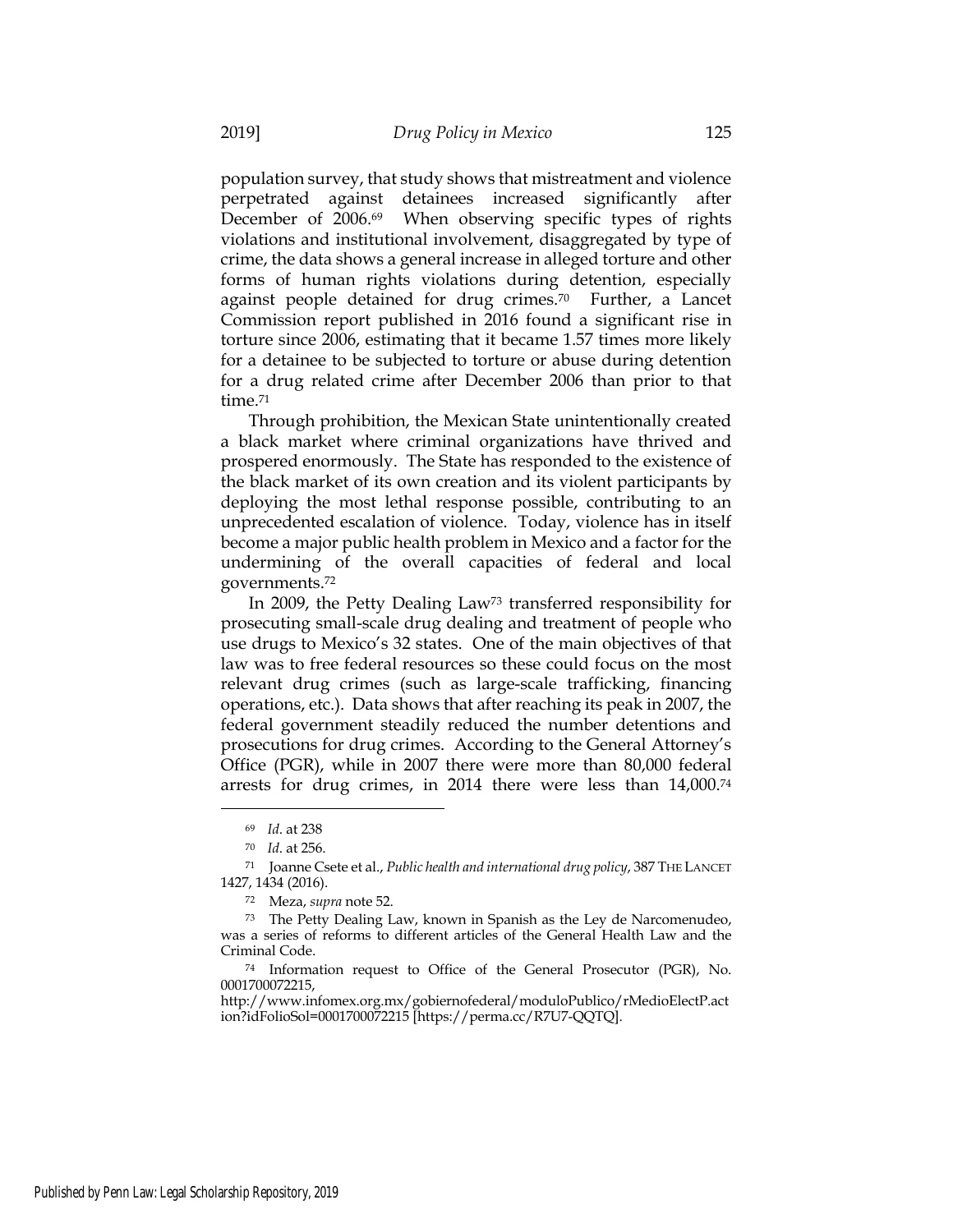However, the reform was not as successful in making federal institutions focus on the most important drug cases. Although possession and use had been transferred to state jurisdictions beginning in 2009, they remained the main cause of federal arrests, constituting 56 percent of federal detentions in 2014.75 At the same time, State authorities drastically increased arrests for drug crimes. In 2011 official data reported 16,680 drug crimes as the cause for individuals kept in state prisons; by 2015 that number had risen to 30,614, an increase of 83 percent in 4 years. <sup>76</sup>

While the Petty Dealing Law was meant to be a decentralizing one, ironically it has brought about an important encroachment of states' powers by the federal government. State authorities are responsible for prosecuting minor federal drug crimes. This means that federal legislators in fact dictate key state criminal policy decisions. Since the mid-nineteenth century and up until 2009, state criminal policy was strictly the domain of state legislatures. By demanding that states persecute federal drug crimes, Congress forces local state authorities to allocate a substantial part of their human and institutional resources to persecuting (federal) drug crimes, regardless of local needs and context. This represents a centralization of criminal policy decisions and a weakening of local autonomy unprecedented since the nineteenth century, when federalism was adopted in Mexico as a guiding principle of government. This form of encroachment in state criminal policy has since expanded to other areas beyond drug crimes (such as kidnapping, crimes related to reproductive health, and other issues). Today, local jurisdictions are impeded by law to reform drug laws and are thus very limited when they attempt to adopt an approach to drug-related issues that responds to local needs.77 Attempts by state governments to adapt their criminal policy according to local

<sup>75</sup> *Id.*

<sup>76</sup> The National Institute of Statistics and Geography (INEGI) reports crimes sanctioned not people imprisoned. *See* INEGI, CENSO NACIONAL DE PROCURACIÓN DE JUSTICIA ESTATAL 2015 [NATIONAL CENSUS OF STATE PROSECUTOR'S OFFICE 2015], http://www.beta.inegi.org.mx/proyectos/censosgobierno/estatal/cnpje/2015/ [https://perma.cc/R7U7-QQTQ].

<sup>77</sup> For instance, this summer the Guerrero's state congress voted to allow for legal cultivation and production of opioids for medical use. The vote, however, does not become law, but rather simply initiates a legislative procedure before federal Congress. *See El Estado Mexicano de Guerrero abre el debate sobre la legalización de la amapola* [*The Mexican State of Guerrero opens the debate on the legalization of the poppy*], **EL** PAÍS (Aug. 18, 2018), *poppy*], EL PAÍS (Aug. 18, 2018), https://elpais.com/internacional/2018/08/18/mexico/1534623073\_429355.html [https://perma.cc/L64N-ZYJ4].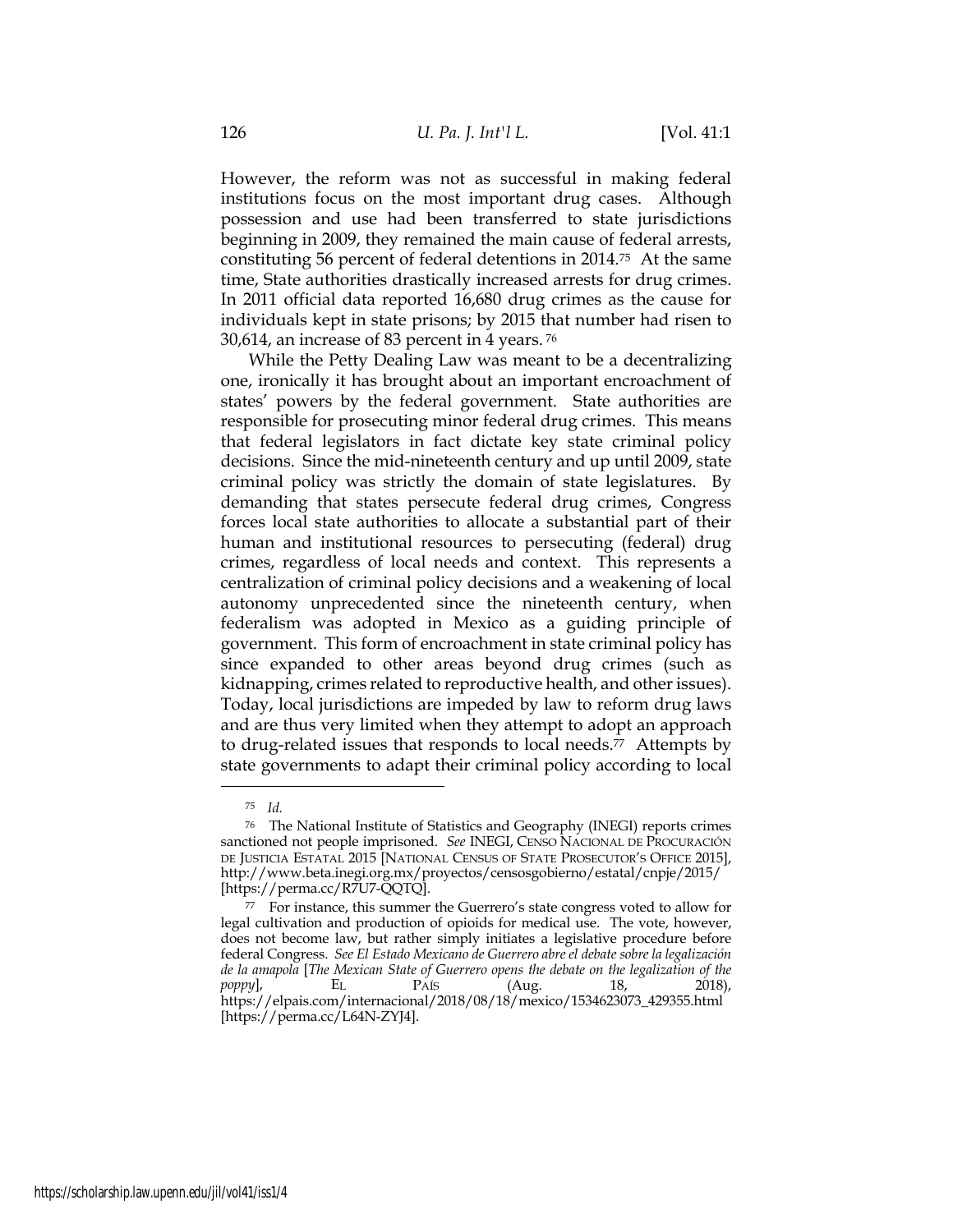needs under the new law have been successfully challenged by the federal government.78

## *Medical marijuana*

Mexico is sometimes perceived internationally as having a progressive position on marijuana, particularly after being one of the three countries calling for the UNGASS (2016) to revise the international treaty system stemming from the 1961 Convention. While some steps towards drug policy reform have taken place in Mexico, in practice they have not yet limited prohibition at all. Openness has been more discursive and symbolic than coherent and effective.

A few months before UNGASS 2016 and after an important Supreme Court ruling that declared prohibition of cannabis for recreational use unconstitutional,<sup>79</sup> two national dialogues on cannabis were called upon by the Federal Executive and by Congress. From that process, legal reform of health and criminal laws was approved in 2017,<sup>80</sup> allowing for the production and commercialization of cannabis for medical purposes. The reform fell short of expectations, as it failed to address the Court's ruling regarding recreational use of cannabis.81 Furthermore, after the bill's approval more than a year ago, the government has failed to publish minimal regulations in order for licensing to begin. The Federal Administration's original proposal limited legalization to

<sup>78</sup> *See, e.g.,* Acción de Inconstitucionalidad 33/2010, Pleno de la Suprema Corte de Justicia de la Nación [SCJN], 30 de junio de 2011 (Mex.), http://www2.scjn.gob.mx/ConsultaTematica/PaginasPub/DetallePub.aspx?Asu ntoID=122648 [https://perma.cc/U4YX-U4L3]; Acción de Inconstitucionalidad 21/2010, Pleno de la SCJN, 28 de junio de 2011 (Mex.), http://www2.scjn.gob.mx/ConsultaTematica/PaginasPub/DetallePub.aspx?Asu ntoID=120845 [https://perma.cc/6UZG-9KQX ].

<sup>79</sup> Amparo Indirecto 237/2014, Primera sala de la SCJN, 4 de noviembre de 2015 (Mex.), https://www.sitios.scjn.gob.mx/encuentro\_universitario/assets/ar-237-2014-marihuana.pdf [https://perma.cc/RP8T-NB68].

<sup>80</sup> Decreto por el que se reforman y adicionan diversas disposiciones de la Ley General de Salud y Código Penal Federal [Decree by which various provisions of the General Health Law and Federal Criminal Code are amended and added], DOF 19-06-2017 (Mex.),

http://dof.gob.mx/nota\_detalle.php?codigo=5487335&fecha=19/06/2017 [https://perma.cc/UFM6-FFQ9].

<sup>81</sup> *Id.*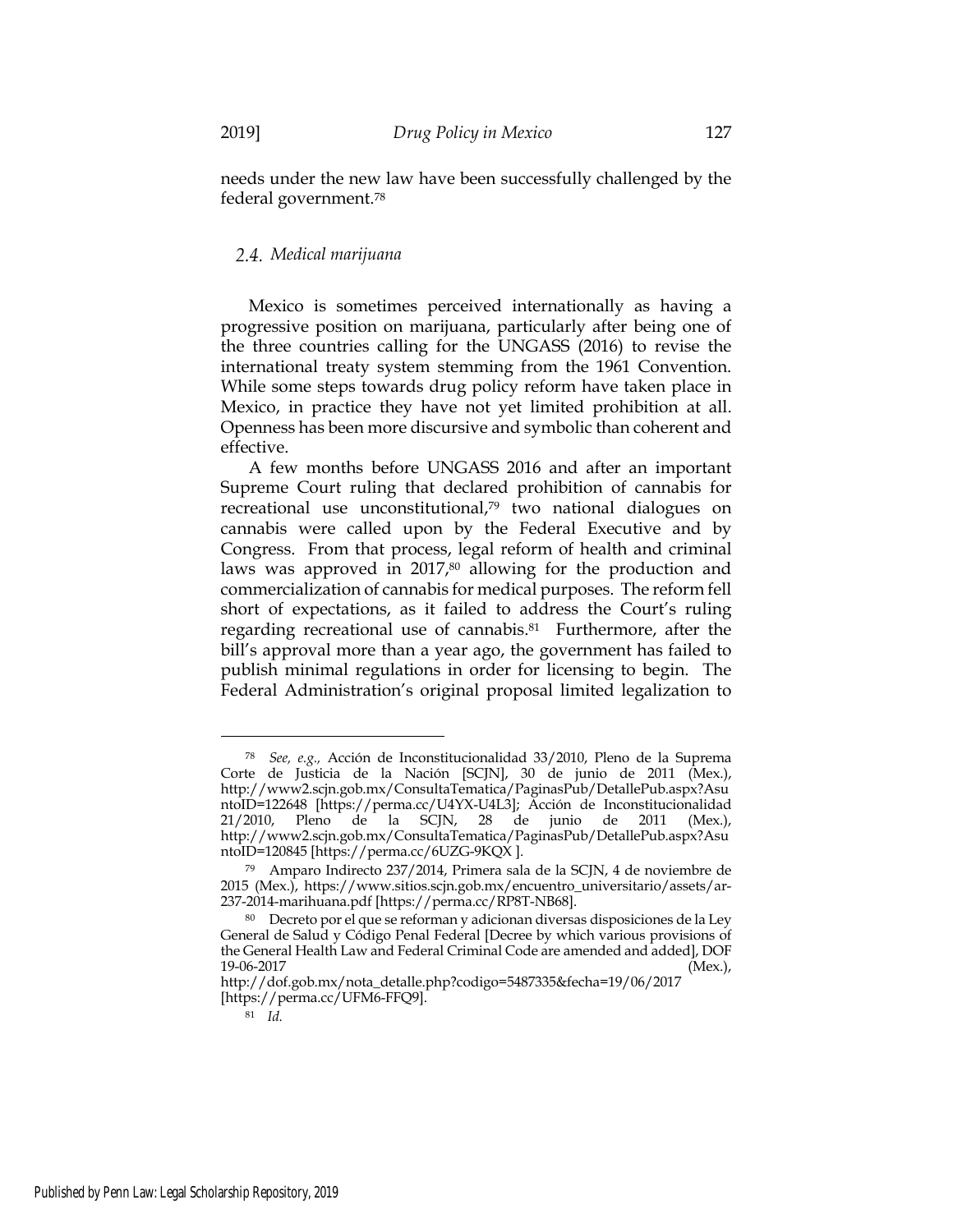the sale of imported medical cannabis products.82 Congress, in contrast, approved national production and established a time limit for the Executive to publish the bylaws regulating the licensing process for medical cannabis. Both production and importation are currently stalled, as the Executive refuses to publish the required bylaws, even though the end of the grace period established by Congress is long overdue. Consequently, in practice, even medical cannabis remains illegal in Mexico.

The most significant steps towards changing drug policy have come from the Supreme Court. In 2015, a first historic ruling held that the administrative ban on marijuana use for recreational purposes was unconstitutional, because it disproportionately restricted the fundamental right to freely develop one's personality.83 Four more rulings holding that a blanket prohibition of cannabis is unconstitutional have since followed,<sup>84</sup> making the courts decision a binding criterion for all lower tribunals to follow.85 However, not only does the law require five consecutive rulings for the Supreme Court, a separate super-majoritarian vote by the Court is needed to strike down any law (otherwise the rulings only protect the plaintiffs and the law remains in force).<sup>86</sup> The Court has already formally notified Congress of the unconstitutionality of cannabis prohibition, but Congress is still discussing initiatives for reform

[https://perma.cc/RP8T-NB68].

<sup>82</sup> *Id.*

<sup>83</sup> Amparo Indirecto 237/2014, *supra* note 79. The ruling, commonly known as SMART, can be found here: http://www.smartclub.mx/uploads/8/7/2/7/8727772/doc.pdf

<sup>84</sup> Amparo Indirecto 637/2017, Primera sala de la SCJN, 16 de mayo de 2018 (Mex.),

https://www.scjn.gob.mx/sites/default/files/listas/documento\_dos/2018-

<sup>04/</sup>AR-623-2017-180430.pdf [https://perma.cc/RP8T-NB68 ]; Amparo Indirecto 1115/2017, Primera sala de la SCJN, 11 de marzo de 2018 (Mex.), https://www.scjn.gob.mx/sites/default/files/listas/documento\_dos/2018- 03/AR-1115-17-180316.pdf [https://perma.cc/2MJ3-9Y9G]; Amparo Indirecto

<sup>1163/2017,</sup> Segunda sala de la SCJN, 12 de julio de 2017 (Mex.), https://www.scjn.gob.mx/sites/default/files/listas/documento\_dos/2018- 06/AR-1163-2017.pdf [https://perma.cc/B6HL-YKZ2].

<sup>85</sup> *Reitera Primera Sala inconstitucionalidad de la prohibición absoluta del consumo recreativo de marihuana e integra jurisprudencia* [*First Chamber reiterates unconstitutionality of the absolute prohibition of the recreational use of marijuana and integrates jurisprudence*], BOLETÍN OFICIAL [OFFICIAL BULLETIN] No. 140/180, 31 de octubre de 2018 (Mex.), http://www.internet2.scjn.gob.mx/red2/comunicados/noticia.asp?id=5785 [https://perma.cc/9J67-LUUW].

<sup>86</sup> CPEUM, *supra* note 40, at art. 107, II, para. 3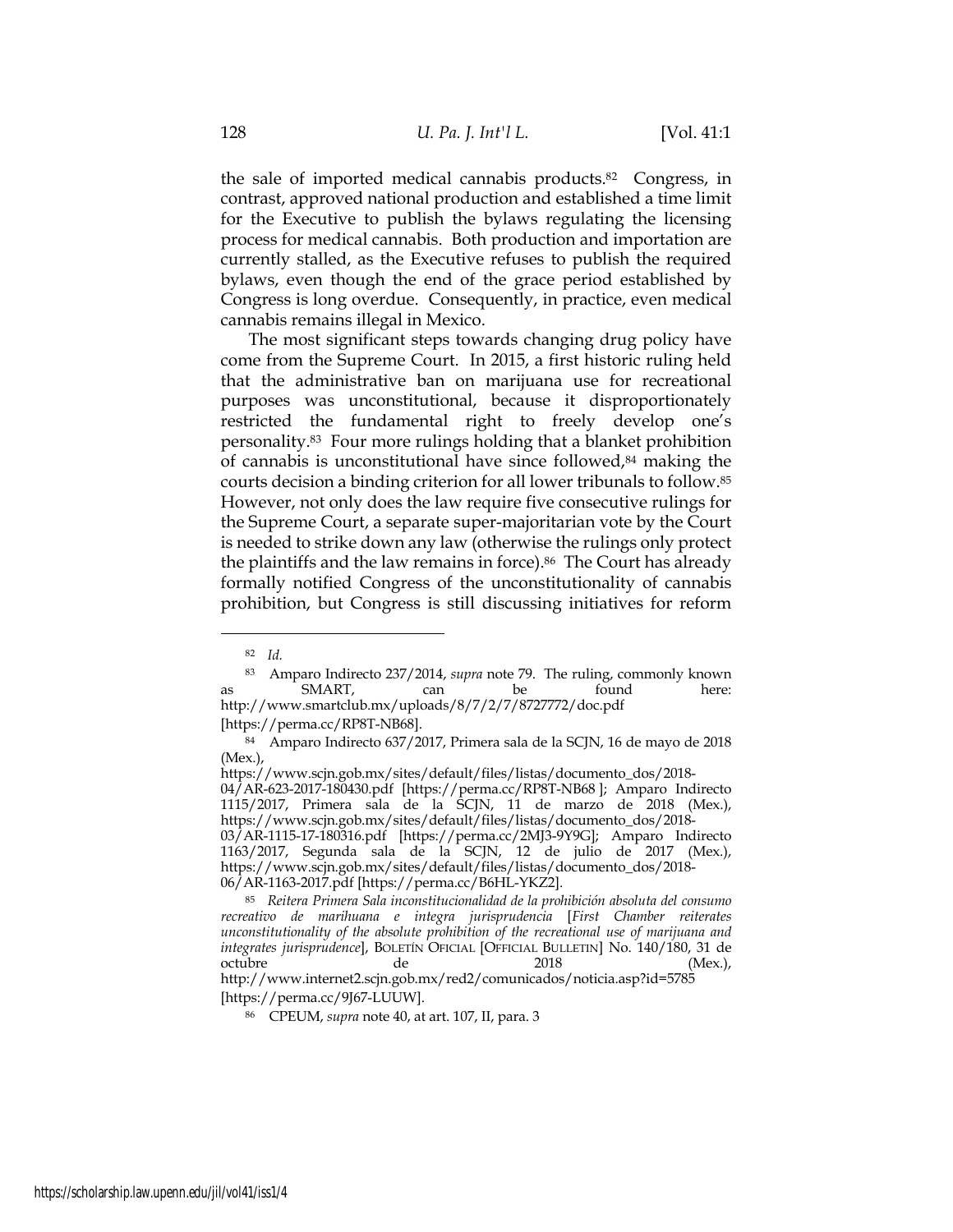(which are expected to pass before April 2020).87 If Congress does not act soon, the Court will make a general declaration which will strike marihuana prohibition from the law.

Legalizing the possession and use as well as regulating the supply of cannabis is not only a policy imperative in Mexico today, it is also a constitutional one, but Mexico's rather cumbersome constitutional justice system has so far failed to make it a reality.

### 3. PROHIBITION, VIOLENCE AND PEOPLE WHO USE DRUGS

Prohibition and its purported enforcement have had devastating effects in Mexico. As a policy, drug prohibition has failed to protect public and individual health and undermined State institutions. The decision of the Mexican government to deepen the enforcement of prohibition and persecute organized criminal organizations, using the most violent tools at hand, rather than undermining its access to enormous economic resources, has driven violence to unprecedented levels, affecting individual lives and communities deeply.

This section reviews some of the most negative consequences of current policies, specifying how current laws and the application of policies explain them. It shows how homicidal violence since the outset of the war on drugs has risen to the point of becoming a public health problem, as well as causing the displacement and disappearance of thousands of people. It then explains how, although current laws and policies purportedly aim to protect the health of both potential users and people who use drugs, they in fact negatively affect the rights of both these groups.

## *The epidemic of violence. Violence as a harm to public health: homicides, internally displaced populations and disappearances*

In Mexico, prohibition has led to an unprecedented human tragedy as shown by the massive numbers of people killed, displaced or disappeared. Sadly, the government's wrongheaded

<sup>87</sup> Silvia Arellano, *Corte da prórroga a Senado para regular marihuana*, MILENIO DIARIO (Nov. 2, 2019), https://www.milenio.com/politica/marihuana-corteprorroga-senado-regular [https://perma.cc/8L62-RU7A].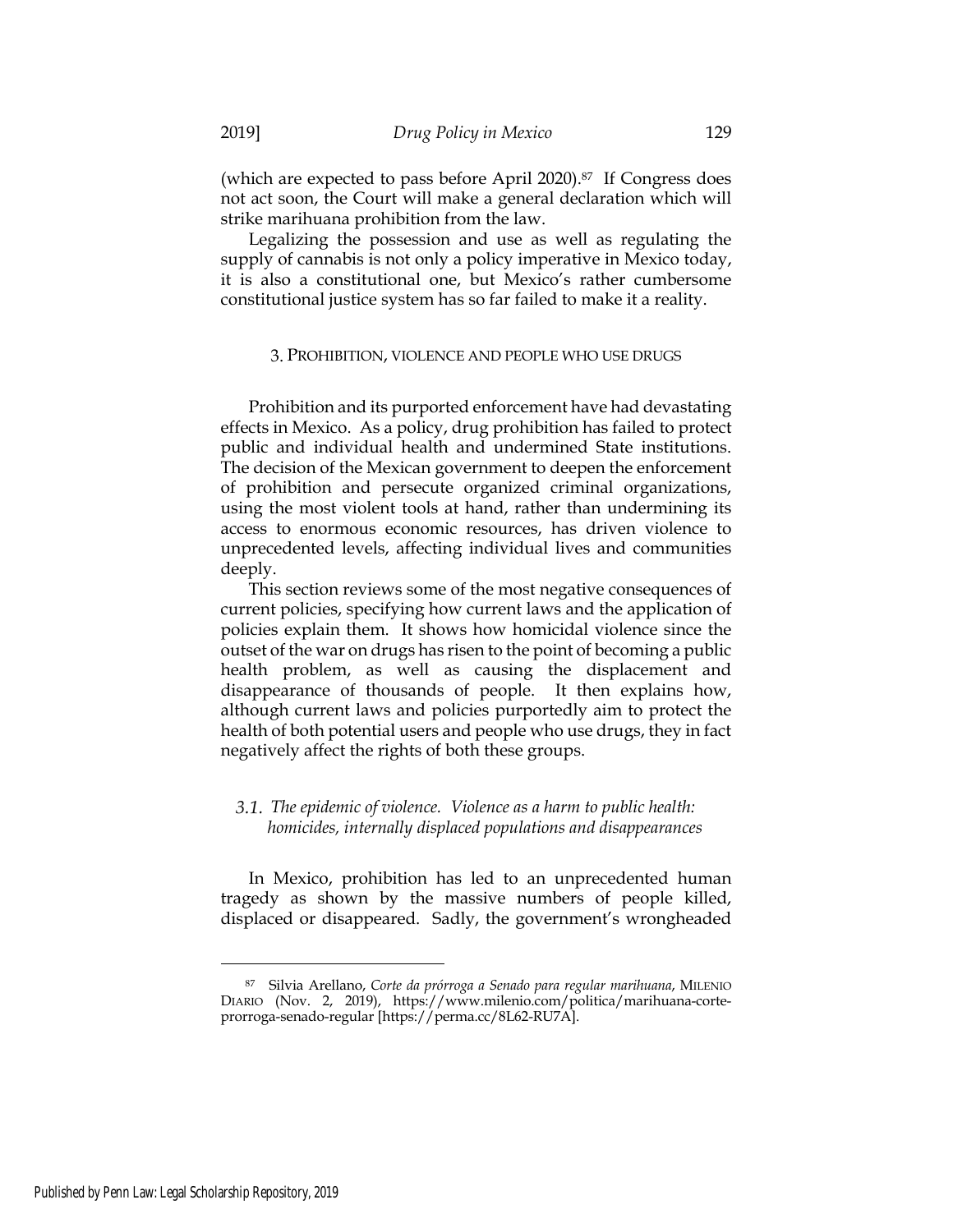drug policy seems to be at the root of the current Mexican security and justice crisis.

Between 2006 and 2017, 254,633 homicides occurred in the country.88 In 2006 the National Institute of Statistics (INEGI) reported 10,452 homicides.89 By 2011, it reached an annual peak of 27,213 and then waned slightly during the following years with 24,559 homicides reported in 2016.90 But the trend has accelerated upward again in 2017 when, according to the latest reports, the figure reached over 31,000 homicides.91 For more than two decades Mexico had enjoyed a sustained and prolonged drop in homicide rates, reaching a historic low with 8 homicides per 100,000 inhabitants in 2007.92 As the bulk of federal forces were deployed to enforce prohibition that trend, however, was abruptly ended and homicide rates rapidly started to increase—by 50 percent in 2008 and by the same percentage again in 2009, when that rate reached 20 homicides per 100,000 inhabitants (a different estimate placed homicide rates at 24 per 100,000 in 2009).93

In several studies, the government's *operativos conjuntos*—the core of Mexico's strategy against organized crime involving drug trafficking—have been causally linked to the rise in homicides.94

<sup>88</sup> INEGI, MORTALIDAD, CONJUNTO DE DATOS: DEFUNCIONES POR HOMICIDIOS, INFORMACIÓN DE 1990 A 2018 [MORTALITY, DATA SET: HOMICIDES, INFORMATION FROM 1990 TO 2018] (2019), http://www.inegi.org.mx/sistemas/olap/proyectos/bd/continuas/mortalidad/ defuncioneshom.asp?s=est [https://perma.cc/SD8C-V626].

<sup>89</sup> *Id.*

<sup>90</sup> *Id.*

<sup>&</sup>lt;sup>91</sup> While most of these deaths were men, homicide rates for women have risen at a similar pace, with 1,298 deaths in 2006 and a peak of 3,324 in 2017. *See id.*

<sup>92</sup> Fernando Escalante, *Homicidios 2008-2009. La muerte tiene permiso* [*Homicide permission*], NEXOS (Jan. 1, 2011), https://www.nexos.com.mx/?p=14089 [https://perma.cc/M4NE-BKAS]. <sup>93</sup> *Id.*

<sup>&</sup>lt;sup>94</sup> Several studies have established some type of causality between the security strategy implemented by the 2006–2012 administration and the increase in violence observed in the country since 2008. *See, e.g.*, Atuesta, *supra* note 51; Laura Atuesta & Aldo Ponce, *Meet the Narco: Increased Competition Among Criminal Organizations and the Explosion of Violence in Mexico*, 18 GLOB. CRIME 375, 376 (2017) (explaining that increased intervention by law enforcement increases the number of assassinations and unrest, which leads to the creation of more criminal organizations); Gabriela Calderón et al., *The Beheading of Criminal Organizations and the Dynamics of Violence in Mexico*, 59 J. CONFLICT RESOL. 1455, 1456 (2015) (linking the dramatic increase in homicide rates in 2006 to the start of President Calderon's campaign against drug cartels); Valeria Espinosa & Donald B. Rubin, *Did the Military Interventions in the Mexican Drug War Increase Violence?*, 69 AM. STATISTICIAN 17, 24 (2015) (claiming military intervention in the drug war caused in increase in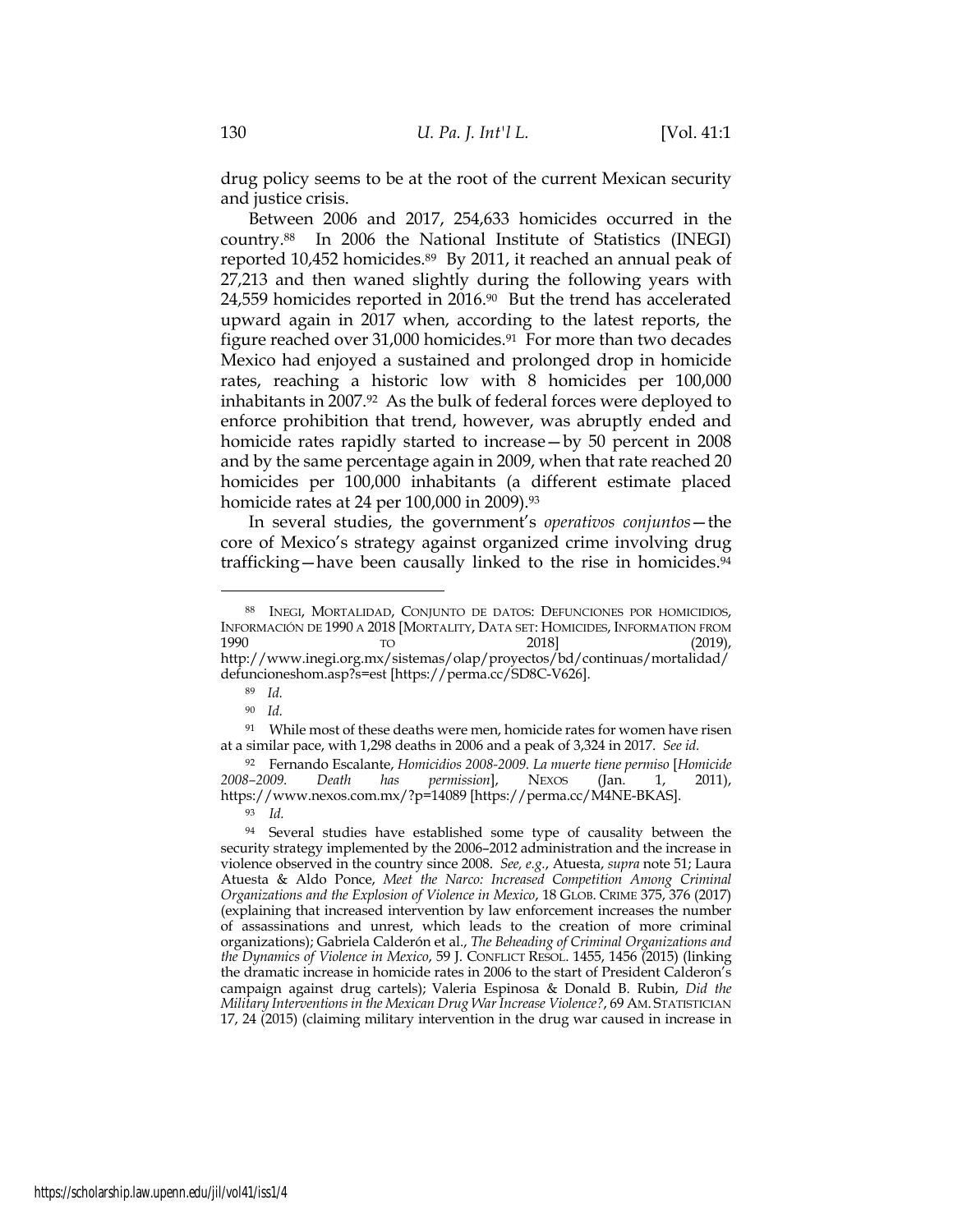The mechanisms through which this happens are still unclear, but existing data highlights two main findings: First, a rise in homicide rates takes place in localities where *operativos conjuntos* against organized crime have been deployed. Second, that increase is more pronounced when military forces are involved (as opposed to federal civil forces like the Federal Police).95

The increase in homicides has been so pronounced that it has had a direct negative impact on life expectancy: for the first time in over six decades, life expectancy dropped in Mexico. Though the national drop was only 0.6 percent between 2005 and 2010, certain regions most affected by the war on drugs showed a higher decrease.96 In Chihuahua, Sinaloa, and Durango life expectancy decreased by three years over the same period.97 This drop in life expectancy occurred at a time when there were substantial positive changes in other health indicators and causes of death in the country. This means that the possible positive effects of inclusive health policies and their improvements have been exceeded and overwhelmed by the negative health impact of the violence caused by the attempts to enforce the ill-conceived drug policy.

Moreover, violence permeates the population and creates numerous health problems: somatic, psychological and behavioral. Homicides are not the sole negative impact of drug-war-driven violence on public health. Violence begets violence: young people

the average homicide rate); Javier Osorio*, The Contagion of Drug Violence: Spatiotemporal Dynamics of the Mexican War on Drugs*, 59 J. CONFLICT RESOL. 1403, 1407 (2015) (proposing a theory of criminal competition whereby government intervention reduces the power of one criminal organization and therefore encourages a rival organization to strike its weakened competitor); Brian J. Phillips, *How Does Leadership Decapitation Affect Violence? The Case of Drug Trafficking Organizations in Mexico*, 77 J. POLITICS 324, 326 (2015) (explaining why leadership decapitation can sometimes have the unintended effect of increasing levels of violence); José Merino, *Los operativos conjuntos y la tasa de homicidios: una medición*  [*Joint operations and the homicide rate: a measurement*], NEXOS, (June 1, 2011), https://www.nexos.com.mx/?p=14319 [https://perma.cc/2TRJ-ZEW7] (using statistical tools to argue that the strong correlation between government intervention and violence is causal).

<sup>95</sup> On average, during the first five years of the drug war, each shoot-out between authorities and organized criminals produced a 6 percent rise in the homicide rate in that locality within three months. The compound increase is staggering in localities with tens or even hundreds of such exchanges. Where the armed forces are used, the average increase is by 8 percent, but when the Army is used, the increase is of 9 percent. *See* Atuesta, *supra* note 51, at 24–26.

<sup>96</sup> José Manuel Aburto et al., *Homicides in Mexico Reversed Life Expectancy Gains for Men and Slowed Them for Women, 2000–10*, 35 HEALTH AFF. 88, 88 (2016).

<sup>97</sup> *Id*. at 90–91.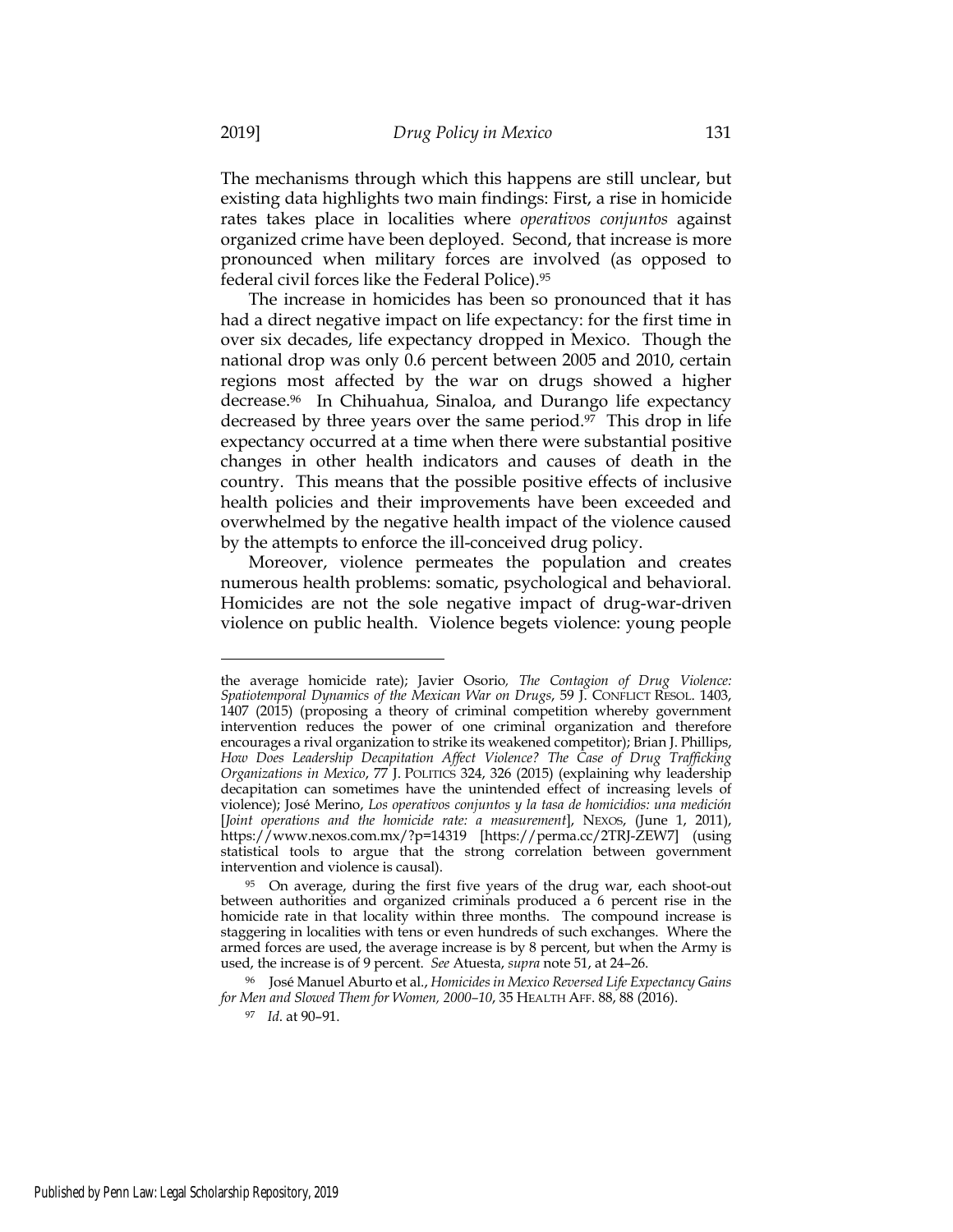who are victims of violence are at higher risk of perpetrating violence with fire-arms themselves.98 Also, being a victim of violence raises the risk of depression, alcohol abuse, suicidal behavior, and psychological problems, among other negative consequences on health.99 For instance, exposure to the recent escalation of violence in Mexico is associated with lower weight at birth of children born to women of scarce economic resources and children born to women with mental health problems.100 Merely witnessing violence may affect the health of the exposed population by increasing the rates of Post-Traumatic Stress Disorder and depression.101 A 2015 study analyzed not only the mortality rates in Mexico, but also the psychological wellbeing of those affected by violence.102 In this study, researchers measured the fear and perceived vulnerability (feeling unsafe) in the population. 103 The findings show that between 2005 and 2014 the average number of years that individuals live feeling at risk from violence increased considerably.104

<sup>98</sup> *See, e.g.,* Paula Braveman & Laura Gottlieb, *The Social Determinants of Health: It's Time to Consider the Causes of the Causes*, 129 PUB. HEALTH REP*.* 19, 22 (2014) ("For instance, exposure to violence can increase the likelihood that young people will perpetrate gun violence").

<sup>99</sup> Jonathan R. T. Davidson et al., *The Association of Sexual Assault and Attempted Suicide Within the Community*, 53 ARCHIVES GEN. PSYCHIATRY 550, 553 (1996).

<sup>100</sup> *See* Ryan Brown, *The Mexican Drug War and Early-Life Health: The Impact of Violent Crime on Birth Outcomes*, 55 DEMOGRAPHY 319, 326 (2018) (discussing the relationship between *in utero* exposure to violence and birth weight).

<sup>101</sup> *See, e.g.,* Stephen L. Buka et al., *Youth Exposure to Violence: Prevalence, Risks, and Consequences*, 71 AM. J. ORTHOPSYCHIATRY 298, 302-303 (2001) (analyzing the mental health effects on children and adolescents who witnessed community violence).

<sup>102</sup> Vladimir Canudas-Romo et al., *Mexico's Epidemic of Violence and its Public Health Significance on Average Length of Life*, 71 J. EPIDEMIOLOGY & COMMUNITY HEALTH 188 (2017).

<sup>103</sup> *Id.* at 189 (defining vulnerability as the respondent's perception of crime based on answers to the question "In terms of crime, how do you consider living in your state and in your home?" with two response options, vulnerable and safe).

<sup>104</sup> *Id.* at *192.* In 2014, female life expectancy at age 20 was 59.5 years (95 percent CI 59.0 to 60.1); 71 percent of these years (42.3 years, 41.6 to 43.0) were spent with perceived vulnerability of violence taking place in the state and 26 percent at the home (15.3 years, 15 to 15.8). For males, life expectancy at age 20 was 54.5 years (53.7 to 55.1); 64 percent of these years (34.6 years, 34.0 to 35.4) were lived with perceived vulnerability of violence at the state and 20 percent at the home (11.1 years, 10.8 to 11.5).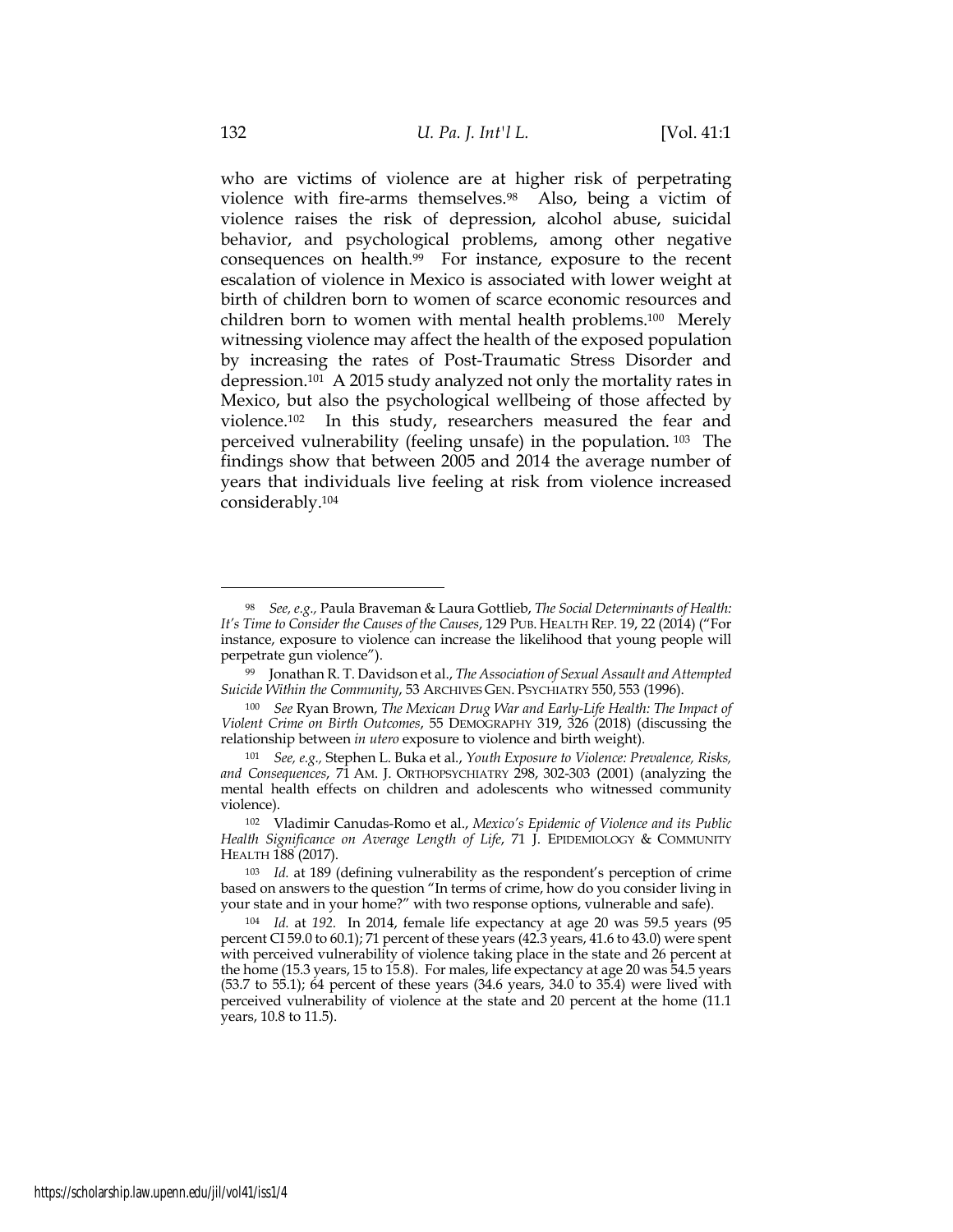

Graph 1: Yearly deaths due to illegal drugs, homicides and other public health issues105

Violence among cartels and between cartels and government forces places innocent people in the crossfire. Because of this, an increasing number of people leave their homes in search of refuge. Forced displacement is also a tactic used by criminals to empty ranches and villages in order to grab land and natural resources. A 2017 report by the Mexican Commission for the Defense and Promotion of Human Rights concluded that at least 329,917 people have been internally displaced in Mexico since 2006.<sup>106</sup> This NGO

<sup>105</sup> Chart created with data from the INEGI's record of homicides from 1990 to 2016 and the 2006-2016 mortality databases from the National System for Health Information. Conjunto de Datos: Defunciones por Homicidios, [Dataset: Deaths by Homicide], INSTITUTO NACIONAL DE ESTADÍSTICA Y GEOGRAFÍA, [NATIONAL INSTITUTE OF STATISTICS AND GEOGRAPHY], https://www.inegi.org.mx/sistemas/olap/proyectos/bd/continuas/mortalidad /defuncioneshom.asp?s=est [https://perma.cc/SD8C-V626].

<sup>106</sup> COMISIÓN MEXICANA DE DEFENSA Y PROMOCIÓN DE LOS DERECHOS HUMANOS (CMDPDH), EPISODIOS DE DESPLAZAMIENTO INTERNO FORZADO MASIVO EN MÉXICO INFORME 2017 [EPISODES OF FORCED AND MASSIVE INTERNAL DISPLACEMENT IN MEXICO. 2017 REPORT] 8 (2017), http://www.cmdpdh.org/publicaciones-pdf/cmdpdh-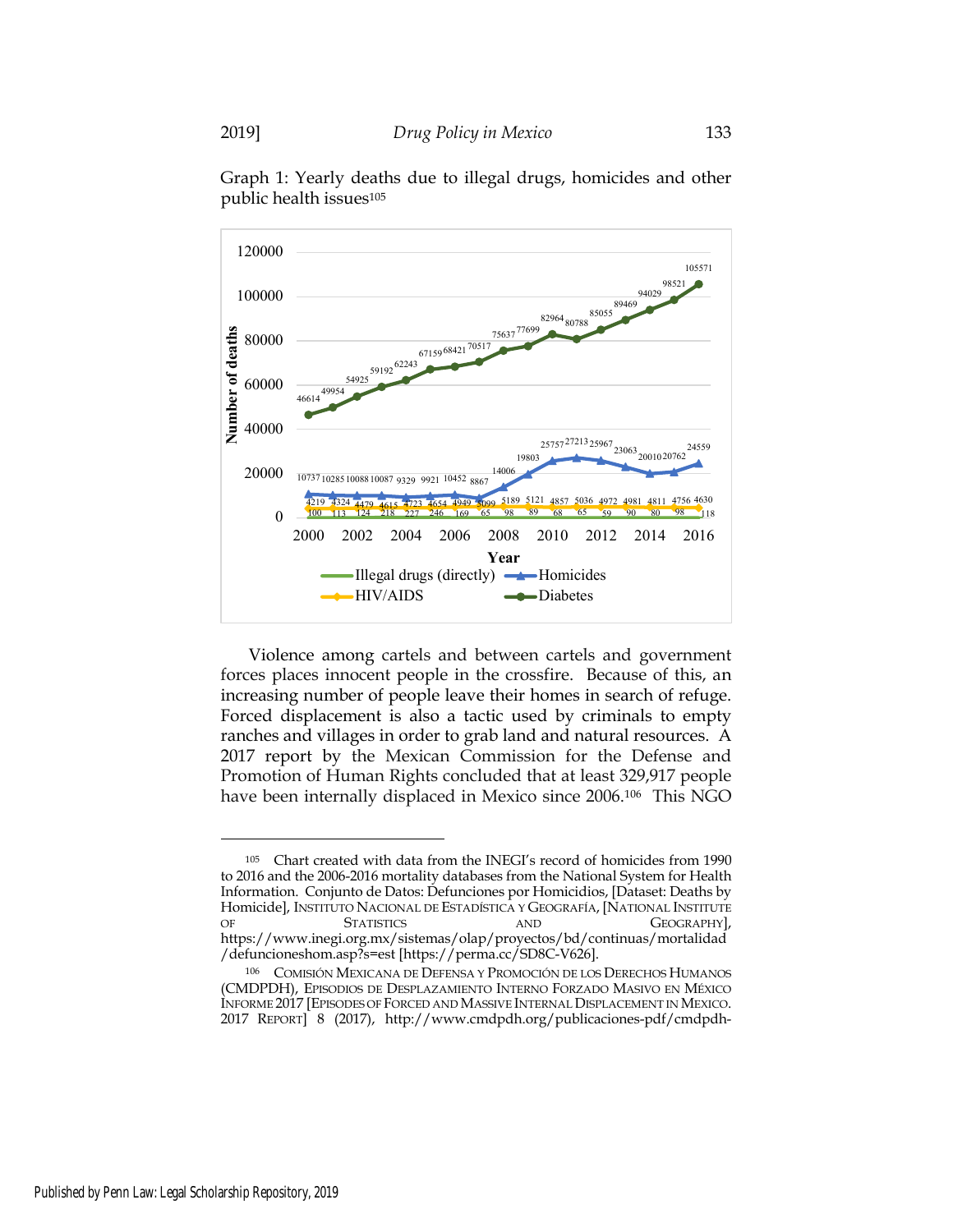registered 25 episodes of mass forced displacements in 2017 alone.107 According to the same report, the main—but not the only—cause of displacement that year was violence generated by organized armed criminal groups, which accounts for 68 percent of the total number of episodes.108 Another study states that there were 123,000 internally displaced persons in 2010, and that number has increased steadily, reaching 311,000 by 2016.109 Between 2006 and 2015, population rates decreased in 691 municipalities, 28 percent of the country's total number, with most of these municipalities located in three regions most affected by violence.110 Overall, the number of people leaving violent municipalities in Mexico is four to five times higher than that of those leaving non-violent municipalities with similar socio-economic conditions. However, to date, the government only acknowledges a fraction of the internally displaced population making it difficult to assess and address the magnitude of the problem. <sup>111</sup>

People who have been forced to move rarely have access to legal mechanisms or institutions for protection or assistance. Local

informe-de-desplazamiento-interno-masivo-en-mexico-2017.pdf [https://perma.cc/E675-DQ5Z].

<sup>107</sup> A mass episode of forced internal displacement occurs when families (in a number equaling or greater than ten) or groups of people (equaling or greater than fifty individuals in total) are obligated to collectively abandon their place of residence, as a reactive or preventative measure when faced with a situation of widespread violence. The episodes registered in 2017 displaced around 20,390 people and affected at least nine states, twenty-seven municipalities, and seventynine localities. *See id.* at 9.

<sup>108</sup> Other causes registered over the year were political violence, social conflict, territorial conflict, and mining extraction projects. Furthermore, the CMDPDH's research identified the forms of violence that originated or that were present during these displacements. The most frequently registered were: armed attacks against communities; armed confrontations between criminal groups or between these and state agents; threats and intimidation; burning or destruction of houses, crops, businesses, and vehicles. *See id.* at 10.

<sup>109</sup> These figures were obtained by the Internal Displacement Monitoring Centre (IDMC) and are available on their Mexico profile page at: http://internaldisplacement.org/countries/mexico/ [https://perma.cc/MAU2-PACU]. Most recent 2016 estimates are based on a preview of a forthcoming report prepared by the CMDPHD.

<sup>110</sup> *Id.*

<sup>111</sup> *See, e.g.,* Laura H. Atuesta & Dusan Paredes, *Do Mexicans Flee from Violence? The Effects of Drug-Related Violence on Migration Decisions in Mexico*, 42 J. ETHN. MIGR. STUD. 480 (2015) ("However, up to now, the government has not recognised the existence of the internally displaced population (IDP) and there is no data to assess the magnitude of the problem neither to estimate the economic consequences of that displacement.").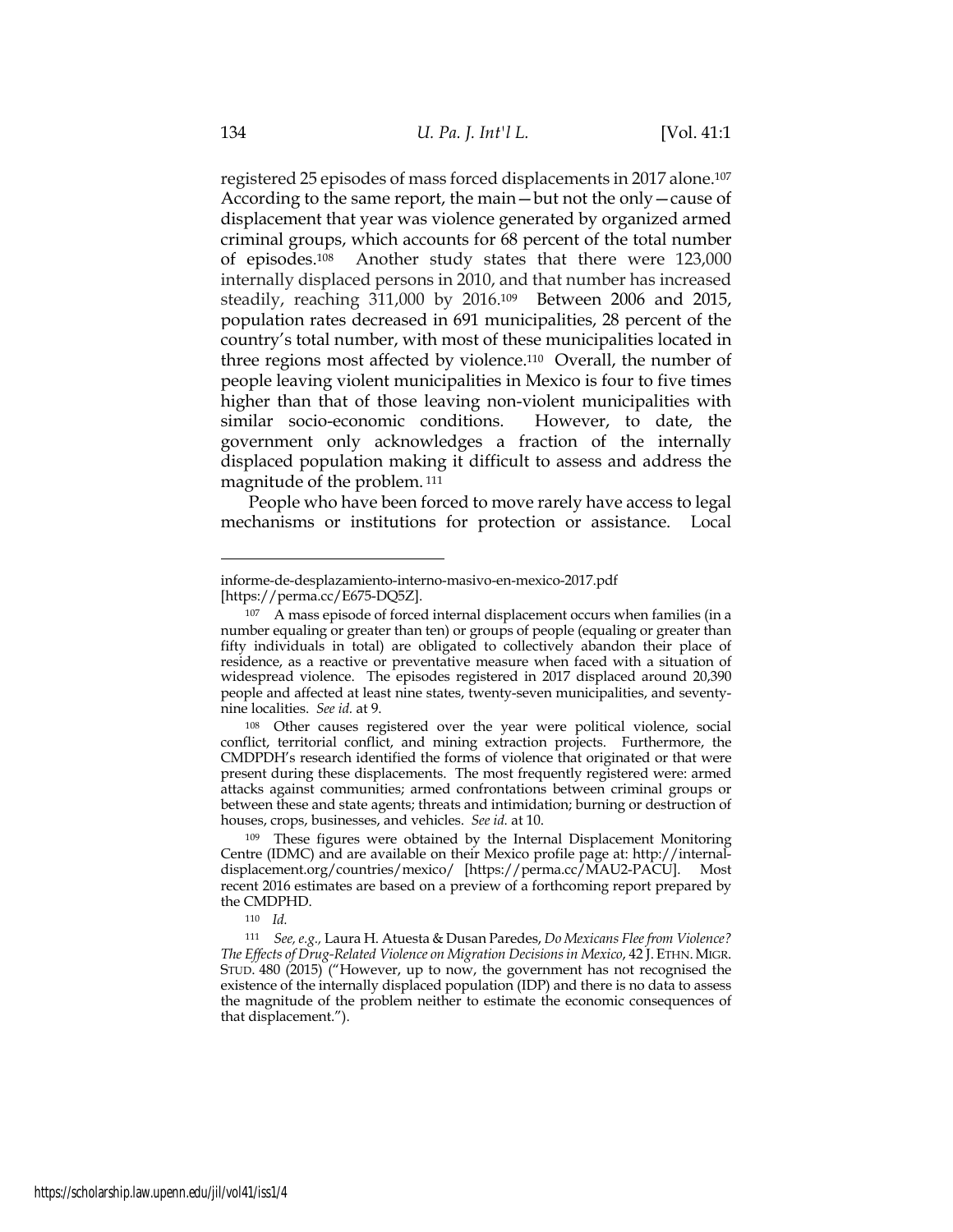governments often lack the capacity to guarantee and protect the rights of displaced populations. In addition to problems related to their personal safety, internally displaced populations need assistance with basic survival issues, such as shelter, health services, drinking water, sanitation, clothing, and food. The existing health care services in Mexico, however, often lack the capacity to respond to these basic needs, much less provide broader psychological and physical care for this population.

In addition to homicides and displacements, the war on drugs has also left the country with a large number of missing persons. According to the Mexican government, since 2006, over 35,000 people have disappeared in the country, and the number seems to be growing.<sup>112</sup> From 2006 to 2012, 13,767 people disappeared.<sup>113</sup> From December 2012 to April 2018, 23,236 people were reported missing or disappeared.114 Many of these cases are accused of being enforced disappearances, in which presumably authorities were involved.115 Unfortunately very few cases are investigated. For example, by 2016, Mexico had informed the United Nations of only fourteen convictions for enforced disappearances, six of which occurred before 2006.116

<sup>112</sup> *See* SECRETARIADO EJECUTIVO DEL SISTEMA NACIONAL DE SEGURIDAD PÚBLICA,REGISTRO NACIONAL DE DATOS DE PERSONAS EXTRAVIADAS *o*DESAPARECIDAS (*RNPED*) [NATIONAL REGISTRY OF DATA OF LOST OR MISSING PERSONS (RNPED)], http://secretariadoejecutivo.gob.mx/rnped/datos-abiertos.php [https://perma.cc/E675-DQ5Z].

<sup>113</sup> *See* Open Society Justice Initiative, *Corrupción que Mata: Por qué México Necesita un Mecanismo Internacional para Combatir la Impunided [Corruption that Kills: Why Mexico Requires an International Mechanism to Combat Impunity],* 22 (2018), https://www.justiceinitiative.org/uploads/39bec249-a57e-4f26-aeaa-160acd0088dd/corruption-that-kills-es-20180502.pdf [https://perma.cc/7YLL-

RGXJ].

<sup>114</sup> *See RNPED, supra* note 112.

<sup>115</sup> According to a study by the Observatory on Disappearances and Impunity, out of 548 cases of disappearances committed between 2005 and 2015 in the state of Nuevo Leon and adjacent states, 46.7 percent had a state authority reported as the offender. *See* Observatorio de Desapariciones e Impunidad*, Informe Sobre Desapariciones En El Estado De Nuevo León, 2016* [Observatory of Disappearences and Impunity, *Report On Disappearances In The State Of Nuevo León*, 2016] (FLACSO 2016), http://www.flacso.edu.mx/sites/default/files/170616\_resumen\_informe\_nl\_vf. pdf [https://perma.cc/R8NY-TSQ8] (presenting the study report).

<sup>116</sup> Open Society Justice Initiative, *supra* note 113, at 25.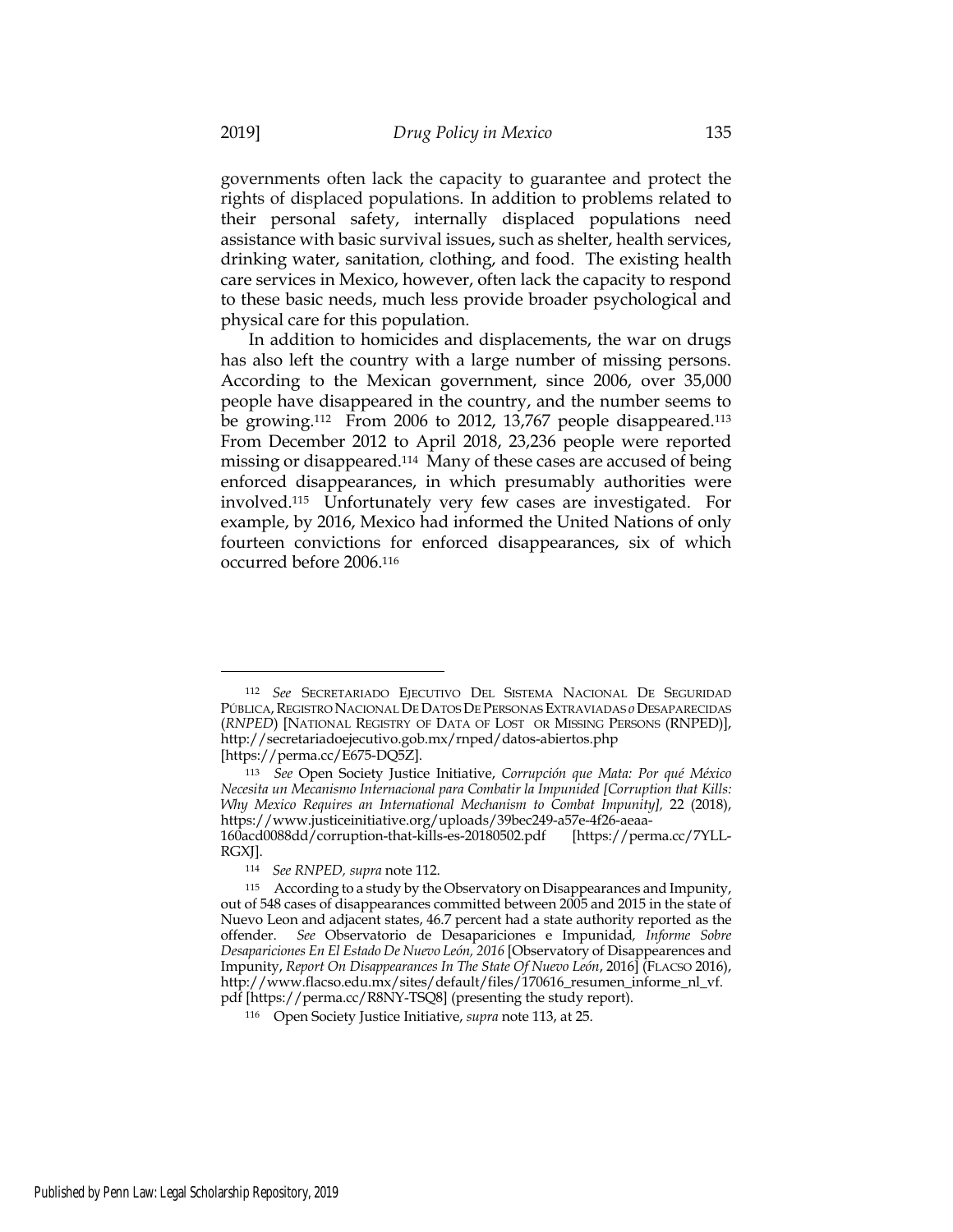## *People who use drugs*

If the constitutional right to health were taken seriously, people who use drugs would be treated very differently. In practice, drug users are not the subjects of a serious public health policy; rather, they are most often treated as criminals. Although technically the use of illegal drugs is not a crime, the criminalization of all drugrelated conduct—including possession—leads effectively to the criminalization of individuals who use drugs. People who use drugs are particularly vulnerable to arbitrary application of state force, including illegal detention, torture, and imprisonment. Existing data suggests that people who use drugs are often the main target of repressive efforts by government. At the same time, health services offered to people with problematic drug use are scarce, inadequate, and tend to be poorly regulated and policed, be they private or public.117

#### $3.2.1.$ *People who use drugs and the criminal justice system*

People who use drugs are the most frequently targeted by the criminal justice system for breaking drug laws. Although drug use is not a crime, users are forced to participate in a market that is clandestine and controlled by criminal organizations. They are directly brought into the criminal justice system when charged with drug possession, which is a crime in Mexico. Because possession necessarily precedes use, people who use drugs formally commit a crime every time they use.118

Possessing any amount of illegal drugs warrants arrest and the opening of a criminal investigation file, regardless of circumstance. According to Mexico's Health Law, possession of up to 5 grams of marijuana, 0.5 grams of cocaine, 50 milligrams of heroin, 40 milligrams of methamphetamines or 2 grams of opium, remains a crime and must be investigated by the public prosecutor, but "shall

<sup>117</sup> *See* EN BUSCA DE LOS DERECHOS: USUARIOS DE DROGAS Y LAS RESPUESTAS ESTATALES EN AMÉRICA LATINA [IN THE QUEST FOR RIGHTS: DRUG USERS AND STATE RESPONSES IN LATIN AMERICA] (Catalina Pérez Correa & Coletta Youngers eds., 2015), http://www.drogasyderecho.org/wp-content/uploads/2015/03/reportecompleto.pdf [https://perma.cc/RJ3C-YXCE].

<sup>118</sup> *Id.*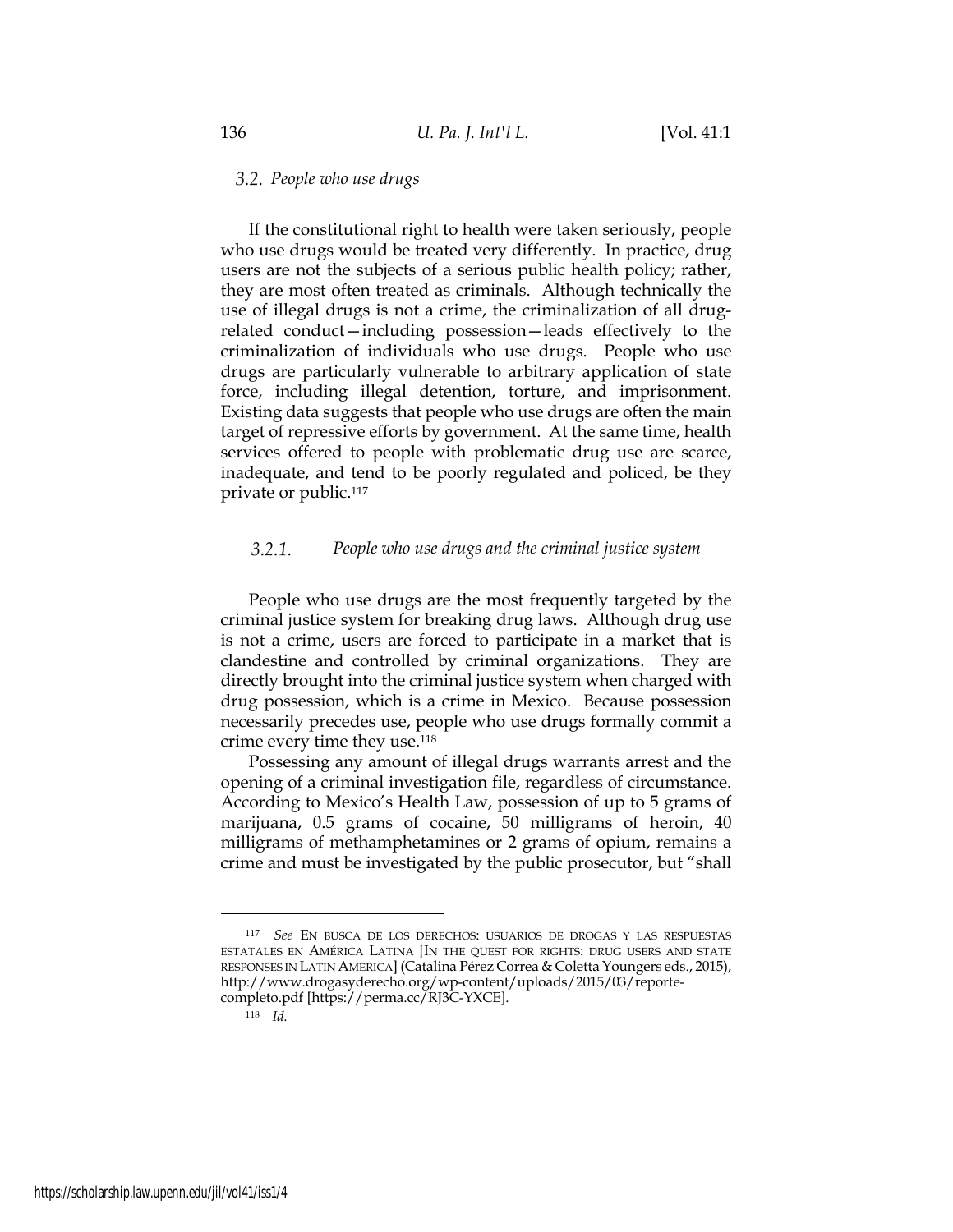not be punished."119 This means that a criminal investigation is to be opened and the accused person may be subject to temporary detention, especially if caught in the act of possession. However, if, upon conclusion of the investigation, the amounts are shown to be within the thresholds, the case will not be filed before a judge but instead reported to health authorities.120 If the amounts possessed are above the thresholds—which are notoriously low compared to thresholds established in other Latin American countries like Uruguay or Colombia—mere possession will result in prosecution and incarceration. This threshold system is often invoked as a progressive policy adopted with the 2009 amendment to the General Health Law to decriminalize possession. However, corruption, inadequate police training, $121$  and an inefficient justice system have rendered depenalization mute. In this context, the Petty Dealing Law has increased harm to people who use drugs. Lacking proper skills to investigate crime and often asked to reach arrest quotas, regardless of the specific crimes, police and prosecutors find in young people who use drugs easy cases, as drug possession requires no investigation beyond possession itself. The ease with which police can report drug amounts which exceed these thresholds makes extortion by police a common practice.122

According to the National Institute of Statistics and Geography (INEGI), in 2015, states reported 50,083 criminal investigations opened in state jurisdictions for drug related crimes.123 These investigations were opened under the Petty Dealing Law. Simple possession—that is, possession without intent to sell or supply represented 65 percent of the open investigations, while possession

<sup>119</sup> *See* Ley General de Salud [General Health Law] (LGS) art. 479, Diario Oficial de la Federación [DOF] 12 de julio de 2018 (Mex.), http://www.salud.gob.mx/cnts/pdfs/LEY\_GENERAL\_DE\_SALUD.pdf [https://perma.cc/6BXT-H9J8].

<sup>120</sup> *Id.*

<sup>121</sup> *See* Annick Borquez et al., *The Effect of Public Health-Oriented Drug Law Reform on HIV Incidence in People who Inject Drugs in Tijuana, Mexico: an Epidemic Modelling Study*, THE LANCET PUBLIC HEALTH (2018), https://www.thelancet.com/pdfs/journals/lanpub/PIIS2468-2667(18)30097- 5.pdf [https://perma.cc/2J5P-TTQ5].

<sup>122</sup> EN BUSCA DE LOS DERECHOS, [IN THE QUEST FOR RIGHTS], *supra* note 117.

<sup>123</sup> *See Censo Nacional de Gobierno, Seguridad Pública y Sistema Penitenciario Estatales 2016* [*National Government Census, Public Safety and the State Penitentiary System 2016*], INEGI, http://www.beta.inegi.org.mx/proyectos/censosgobierno/estatal/cngspspe/201 6/ [https://perma.cc/7WR4-XQ3E].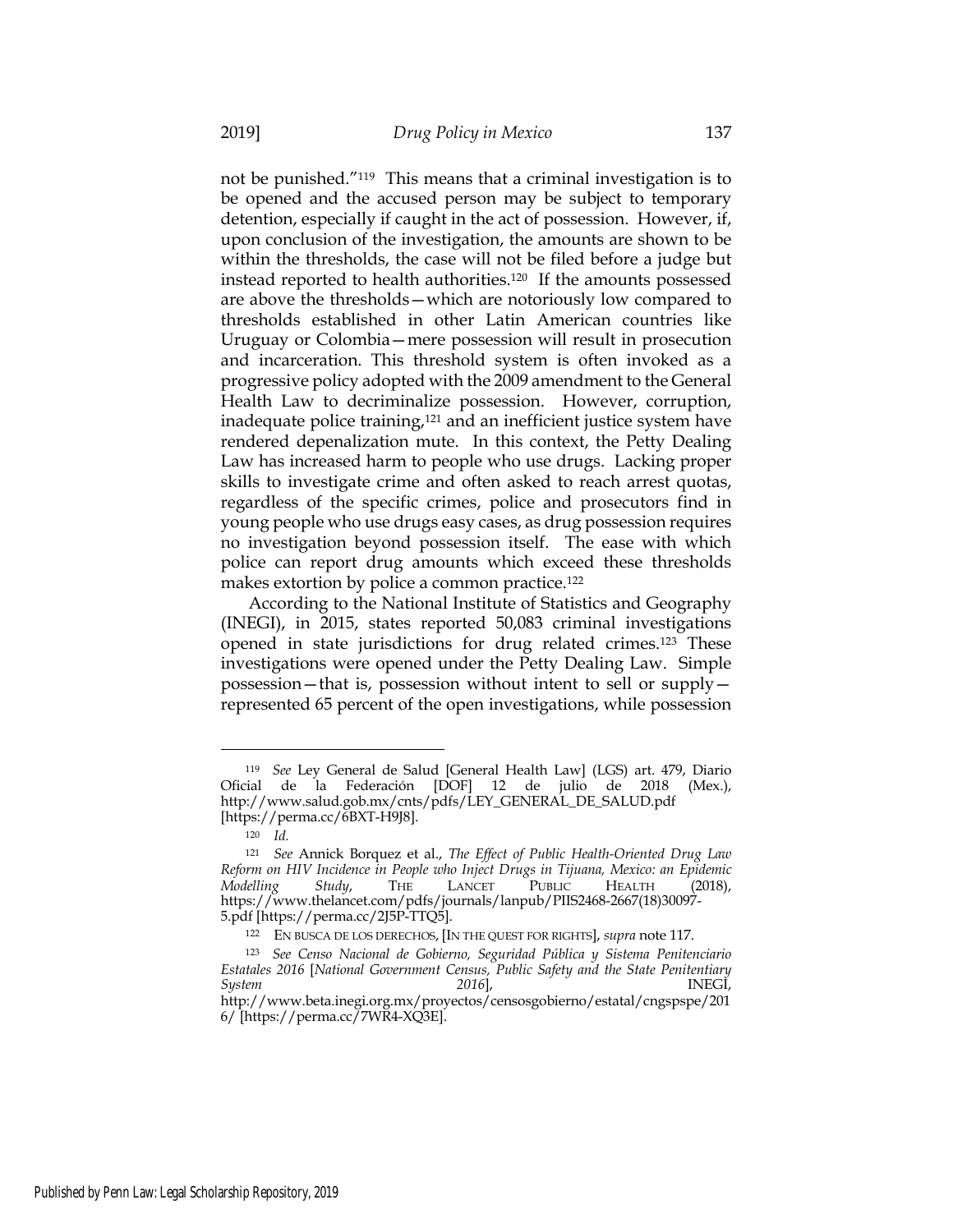with intent to sell or supply represented 17.5 percent.<sup>124</sup> Sale and supply comprised a mere 1.7 percent of all local investigations.<sup>125</sup>

Regarding incarceration, many states do not keep track of the specific drug related criminal offences committed and sanctioned in their prisons.126 Where information is available, possession is consistently the most frequently sanctioned drug crime. As to what type of drug is involved, in 40 percent of the cases the information is not available.127 Where information is available, marijuana is the most frequent substance (32 percent), followed by cocaine (13 percent) and methamphetamines (12 percent).128

Once processed through the criminal justice system, people who use drugs face a prison system that is hazardous to health. Prisons are high-risk environments for numerous diseases. There is a high prevalence of HIV due to shared use of needles for drug injection and tattooing with homemade and unsterilized kits, as well as highrisk sex and rape.129 According to the UN, globally, in 2012, the prevalence rates among the prison population of HIV was 6.7 percent, Hepatitis B was 4.4 percent and Hepatitis C reached 10 percent, much higher than those seen in the general population (i.e. HIV prevalence is 0.3 percent for the general population).<sup>130</sup> Tuberculosis in prisons is, on average, twenty-three times higher than in the general population.<sup>131</sup> In 2008, the likelihood of dying if

<sup>124</sup> *Id.*

<sup>125</sup> The remaining 16 percent were classified as "other" which could refer to investigations initiated for possession under the thresholds or else investigations of drug crimes which were deemed to fall within federal jurisdiction and accordingly transferred. *See id.*

<sup>126</sup> *Id.*

<sup>127</sup> *Id.*

<sup>128</sup> *Id.*

<sup>129</sup> *See* SERGIO CHAPARRO & CATALINA PÉREZ CORREA, SOBREDOSIS CARCELARIA Y POLÍTICA DE DROGAS EN AMÉRICA LATINA [PRISON OVERDOSE AND DRUG POLICY IN LATIN AMERICA] (Dejusticia, Working Paper No. 41, 2017), https://www.dejusticia.org/wp-

content/uploads/2017/12/SobredosiscarcelariaypoliticadedrogasenAmericaLatin a.pdf?x54537 [https://perma.cc/W5SN-NSNS].

<sup>130</sup> *Id.*

<sup>131</sup> Iacopo Baussano et al., *Tuberculosis Incidence in Prisons: A Systematic Review*, 7 PLOS MEDICINE (2010), https://journals.plos.org/plosmedicine/article?id=10.1371/journal.pmed.100038 1 [https://perma.cc/9AQQ-GSWL].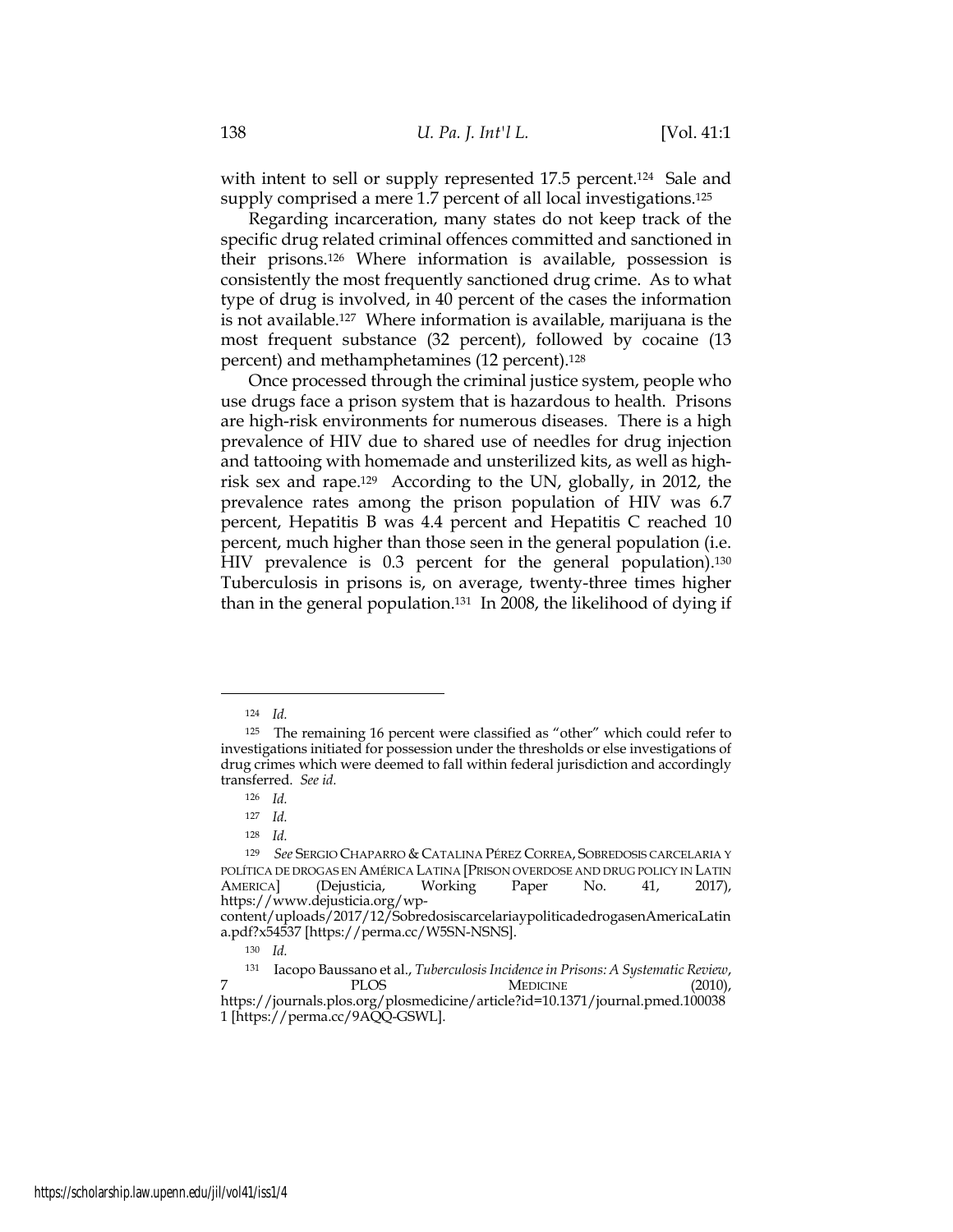one was in a Mexican prison was five times greater than if one was not in a Mexican prison.132

Graph 2: Micro-dealing crimes sanctioned in state prisons, by sex, 2015 (local jurisdiction)<sup>133</sup>



These health risks are shared by prison personnel and families

who are in frequent contact with the prison population. Mexico City's prisons alone have over 3 million visitors per year.134 For families of inmates, incarceration also has severe economic, health, and social costs. The imprisonment of a family member often leads to economic vulnerability and stigmatization. This is particularly

<sup>132</sup> Guillermo Zepeda Lecuona, *Índice De Desempeño Del Sistema Penal [Performance Index Of The Criminal Justice System Index]*, MÉXICO EVALÚA (Nov. 10, 2010), https://www.mexicoevalua.org/2010/11/10/indice-de-desempeno-delsistema-penal/ [ https://perma.cc/JG53-EB36].

<sup>133</sup> National Census of Government, Public Security and State Prison Systems of 2016, INEGI,

http://www.beta.inegi.org.mx/proyectos/censosgobierno/estatal/cngspspe/201 6/ [https://perma.cc/7WR4-XQ3E].

<sup>134</sup> Catalina Pérez Correa*, Las mujeres invisibles: Los costos de la prisión y los efectos indirectos en las mujeres [Invisible women: the costs of prison and the indirect effects on women]* (Banco Interamericano de Desarrollo, Working Paper No. IBD-DP-405, 2015), https://publications.iadb.org/handle/11319/7235 [https://perma.cc/28FJ-FGD3].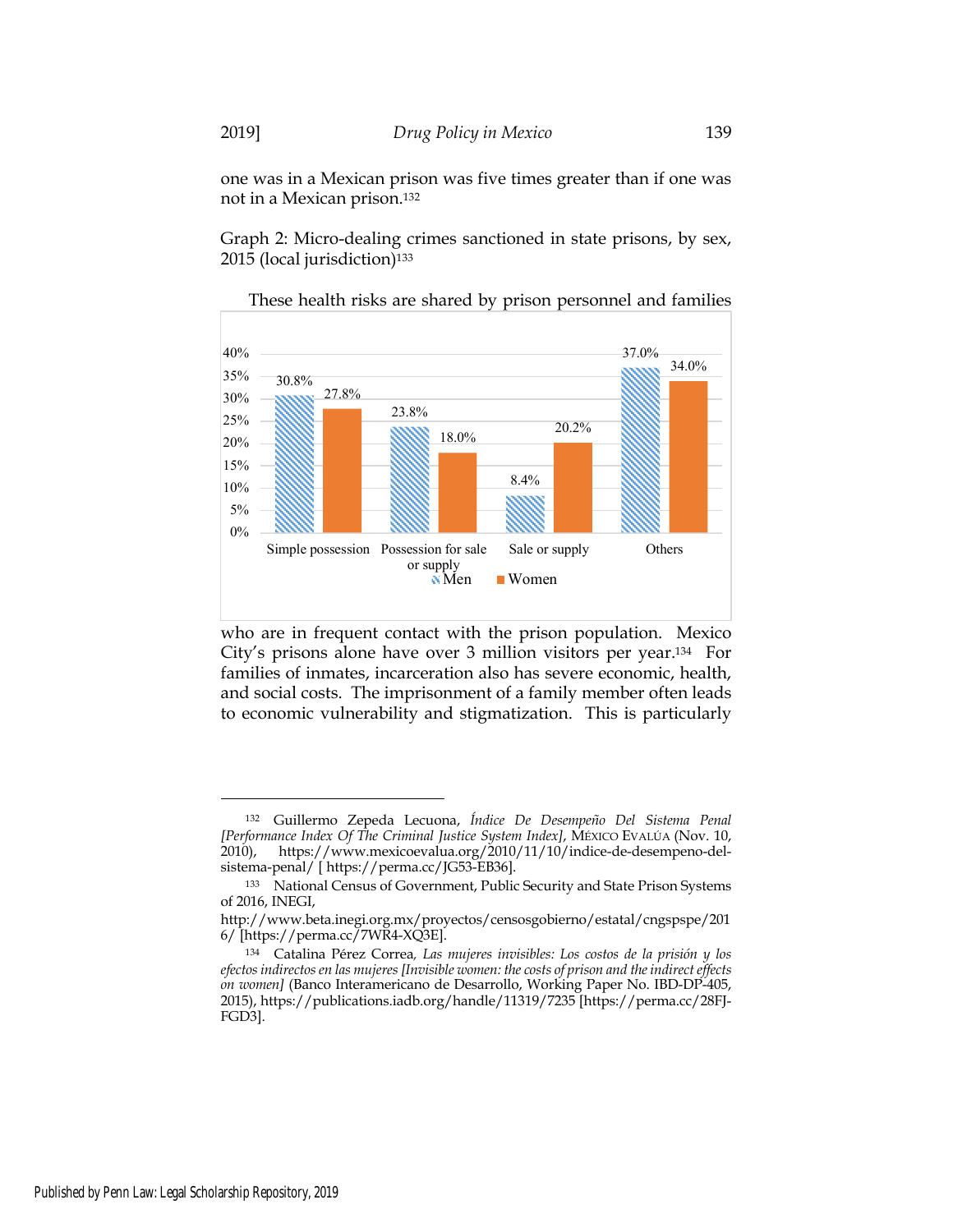true for women, as they are usually the ones who provide basic necessities for their family members in prison.135

#### $3.2.2.$ *Prevention, treatment and harm reduction for people who use drugs*

Evolution of drug use in Mexico cannot be properly assessed, as the national surveys regarding drug use published over the years are not comparable to each other.136 Nevertheless, the available data suggests that use of illegal drugs has increased, despite harsh prohibition policies, as Table 1 shows. 137 It is important to point out that only 0.6 percent of the population reported a drug use disorder (1.1 percent men, 0.2 percent in women).138

<sup>135</sup> A 2014 survey of people visiting family members in Mexican prisons indicated similar kinds of challenges in that setting. Of the visitors, who were mostly women, more than 50 percent said that because of the imprisonment of a spouse or family member they had had to get a job or an additional job. By contrast 41 percent said that they had lost a job, more than 18 percent said that they had had to move, and almost 40 percent said the imprisonment had impeded their ability to care for their children or grandchildren. A range of health problems also disproportionately affected spouses of those incarcerated, including high blood pressure and depression. *Id*.

<sup>136</sup> Beatriz C. Labate & Pamela Ruiz Flores López, *Midiendo el uso de Drogas ilegales en México: Reflexiones sobre las Encuestas Nacionales de Adicciones y una encuesta independiente [Measuring the use of illegal Drugs In Mexico: Reflections on National Addiction Surveys and an independent survey*] (Drug Policy Workshop (PPD) CIDE, Working Paper No. 13, 2015), http://ppd.cide.edu/documents/302668/0/Midiendo%20el%20uso%20de%20dr ogas%20ilegales%20en%20México.pdf [https://perma.cc/P4XZ-E8VN ].

<sup>137</sup> According to the National Survey on Consumption of Drugs, Alcohol and Tobacco 2016-2017 (ENCODAT), use by women increased disproportionately, with any drug increasing from 0.7 percent to 1.3 percent, illegal drugs from 0.4 percent to 1.1 percent and marijuana from 0.3 to 0.9 percent. Youth use (12-17 years) has also gone up from 0.6 percent to 3.1 percent for any drug, 1.5 percent to 2.9 percent for illegal drugs, and 0.6 percent to 2.1 percent in marijuana. The group with the highest rates of use remains men between 18-34 years. Instituto Nacional de Psiquiatría Ramón de la Fuente Muñiz et al*., Encuesta Nacional de Consumo de Drogas, Alcohol y Tabaco 2016–2017 (Encodat): Reporte de Drogas* [*National Drug, Alcohol, and Tobacco Consumption Survey 2016-2017 (ENCODAT): Drug Report*] (2017), [herinafter https://www.gob.mx/salud%7Cconadic/acciones-yprogramas/encuesta-nacional-de-consumo-de-drogas-alcohol-y-tabaco-encodat-2016-2017-136758 [https://perma.cc/NRN3-XKRU].

<sup>138</sup> *Id.*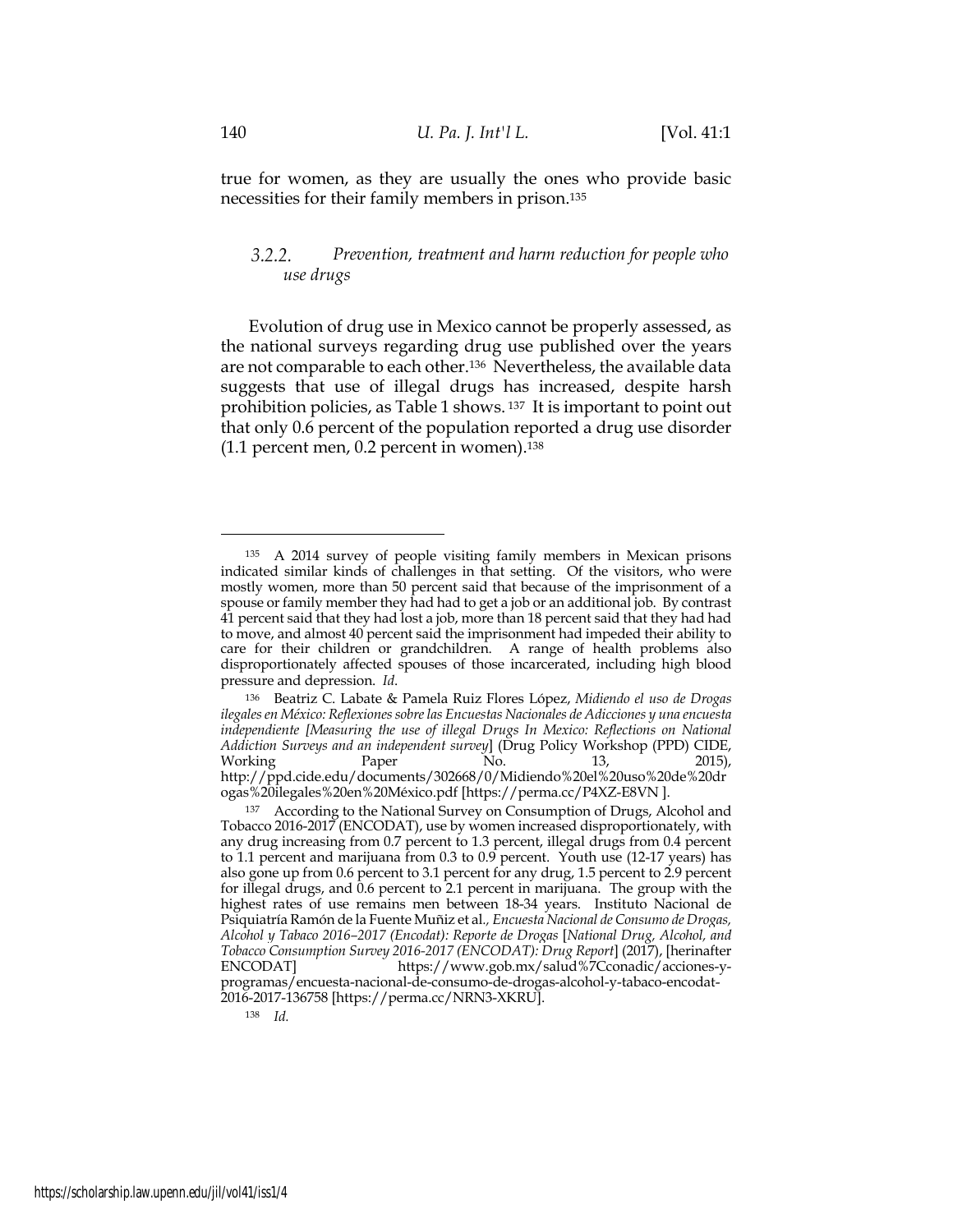| Drug            | 2002      | 2008       | 2011 | 2016 |
|-----------------|-----------|------------|------|------|
| Illegal drugs   | $\rm 0.8$ | $\cdot$ .4 |      |      |
| Marijuana       | J.O       |            |      |      |
| Cocaine         |           | 0.4        | 0.5  |      |
| Methamphetamine |           |            |      |      |

Table 1: Percentage of adult population (12–65 years old) who used at least once in the last year139

Specific regions have more pronounced increases than the national average, and these regions are those in the country suffering the most from violence due to trafficking and prohibition enforcement.140 Violence and its impact on well-being could partly explain the possible rise, but it should not be discarded that efforts to intercept drugs going to the U.S. border lead to substances being retained and dispersed in the Mexican territory. This especially appears to be the case in border cities like Tijuana.141

Drug use in Mexico, however, is still below global rates, and even drug dependence estimates for Mexico (6 percent of Mexico's people use drugs) are significantly lower than worldwide estimates (11 percent).142

<sup>139</sup> *Id.*

<sup>140</sup> In the North Central region of Mexico, for example, rates rose from 1.6 percent to 3.3 percent. The North-West and North-East regions are also above the national averages going from 2.8 percent to 3.5 percent and staying at 2.4 percent respectively. The West has also seen an enormous rise from 3.6 percent. Other border states in the North that already had high rates, such as Baja California (from 4.1 percent to 4.4 percent) and Chihuahua (from 3.3 to 3.4 percent) remain so. *See*  ENCODAT, *supra* note 137.

<sup>141</sup> As the United States has tightened security along the border, drugs have pooled on the Mexican side. Mid and low-level distributors are pushing not only heroin, but also meth out into the local markets, particularly along the border. This has been documented in local newspapers. *See* Yerson Martínez, *Aumenta BC el consumo de heroína y "cristal"* [*BC increases the consumption of heroin and "crystal"*], FRONTERA INFO (Aug. 30, 2016), http://www.frontera.info/EdicionEnLinea/Notas/Noticias/30082016/1121859- Aumenta-BC-el-consumo-de-heroina-y-cristal.html) [https://perma.cc/GA29- YZKT]. It has also been documented in treatment centers. *See* Eneida Sánchez Zambrano & Rubén Gómez, *Adicciones en Baja California, ausentes en políticas públicas*  [*Addiction in Baja California, absentabsence in public policies*], LA JORNADA BAJA CALIFORNIA (Feb. 13, 2015), http://jornadabc.mx/tijuana/13-02-2015/adiccionesen-baja-california-ausentes-en-politicas-publicas) [https://perma.cc/JR4M-XDW4].

<sup>142</sup> According to UNODC's World Drug Report 2017, it is estimated that 5 percent or a quarter of a billion people between the ages of fifteen and sixty-four years, used at least one drug in 2015, while 3.8 percent of the adult population used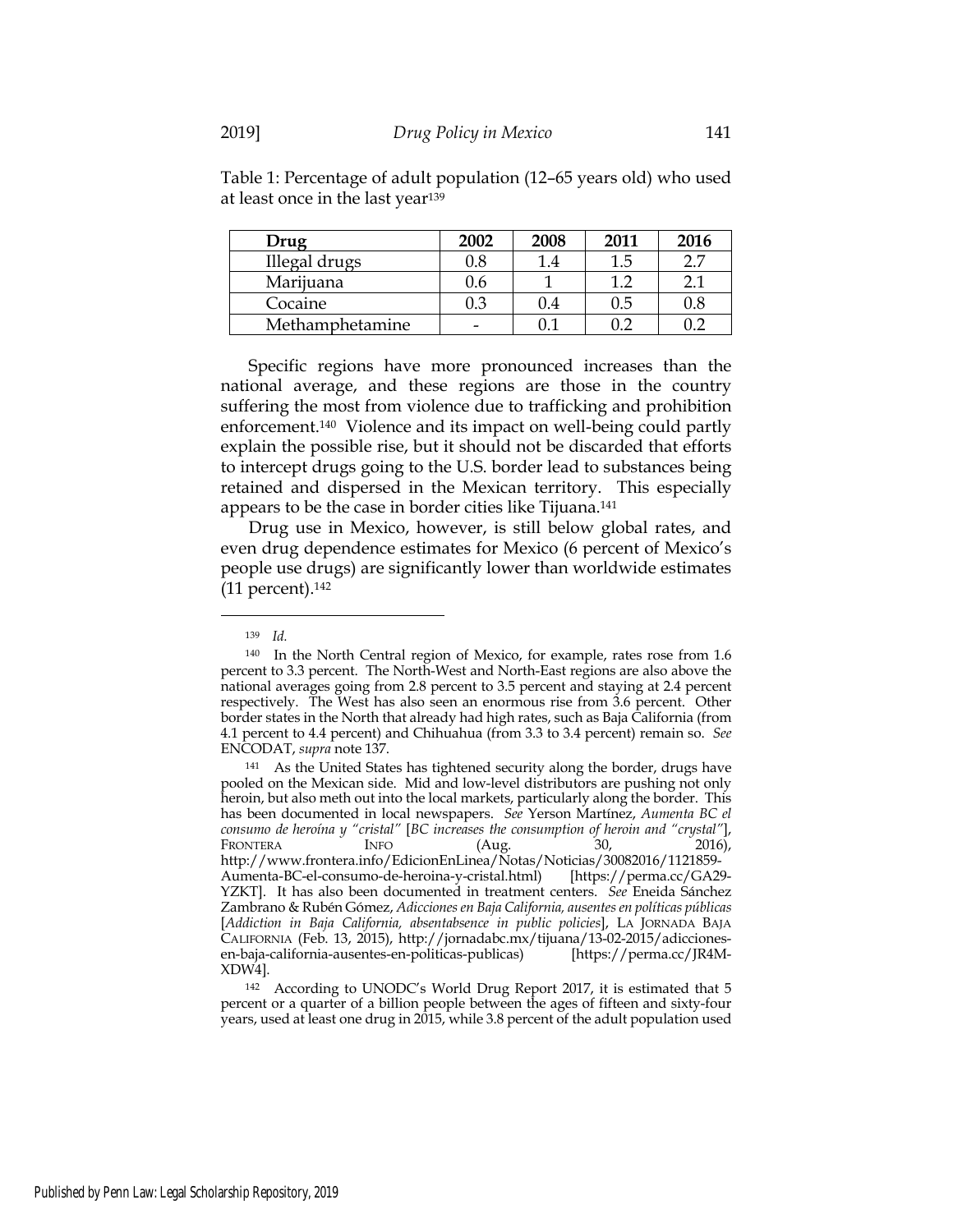The government's investment in prevention and treatment pales in comparison to its investment in punishment. Between 2006 and 2012, 97.07 percent (\$790 billion pesos) of total spending on drug policy was allocated to law enforcement while only 2.91 percent (\$23 billion pesos) was spent on prevention *and* treatment (including related human rights programs).143 Yet the prevention effort, as small as it is, seems to yield results: 5.1 percent of those exposed to prevention programs report having used drugs, compared to 12.3 percent of people who have not had access to prevention services and campaigns.144 Positive outcomes of prevention are more noticeable amongst youths: 3.3 percent of 12—17-year-olds reported as using drugs after exposure to prevention programs, in contrast to the 10.3 percent who used drugs but had not been exposed to prevention programs.145 In spite of these tangible results, the percentage of the population exposed to prevention programs has grown only marginally between 2011 and 2016 (from 43.3 to 47.1 percent).146

People who suffer from problematic drug use have limited access to treatment, particularly for science-based services. According to the ENCODAT, of the people who reported problematic drug use, only one out of five (20.4 percent) received treatment (22.1 percent of men, 12.8 percent of women), and only 24.5 percent completed it.147 Several barriers to accessing treatment exist, especially for women.148 For people who wanted to receive

<sup>145</sup> *See* ENCODAT, *supra* note 137.

marijuana. Mexico's numbers are well below that, at 2.7 percent for all illegal drugs and 2.1 percent for marijuana. *See* UNITED NATIONS OFFICE ON DRUGS AND CRIME, WORLD DRUG REPORT 9 (2017), https://www.unodc.org/wdr2017/field/Booklet\_1\_EXSUM.pdf [https://perma.cc/H6ZX-U2FA].

<sup>143</sup> Gabriel Purón-Cid, *El Impacto Económico de una Política de Drogas Prohibicionista 2006–2012 [The Economic Impact of a Drug Prohibition Policy 2006-2012]* (Drug Policy Workshop (PPD) CIDE, Working Paper No. 3, CIDE 2014).

<sup>144</sup> *See* ENCODAT, *supra* note 137.

<sup>146</sup> *See* ENCODAT, *supra* note 137, at Cuadro TD10 ("Población de 12 a 65 años que le han ofrecido alguna droga regalada o comprada según sexo y edad"  $\int$ <sup>"</sup>Population ages 12 to  $\overline{65}$  years old who have been offered, given, or bought any drug, according to sex and age"].).

<sup>147</sup> We don't know what the rate of relapse was. Surprisingly, even though women access treatment much less frequently than men, of those women who did get treatment, 90.5 percent completed it, while only 19.8 percent of men did. *See*  ENCODAT, *supra* note 137.

<sup>148</sup> According to the ENCODAT, *supra* note 137, 8 percent of people who use drugs and 20.4 percent of people with drug use disorder underwent treatment. However, numbers are two or three times lower for women (3.9 percent of women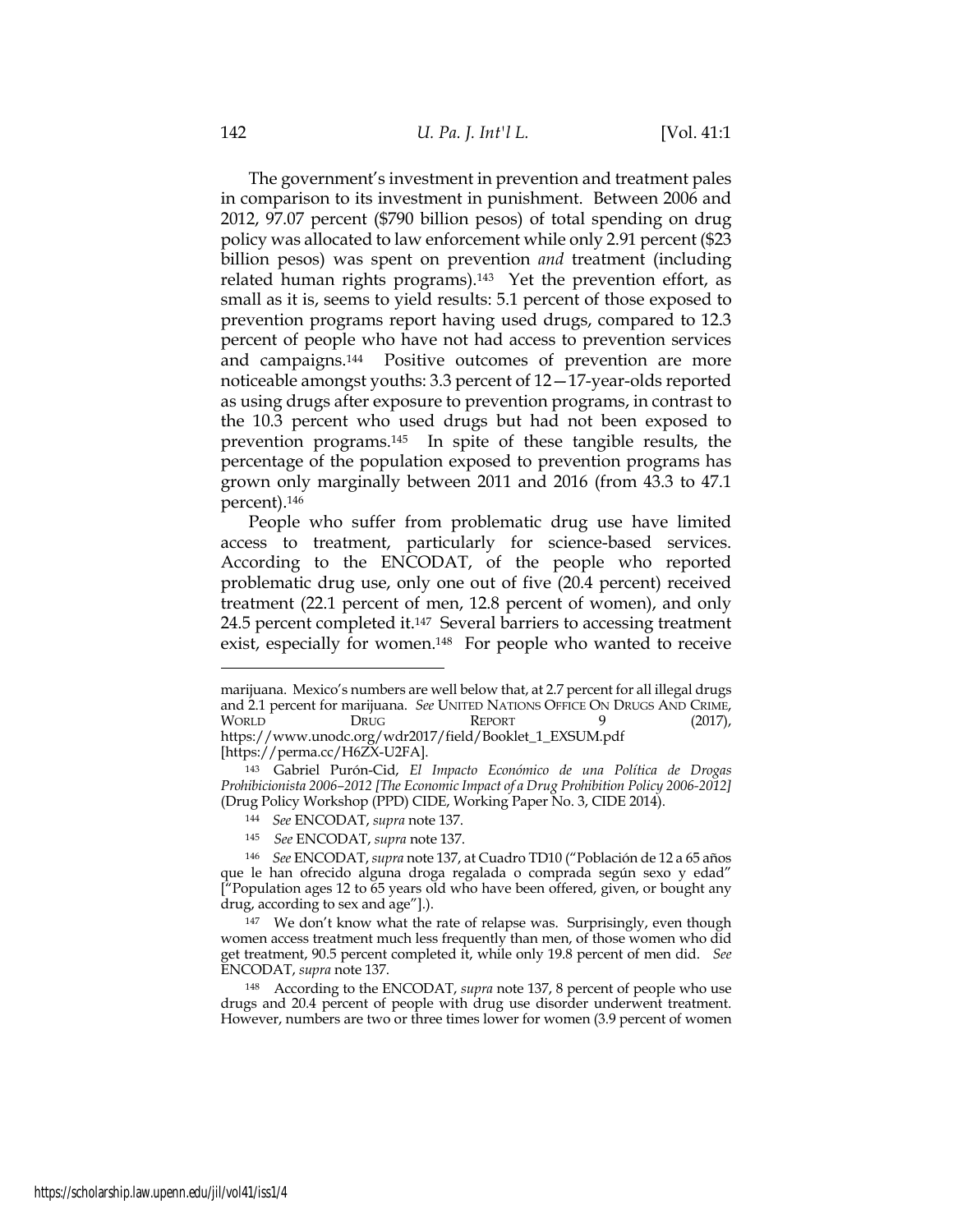treatment, the lack of economic resources, distance, lack of quality of services, and stigma associated with drug use were identified as being amongst the main barriers to accessing treatment.149

Problematic drug use is managed through special units in public health centers. The great majority of these are outpatient programs. There are only 43 public residential centers where people can be interned.150 Private residential facilities with standardized quality care can cost anywhere between 3,500 to 16,000 USD for a forty-fiveday treatment,151 a price outside the reach of most of Mexico's population. People with insufficient economic resources, living in areas of extreme poverty and scarcity of public services, go to what are known as *anexos* or *granjas* (51.1 percent of men and 22.9 percent of women who reported accessing treatment)*.* <sup>152</sup> These are low-cost private centers, mostly operating outside the law, with no official supervision.153 Government data estimates that there are approximately 2,300 residential rehabilitation centers, of which only 16 percent are registered with health authorities and only 12 percent

who use drugs and 12.8 percent of women with drug dependence to respective 9.3 percent and 22.1 percent of men). The study also mentions that women mainly go to individual non-group therapies, which could be due to stigma and harassment.

<sup>149</sup> According to the ENCODAT, *supra* note 137, of those who actually did want to go to treatment, the top reasons for not getting help include the following: do not know where to go (11.7 percent), do not want to be committed against their will (10.6 percent), thought that the treatment would not help (9.8 percent), do not have enough economic resources (9.6 percent), thought it would take too long (8.8 percent), treatment centers are far from their residence (8.5 percent), did not go because of shame (8.2 percent), were not satisfied with the services available (7.5 percent) were concerned about what people would think (7.0 percent) and couldn't go because medical insurance does not cover it (6.0 percent).

<sup>150</sup> *See* ENCODAT, *supra* note 137.

<sup>151</sup> *See* ENCODAT, *supra* note 137.

<sup>152</sup> *See* ENCODAT, *supra* note 137.

<sup>153</sup> For a more detailed description of annexes and where they are found, see ENCODAT, *supra* note 137, and Brian Anderson et al., *Regulación repensada: la necesidad de nuevas políticas y normas en el tratamiento de las adicciones* [*Regulation rethought: the need for new policies and regulations in the treatment of addictions*], *in* LAS VIOLENCIAS: EN BUSCA DE LA POLÍTICA PÚBLICA DETRÁS DE LA GUERRA CONTRA LAS DROGAS [VIOLENCES: IN SEARCH OF PUBLIC POLICY BEHIND THE WAR ON DRUGS] (Laura Atuesta & Alejandro Madrazo eds., CIDE 2018).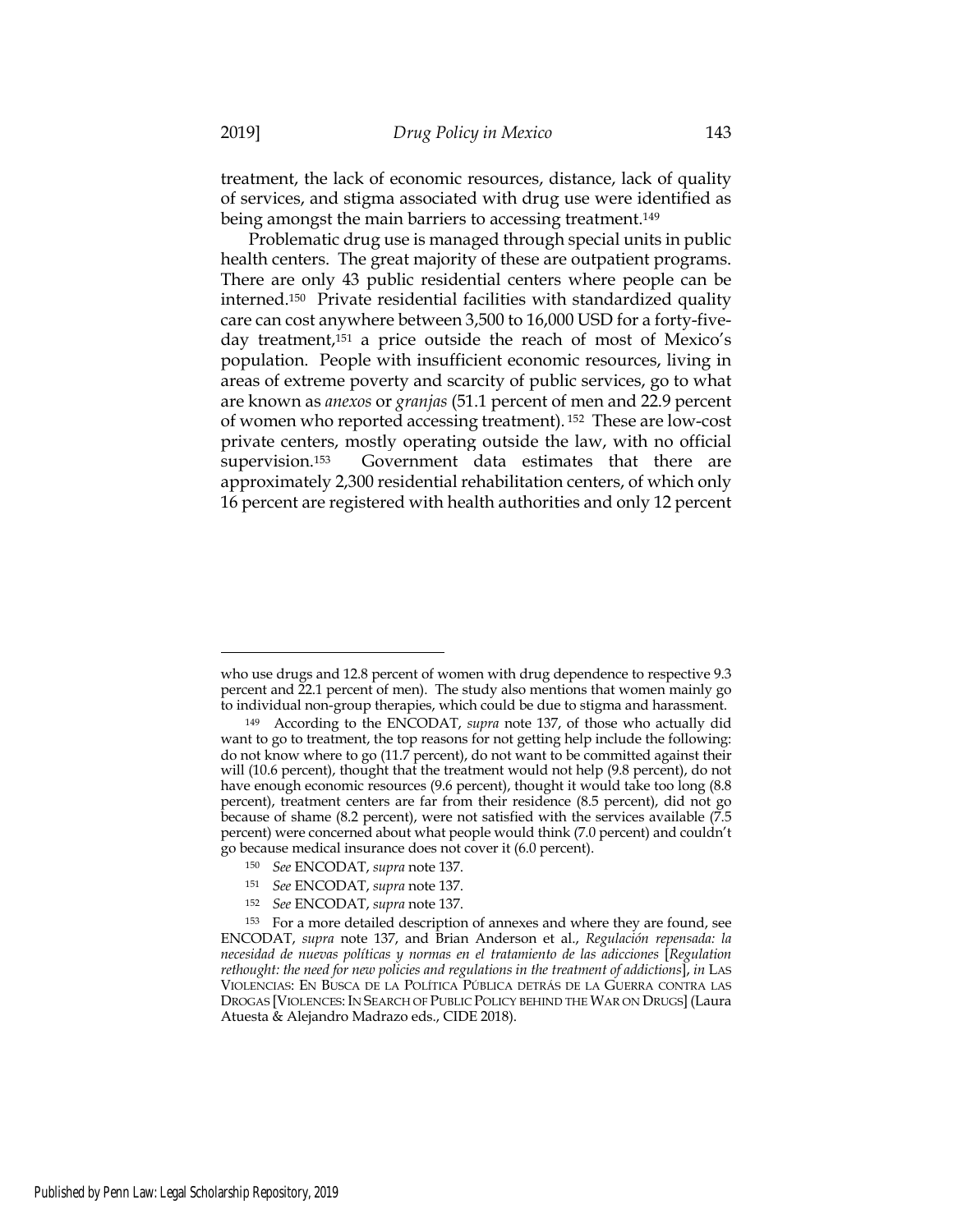comply with government regulation.154 Some states in the country, like Oaxaca, have only one registered center for the entire state.155

There is no regular or systematic monitoring of practices in *anexos* and *granjas*, but conditions are consistently reported as troubling and treatment as not based on medical or scientific principles. According to Mexican law, enrollment in treatment centers must be "strictly voluntary." 156 However, studies and human rights reports based on patient interviews, disclose involuntary retention, often in violent conditions. 157 Interviewees describe physical abuse, including punishments for minor infractions (not sitting up straight or not paying attention), which include kneeling on metal bottle caps for hours, sitting on cactuses or a jagged brick, isolation rooms, being struck with sticks, or going without food. Many centers use emotional as well as physical humiliation, particularly in front of family members. Interviewees also report poor hygienic conditions, overcrowding, and lack of medical services. In some cases, there are reports that patients died by suicide due to desperation. Interviewees mention lack of trust in the treatment system and fear that they will be put through similar

[https://perma.cc/6DE6-9J88].

<sup>154</sup> At the national level, from 2006 to 2012, the National Center for the Prevention and Control of Addictions (CENADIC), through the National Census of Establishments Specialized in the Treatment of Addictions, reported the existence of 560 outpatient facilities and 1736 residential establishments (including *anexos* and *granjas*, as well as private institutions), which deal with drug use. According to recent data from CONADIC, as of April 2018, only 340 "Specialized Establishments in the Treatment of Addictions in Residential Modality" were registered by the government. These 340 include the forty-three public centers.

Other studies have much higher numbers, with public health officials estimating that there are between 1,000–4,000 annexes in Mexico City alone. Because most centers are not registered, the information that is available about the annexes comes mainly from unofficial sources, such as newspapers and the radio. *See* Blanca Valadez, *Retiros de alcohólicos, cárceles de terror* [*Withdrawals of alcoholics, prisons of terror*], MILENIO, 2008, http://www.milenio.com/node/134891; Arlett Mendoza*, Dañan a adictos centros piratas* [*Damage to addicted pirate centers*], REFORMA 2010, https://webmaster316.wordpress.com/2010/02/17/retiros-de-alcoholicoscarceles-de-terror/ [https://perma.cc/QLH4-BNN3].

<sup>156</sup> Norma Oficial Mexicana, [Official Mexican Standard], NOM-028-SSA2- 1999, Para la prevención, tratamiento y control de las adicciones, [For the prevention, treatment, and control of addictions], Diario Oficial de la Federación<br>[DOF] 12-04-2000 (Mex.), [DOF] 12-04- 2000 (Mex.), http://www.salud.gob.mx/unidades/cdi/nom/028ssa29.html

<sup>157</sup> *See* OPEN SOCIETY FOUNDATIONS, NI SOCORRO, NI SALUD: ABUSOS EN VEZ DE REHABILITACIÓN PARA USUARIOS DE DROGA EN AMÉRICA LATINA Y EL CARIBE, [NO HEALTH, NO HELP: ABUSE AS DRUG REHABILITATION IN LATIN AMERICA AND THE CARIBBEAN], 2016. *See also* Anderson et al., *supra* note 153.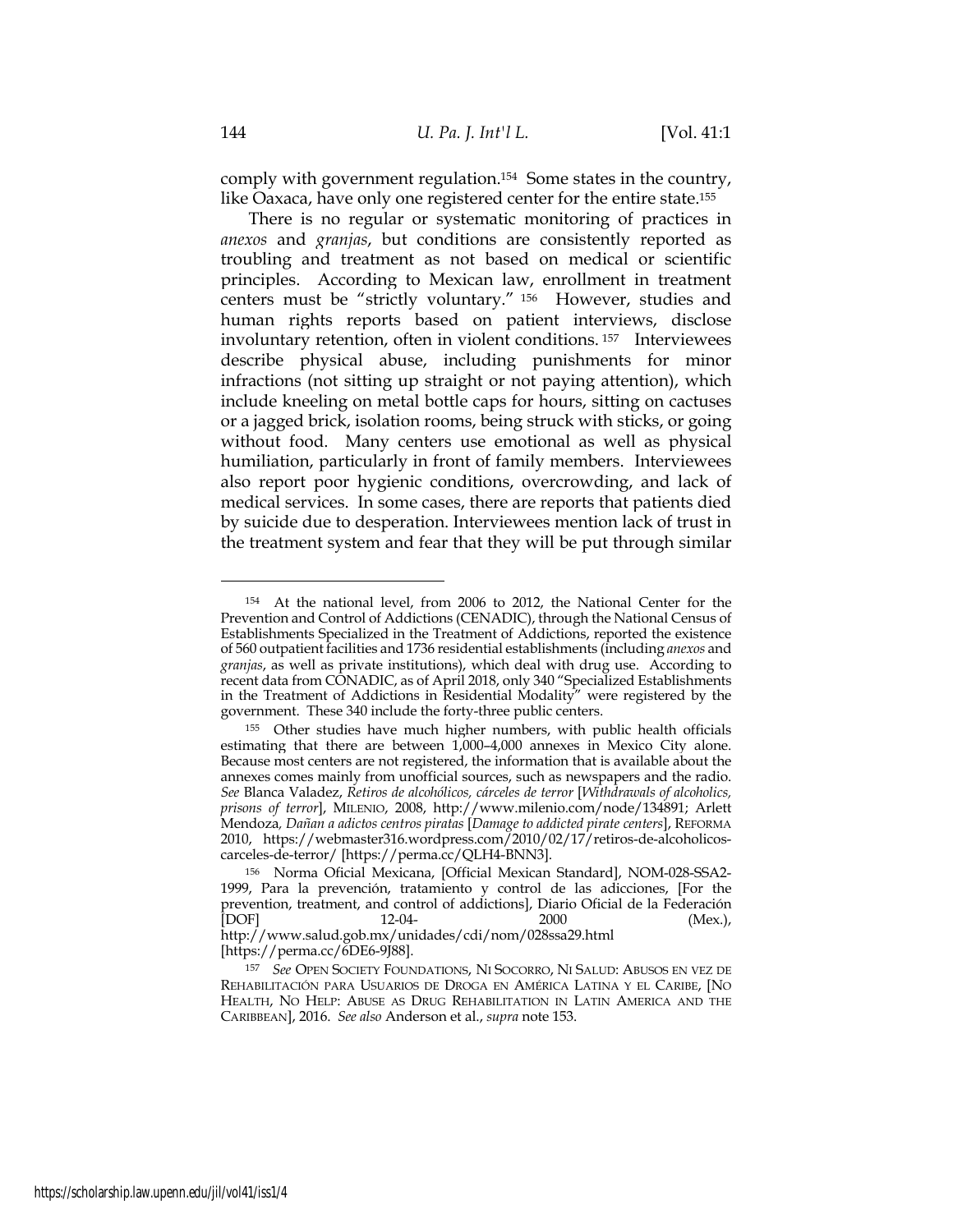conditions as reasons for not seeking treatment again. Additionally, people who work in these centers are not properly trained to diagnose or treat the symptoms.158 Patients often relapse for lack of proper treatment.159

Drug courts were created in Mexico as an alternative to incarceration, alleging a shift towards a health perspective in drug policy. In 2009, the first drug court was created in the state of Nuevo Leon.160 By 2013, the government decided to expand the program throughout the country. Since then, five more states—Morelos, the State of Mexico, Chihuahua, Durango, and Chiapas—have established drug courts, while Mexico City and Baja California are also considering their implementation.161

Drug courts are not specialized tribunals, but rather special procedures within ordinary criminal courts. If a person is eligible for the program, prosecution is suspended for as long as that person complies with it. Failure to complete the program results in the reactivation of prosecution. This means treatment operates within the criminal justice system, not through health service providers. As stated by a recent report by the Social Science Research Council,

Defendants remain in criminal proceedings at every step in the drug court program, risk incarceration both as a sanction while in the program and for failure to complete it, and, in some cases, spend more time behind bars than they would

<sup>158</sup> The substance abuse that people are treated for in these centers differs from study to study, with alcohol being consistently the most common (39.3 percent), followed by methamphetamines (22.9 percent), marijuana (14.3 percent), cocaine (9.4 percent), inhalants (5.5 percent) and heroin (3.4 percent). In the government's youth-centered institutions, Youth Integration Centers (CIJ), the two drugs most frequently reported were marijuana (41.1 percent) and methamphetamine (16.1 percent). It is important to point out that methamphetamine does not appear as widely-used (with less than 0.2 percent) in the national survey, yet it is a drug that is often visible at treatment centers. *See* ENCODAT, supra note 137.

<sup>159</sup> COMISIÓN ESTATAL DE DERECHOS HUMANOS DE SAN LUIS POTOSÍ [STATE COMMISSION ON HUMAN RIGHTS IN SAN LUIS POTOSÍ] (CEDHSLP), INFORME ESPECIAL: SOBRE CENTROS DE TRATAMIENTO DE ADICCIONES EN MODALIDAD RESIDENCIAL, [SPECIAL REPORT: ON ADDICTION TREATMENT CENTERS IN RESIDENTIAL MODALITY], 2011.

<sup>160</sup> Tania T. Ramírez, *Cortes de drogas en México: persiguiendo a los consumidores [Drug Courts in Mexico: Persecuting Consumers]*, NEXOS (June 25, 2015), https://eljuegodelacorte.nexos.com.mx/?p=4743 [https://perma.cc/Z2DJ-A7BR].

<sup>161</sup> SOCIAL SCIENCE RESEARCH COUNCIL, DRUG COURTS IN THE AMERICAS: A REPORT BY THE DRUGS, SECURITY AND DEMOCRACY PROGRAM 50 (2018).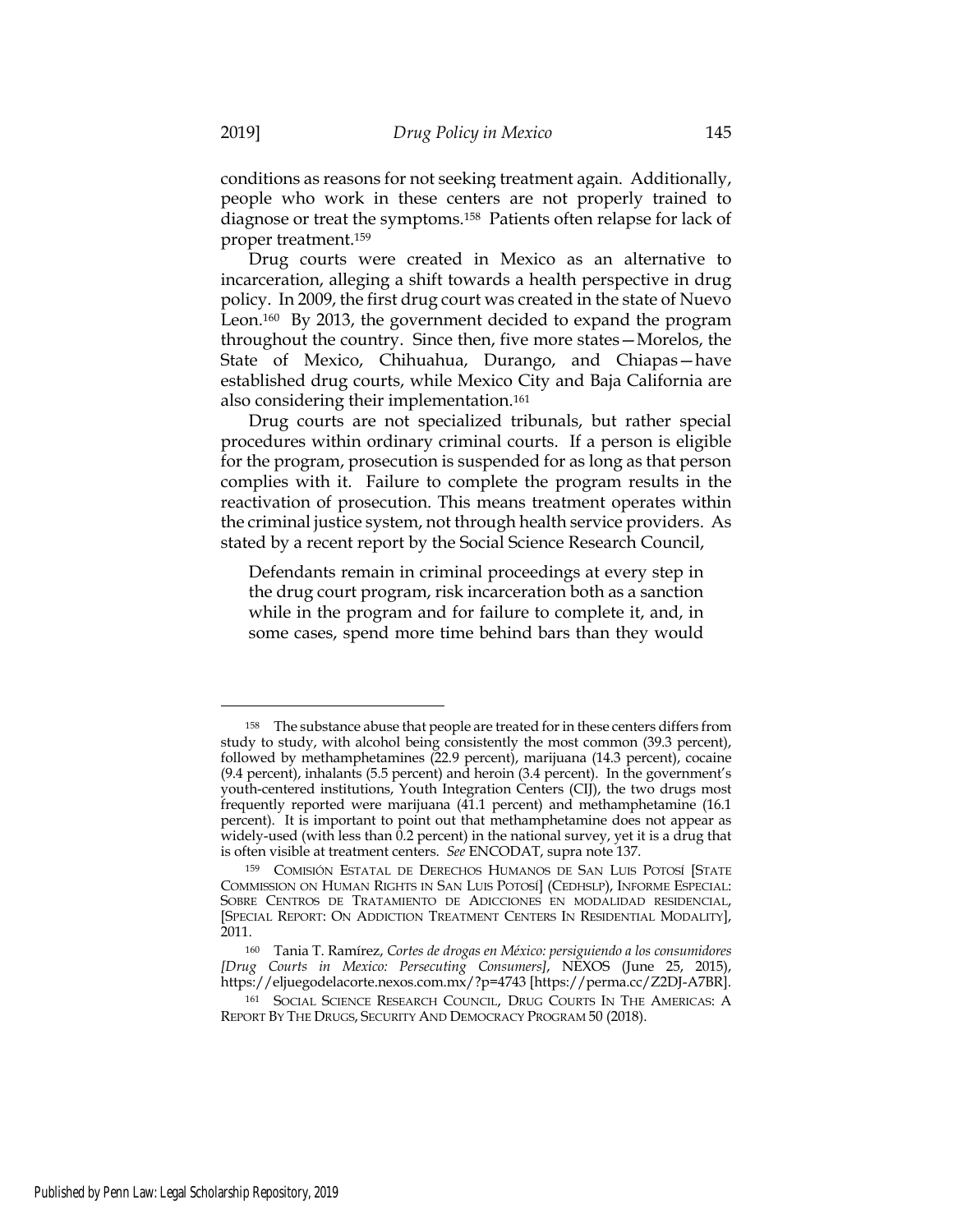have had they chosen to pursue criminal justice proceedings instead of drug court.162

Initial data regarding the functioning of drug courts shows that in most cases the program is used for young men accused of simple possession of cannabis.163 The exception was the state of Nuevo Leon where the program is used mostly to treat alcohol abuse and family violence. Since 2016, the Mexican government took steps to replace the original drug treatment model with the "Model of Therapeutic Justice Program for People with Psychoactive Substance Use". This new model, still based on the drug court model, seeks to standardize the criteria by which they operate.164 However, as before, it keeps all drug offences within the sphere of the criminal justice system.

#### $3.2.3.$ *Other vulnerable populations*

Drug policy based on prohibition does not affect everyone equally. Certain groups, such as women, young men from poor suburban areas, and farmers, have been disproportionally affected by prohibition.

In the case of women, several studies show that, although the majority of the incarcerated people in Latin America (including Mexico) are men, the number of women in prisons is growing. The majority of these women are incarcerated for drug-related crimes,165 come from poor backgrounds and, in some countries, are predominantly black.166 Many women get involved in the drug trade due to economic difficulties, but the penal response further

<sup>162</sup> *Id.* at 2.

<sup>163</sup> Ramírez, *supra* note 160.

<sup>164</sup> SOCIAL SCIENCE RESEARCH COUNCIL, *supra* note 161, at 51.

<sup>165</sup> Wola et al., MUJERES, POLÍTICAS DE DROGAS YENCARCELAMIENTO, UNA GUÍA PARA LAS REFORMAS DE POLÍTICAS EN AMÉRICA LATINA Y EL CARIBE, 2016. [WOMEN, DRUG POLICIES, AND INCARCERATION, A GUIDE TO POLICY REFORMS IN LATIN AMERICA<br>AND THE CARIBBEAN1. 2016. AND THE CARIBBEAN], 2016,

https://www.oas.org/es/cim/docs/womendrugsincarceration-es.pdf [https://perma.cc/6U35-LHRN]. *See* also Gretchen Cloutier, *Latin America's Female Prisoner Problem: How the War on Drugs, Feminization of Poverty, and Female Liberation Contribute to Mass Incarceration of Women*, 7(1) CLOCKS & CLOUDS (2016).

<sup>166</sup> Jodie Michelle Lawston, *Women, the Criminal Justice System, and Incarceration: Processes of Power, Silence and Resistanc*e, 20 FEM. FORM*.* (2008).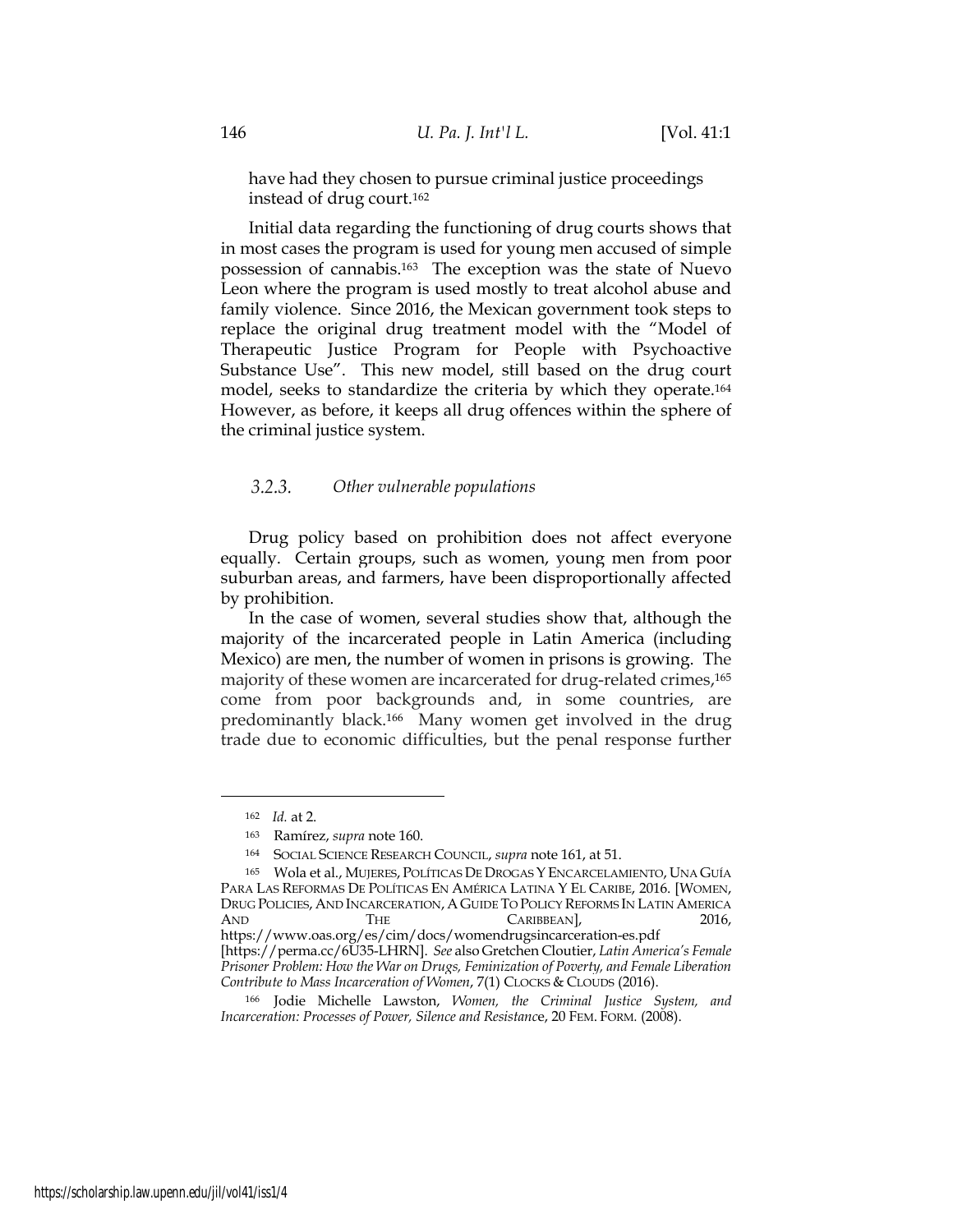aggravates these problems. Due to their incarceration, their dependents are further exposed to risk and vulnerability.167

Most of the women processed and sanctioned for drug crimes are non-violent offenders, processed for micro-trafficking or possession of illicit substances.168 They often enter the drug trade as low-level mules, but have little chance of upward mobility in terms of economic earning and decision-making power.169 Furthermore, in several Latin American countries, like Mexico, transportation of drugs is more severely punished than other drug crimes. This means that, when women are detained for carrying substances from one point to another, they often receive extremely harsh punishments.170

Studies also show that prohibition has caused thousands of adolescents to be prosecuted and incarcerated, shattering their life projects.171 Enforcement of current drug laws puts these young men and women through a criminal justice system that not only stigmatizes them for life but also impairs their right to health.172 As described earlier, prison conditions in Mexico are precarious. Prisoners live in overcrowded cells, lacking water, food, medicine and general services.173 Youth centers share many of the problems of adult prisons in the country. Through their exposure to this system, these young men and women are exposed to violence, drug abuse, and discrimination. Like women, however, their participation in the drug market is often trivial and when arrested, they are easily replaced with other minors.174

The criminalization of these social groups often has devastating effects on their families and communities but makes little difference in the illegal market. The use of prison represents a burden to families and often worsens the situation that pushed them into entering the illegal market. As stated by the Washington Office on

<sup>167</sup> CHAPARRO & PÉREZ CORREA, *supra* note 129, at 110.

<sup>168</sup> Lawston, *supra* note 166.

<sup>169</sup> Cloutier, *supra* note 165.

<sup>170</sup> CHAPARRO & PÉREZ CORREA, *supra* note 129, at 110.

<sup>171</sup> CHAPARRO & PÉREZ CORREA, *supra* note 129, at 120.

<sup>172</sup> CHAPARRO & PÉREZ CORREA, *supra* note 129, at 120.

<sup>173</sup> CHAPARRO & PÉREZ CORREA, *supra* note 129, at 33–34.

<sup>174</sup> ROSE MARIE ACHÁ, JÓVENES Y ADOLESCENTES PRIVADOS DE LIBERTAD POR DROGAS EN AMÉRICA LATINA [YOUTH DEPRIVED OF LIBERTY BY DRUGS IN LATIN AMERICA] (Colectivo de Estudios de Drogas y Derecho, 2015), http://www.drogasyderecho.org/wp-content/uploads/2015/10/Rose\_v07.pdf [https://perma.cc/ZHB3-KFN3].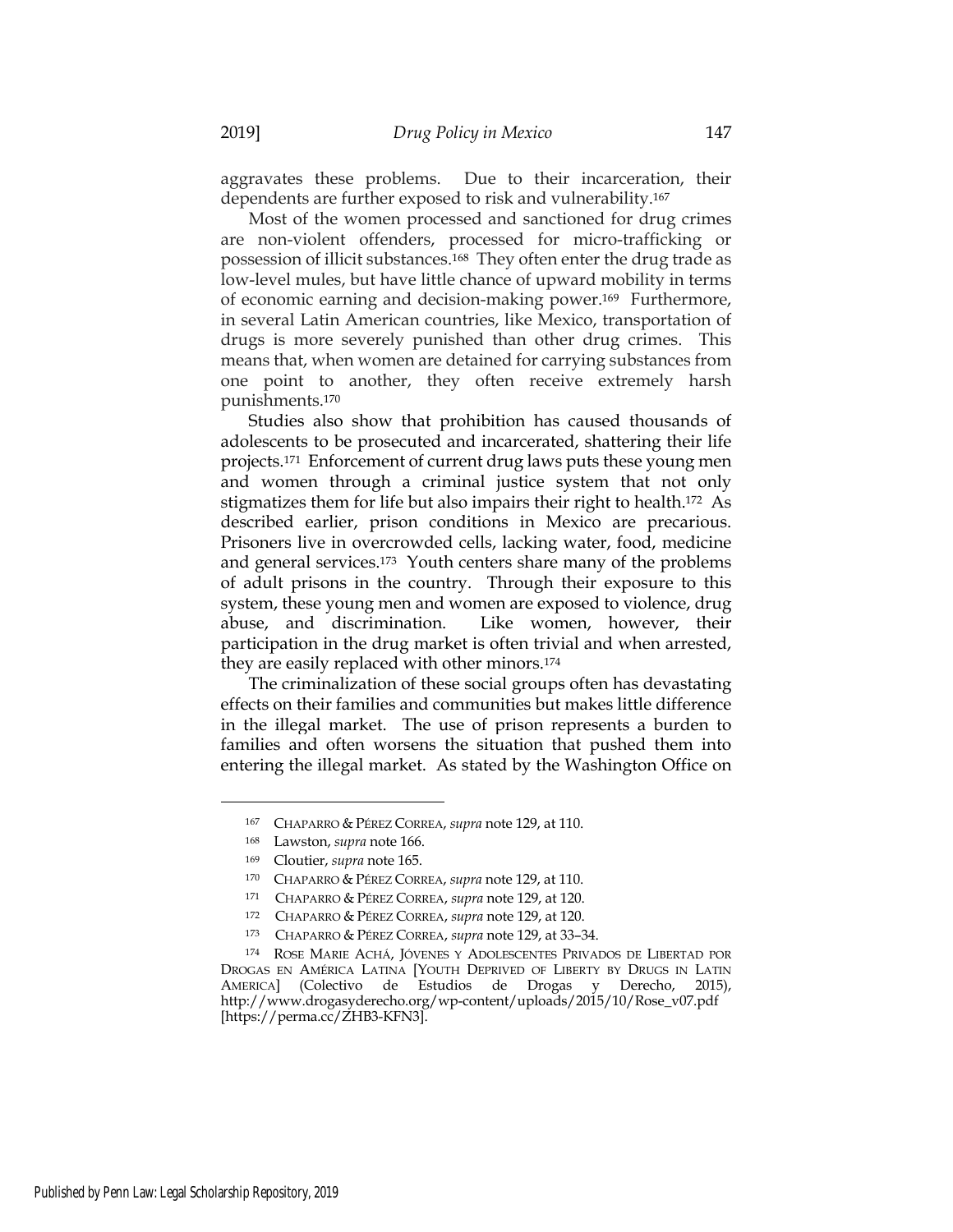Latin America (WOLA) report "Women, Drug Policy and Incarceration", women accused of drug crimes

[...] rarely pose a threat to society. Most are arrested for low-level yet high-risk tasks (small-scale drug dealing or transporting drugs); they become involved as a result of poverty, or at times due to coercion by a partner or relative. Their incarceration contributes little if anything to dismantling illegal drug markets or improving public security. To the contrary, prison tends to worsen the situation, further limiting their chances of finding decent and legal employment when released from prison, thus perpetuating a vicious cycle of poverty, involvement in drug markets, and incarceration.175

Farming communities dedicated to growing poppy and marijuana are usually located in very poor rural regions of the country.176 They often plant illicit crops as the only means of obtaining an income.177 Eradication of these crops is commonly done with the use of dangerous pesticides that pollute water sources, animals, and sometimes even legal crops, leaving communities without food sources. These chemicals present a risk to the health of farmers and their communities. In the case of marijuana, the chemical Paraquat is often used in Mexico to eradicate illicit crops.178 Paraquat is a chemical used to control grass, however, it is highly toxic and may lead to poisoning.179 If ingested in large amounts, it will likely lead to pain and swelling of the mouth and throat and gastrointestinal (digestive tract) symptoms, such as nausea, vomiting, abdominal pain, and diarrhea (which may become bloody).180 Ingestion of small to medium amounts of Paraquat can lead to other issues such as liver failure, kidney failure, heart failure and lung scarring.181

According to COFEPRIS (Comisión Federal para la Protección Contra Riesgos Sanitarios), the Mexican FDA, Paraquat can remain

<sup>175</sup> Wola et al., *supra* note 165.

<sup>176</sup> Pérez Correa & Ruiz, *supra* note 9.

<sup>177</sup> Pérez Correa & Ruiz, *supra* note 9, at 41.

<sup>178</sup> Pérez Correa & Ruiz, *supra* note 9, at 37–38.

<sup>179</sup> *Paraquat*, CENTER FOR DISASTER CONTROL AND PREVENTION, https://emergency.cdc.gov/agent/paraquat/basics/facts.asp

<sup>[</sup>https://perma.cc/9N2Q-PQQU].

<sup>180</sup> *Id.*

<sup>181</sup> *Id.*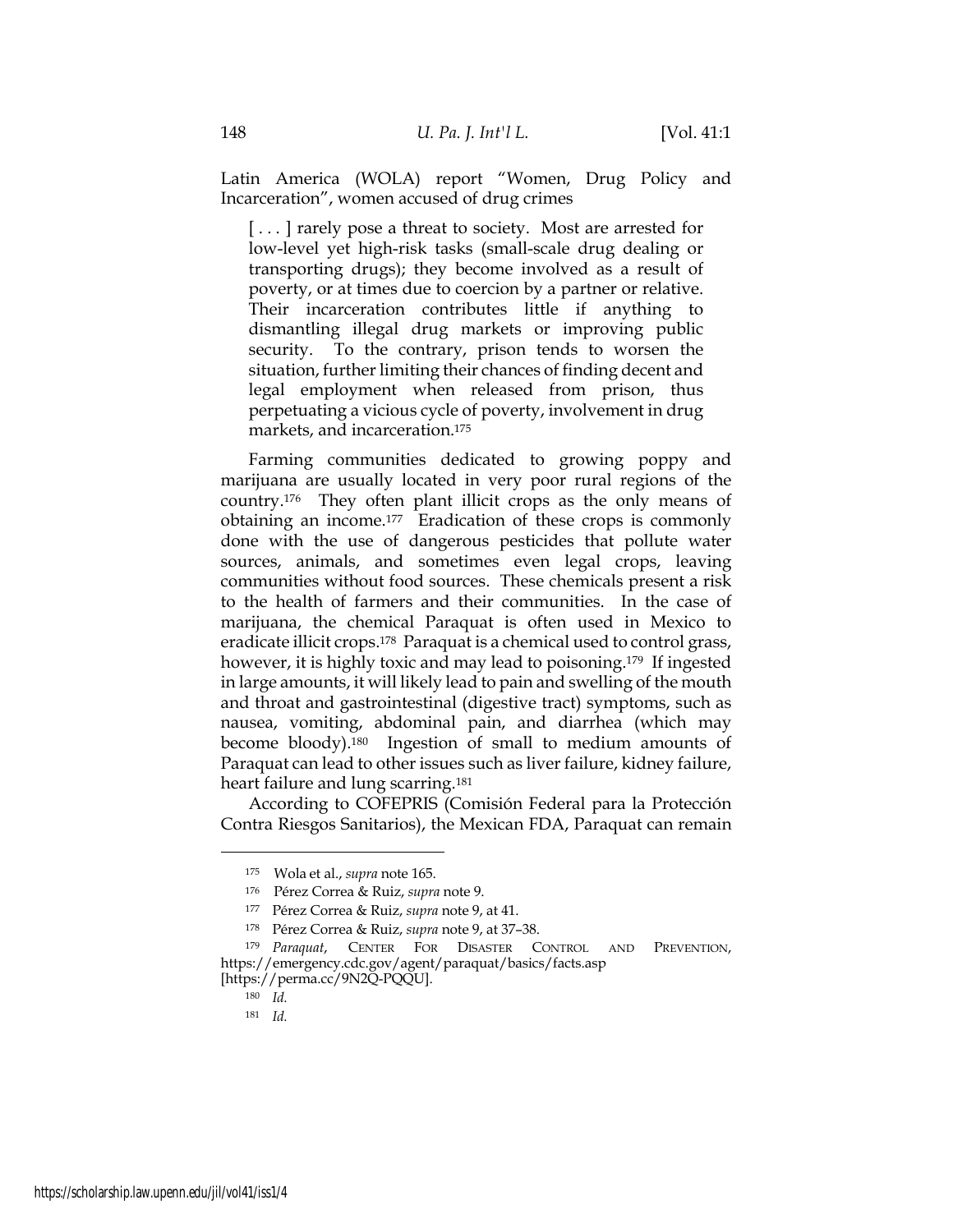in the ground for up to three years<sup>182</sup>, which raises serious concerns regarding the potential risk to communities where it is used by the government to eradicate illicit marijuana crops. In addition to Paraquat, Glyphosate is used in Mexico to eradicate both marijuana and poppy plantations. In Colombia, given the potential risk to the health of farming communities, the Constitutional Court ruled against the aerial aspersion of Glyphosate to eradicate poppy plantations.183 In 2017, the court ordered the discontinuation of the aerial aspersion of Glyphosate in all territories arguing that "when a reasonable doubt exists regarding the possible damage to the environment or to the health of people [ . . . ] all measures should be taken to avoid any damage."184

The logic justifying the use of these chemicals in Mexico—for the destruction of illicit crops to protect health—highly contrasts with the harms caused by the policy. Put together with other costs generated by prohibition and shown above, the transformation of drug policy in Mexico becomes a necessity.

#### 4. GUIDING PRINCIPLES FOR MEXICO'S DRUG POLICY

In this section, we outline five guiding principles that, in our view, should inform Mexico's drug policy. In addition, as a sixth point, we address the constraints to domestic regulation that stem from international treaties that govern prohibition.

Principles can better guide policy interventions when they are formulated with clear objectives in mind. Therefore, identifying the public problems that need to be addressed by policy is crucial. There are two types of problems that a comprehensive and evidence-based drug policy needs to address in Mexico: (i) problems that have resulted from the drug policy currently in place, and (ii) problems stem from unmanaged drug use.

<sup>182</sup> *Paraquat: datos de identificación [Paraquat: identification data]*, Institutio Nacional de Ecología y Cambio Climático [National Institute of Ecology and Climate Change] (INECC), http://www2.inecc.gob.mx/sistemas/plaguicidas/pdf/paraquat.pdf

<sup>[</sup>https://perma.cc/TD5K-CNAR].

<sup>&</sup>lt;sup>183</sup> Corte Constitucional [Constitutional Court] [C.C.], febrero 7, 2017,<br>
T-080/17 (Colomb.),  $(Colomb.)$ http://www.corteconstitucional.gov.co/relatoria/2017/t-080-17.htm

<sup>[</sup>https://perma.cc/VQU6-USXN].

<sup>184</sup> *Id.*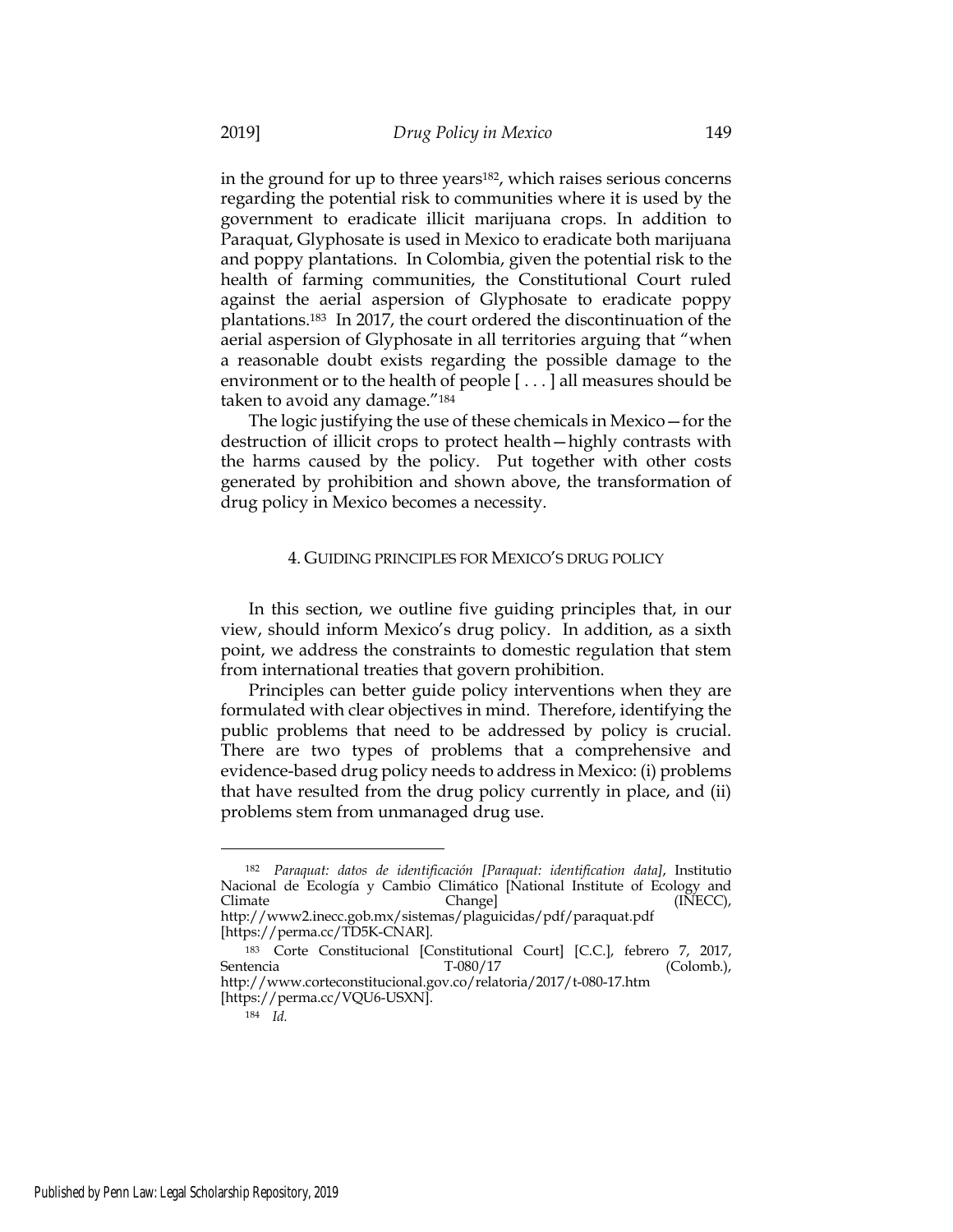In Mexico, drug policy reform should aim, first and urgently, to address the problems that drug policy itself produces: violence, systematic violations of human rights, population displacement and criminalization of people who use drugs. Secondly, it should also prevent and address harms to health stemming from problematic

With these objectives in mind, the guiding principles that inform the recommendations that will be offered in the last section are the following:

### a. The right to health185

Prohibition, as applied today, should be considered unconstitutional simply because it violates the right to health. Legislative history186 and Supreme Court precedents establish that substance regulation is one of the ways through which the State must protect the right to health, as determined in Article 4 of the Constitution.187 In key tobacco control cases, the Supreme Court has upheld substance regulation on the grounds that proper regulation, in relation to substances potentially damaging to health, is grounded in the right to health and a means of fulfilling state obligations in relation to it. Moreover, the Court found that the regulation most protective of health prevails over that which is less protective.188 Furthermore, the Court has found that adequate regulation of a substance—that is, regulation that is effective in

drug use.

<sup>&</sup>lt;sup>185</sup> In the end, the negation of the right to health transits into a negation of the right to life. We focus here on health as the broader category. Whereas the violation of right to life is a violation of a right in itself, it can also be conceived as an extreme in a range of affectations to the right to health. Moreover, whereas the right to life can only be negated at an individual level, the epidemic proportions of homicides have a secondary impact on public health, as the decrease in life expectancy in Mexico under the war on drugs illustrates. Thus, we choose to use the right to health as a broader category that allows us to see the public health impact of the epidemic rise in homicides. It should be understood, however, that the extreme affectation of health that is the loss of life can also be framed and understood, at an individual level, as the negation of the right to life. *See* Madrazo & Alonso, *supra* note 46.

<sup>186</sup> *See* CPEUM, *supra* note 40, at art. 1 (referring to the 1983 constitutional amendment introducing the health as a constitutional right).

<sup>187</sup> CPEUM, *supra* note 40, at art. 4.

<sup>188</sup> *See, e.g.,* Acción de Inconstitucionalidad 119/2008, Pleno de la SCJN, Novena Época, 3 de septiembre de 2009 (Mex.), www2.scjn.gob.mx/juridica/engroses/3/2008/19/3\_103860\_0.doc [https://perma.cc/2AG9-CNXS] (supporting that the most protective regulation of

health prevails over that which is less protective).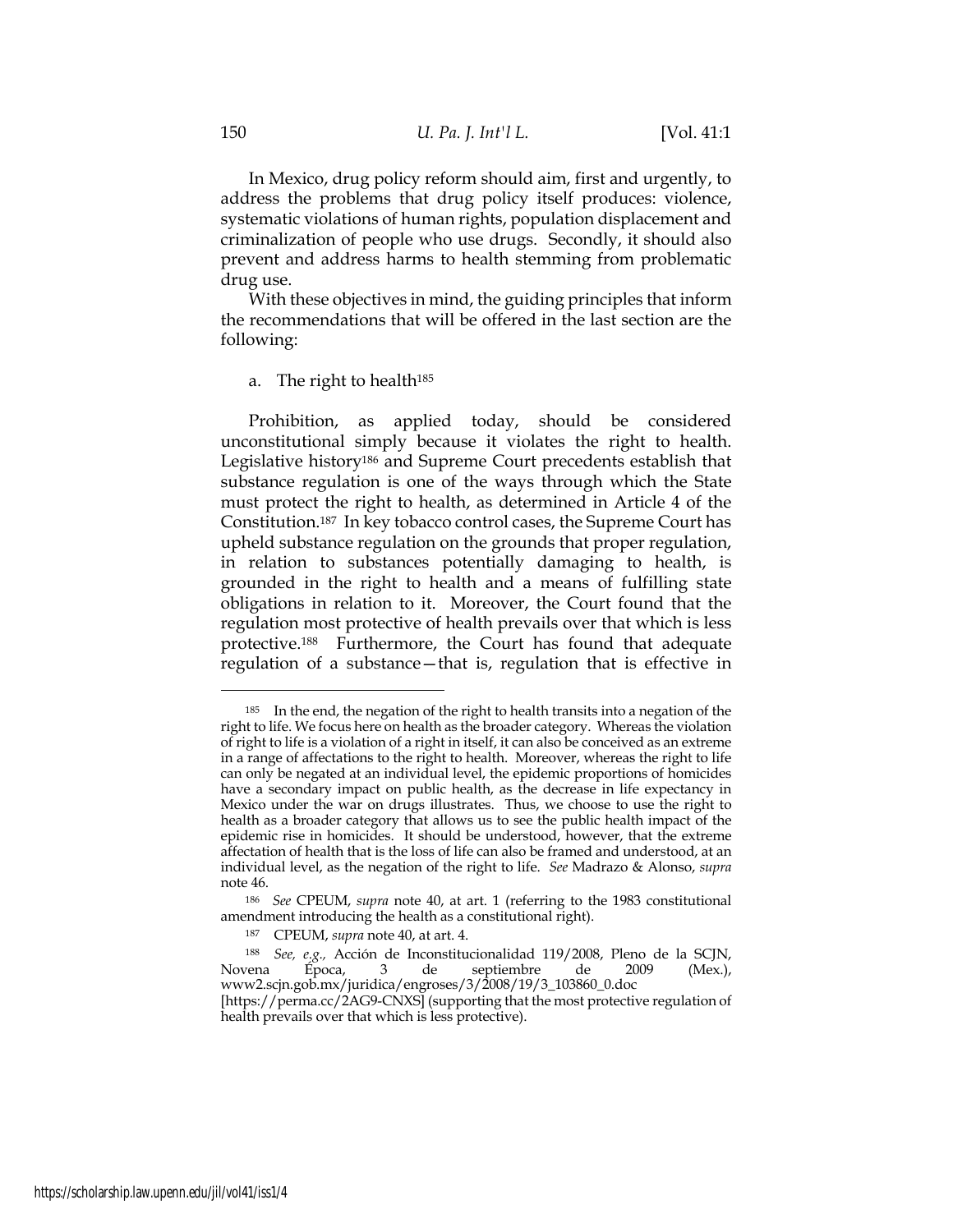protecting health—is something that individuals can judicially demand from the State.189 Specifically, it has found that citizens can challenge legislation that purportedly seeks to protect human health but in reality ends up effectively harming or risking the health of individuals.190

Fundamental rights imply an obligation on the State to refrain from impinging upon them (a negative obligation), but also according to Article 1 of the Constitution—imply further obligations to *procure* a context that is conducive to the enjoyment of those rights (positive obligations). Among the positive obligations of the State that stem from all fundamental rights is the obligation to protect people from impingement of that right by third parties (*i.e.*, private actors). Also, on occasion, there may exist an obligation of the State to directly provide goods and services necessary for the enjoyment of that right by the State itself.191 For instance, providing public education or basic health services, such as vaccination campaigns, would fall under this type of obligation. In other words, every fundamental right may engender different types of obligation for the State, not just the (negative) obligation of refraining from impinging upon a fundamental right.

Since 2011, Article 1 of the Constitution explicitly recognizes four such types of obligations: (i) to *promote* conditions enabling their enjoyment; (ii) to *respect*, through non-interference, a person's enjoyment of a right; (iii) to *protect* from impingement on that right by third parties; and (iv) to *guarantee*, in some cases, the direct provision of goods and services needed for the exercise of that right. The government thus has obligations to *respect* the right to health, *i.e.*, refrain from directly engaging in situations which unnecessarily

<sup>189</sup> *See, e.g.,* Amparo en Revisión [Petition for Constitutional Relief] 315/2010, Pleno de la SCJN, 28 de marzo de 2011 (Mex.), https://www.globalhealthrights.org/wp-

content/uploads/2013/08/Balderas\_Woolrich\_v.\_Mexico-Mexico-20111.pdf

<sup>[</sup>https://perma.cc/F64Q-JZ4P] (supporting that the regulation of a substance protecting health can be judicially demanded from the State).

<sup>190</sup> Acción de Inconstitucionalidad 119/2008, *supra* note 188; Amparo en Revisión 315/2010, *supra* note 189.

<sup>191</sup> *See* CPEUM, *supra* note 40, at art. 1 ("Todas las autoridades, en el ámbito de sus competencias, tienen la obligación de promover, respetar, proteger y garantizar los derechos humanos de conformidad con los principios de universalidad, interdependencia, indivisibilidad y progresividad"; "All authorities, within the scope of their powers, have the obligation to promote, respect, protect and guarantee human rights in accordance with the principles of universality, interdependence, indivisibility and progressivity."). For an analysis of this article specifically focusing on the right to health, see Madrazo & Alonso, *supra* note 46.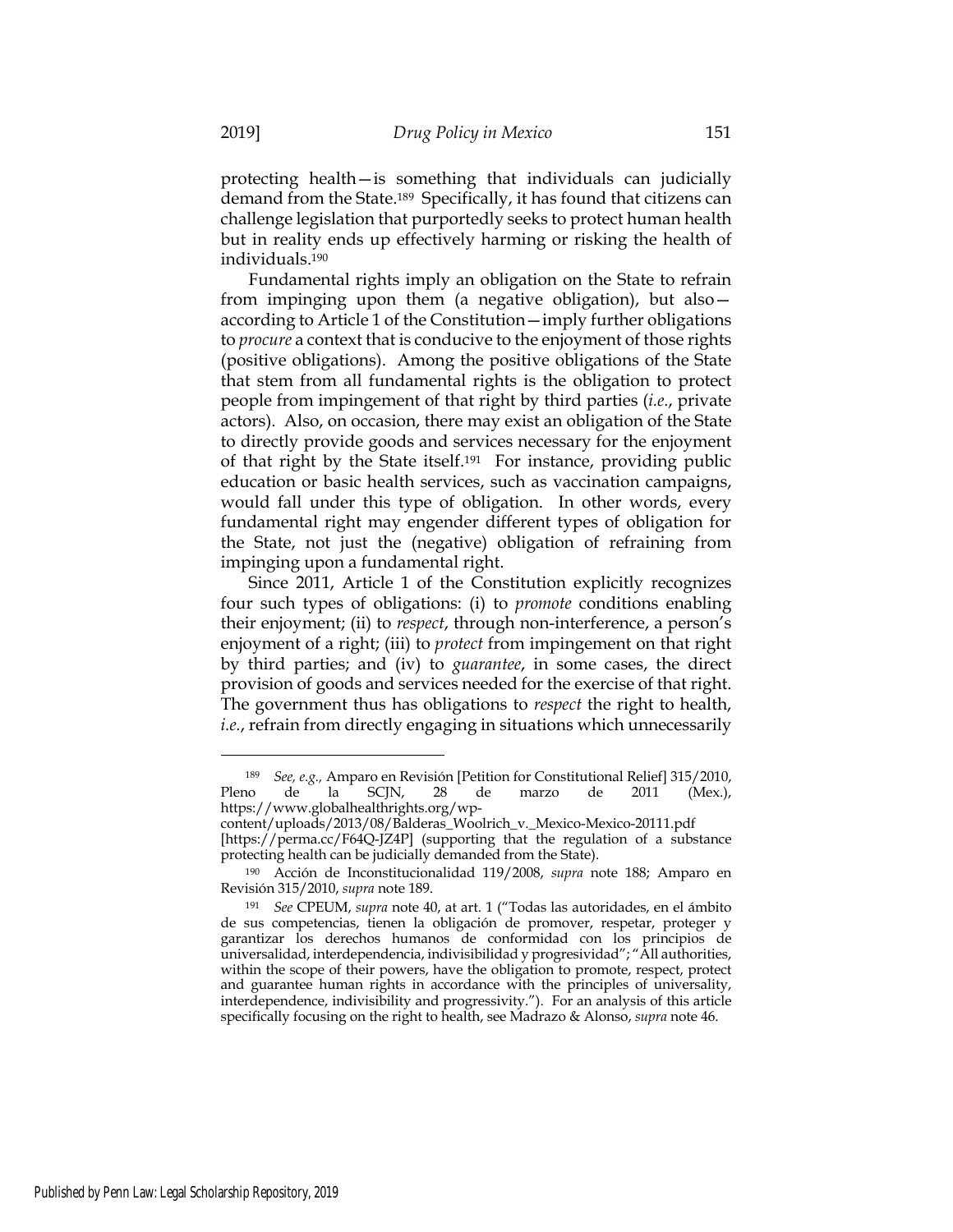threaten the health of the population; to *protect* the right to health by keeping third parties from harming the health of individuals; to *provide* key services, such as treatment for and prevention of abuse; and to *promote* health, by providing a context in which people can protect their own health effectively.

Prohibition fails to comply with all four types of obligations and should thus be deemed unconstitutional on the grounds of the right to health. Even if it failed to comply with only one of these obligations, without procuring effective protection to some aspect of health, that is tangible and documented, it should be considered unconstitutional.

In the following lines, we flesh out how prohibition in Mexico violates the right to health by looking at the four types of obligations that the State has in reference to the population's health. The following paragraphs are illustrative and should not be understood to be the only actual—or potential—negative impacts on (the right to) health that prohibition has engendered.

First, Mexico, by enforcing prohibition, fails to *promote* the right to health by creating a situation in which health (and life) become far more vulnerable. Enforcement policies in Mexico have propagated the epidemic of homicides. A result of this epidemic, as mentioned above, is a fall in average life expectancy in Mexico. This means that there are good reasons to believe that prohibition negatively affects the *general* health conditions of Mexicans to a degree that it affects even the broadest indicators of health of a population: average life expectancy. Also, Mexico's government fails to promote health when its prohibitionist discourse crowds out harm reduction efforts to communicate vital information for safe  $11S<sub>P</sub>$ 

Second, through its enforcement of prohibition, Mexico fails to *respect* the right to health. Users are exposed to an unclear and uncertain legal system that makes them targets of the criminal justice system rather than being offered information or services to take care of their health. Also, it fails in this type of obligation by widely tolerating—or, according to some reports, promoting<sup>192</sup> the unnecessary use of lethal force or the use of torture by

<sup>192</sup> *See Cadena de Mando* [translated in *Chain of Command*], PERIODISTAS DE A PIE, http://cadenademando.org/ [https://perma.cc/DU5J-K4EB]; Ana Langner, *La orden a los militares fue abatir a los delincuentes* [*The order to the military was to kill the criminals*], EL ECONOMISTA (July 2, 2015), https://www.eleconomista.com.mx/politica/%20La-orden-a-los-militares-fueabatir-a-los-delincuentes-20150702-0085.html [https://perma.cc/7BCK-QCV3].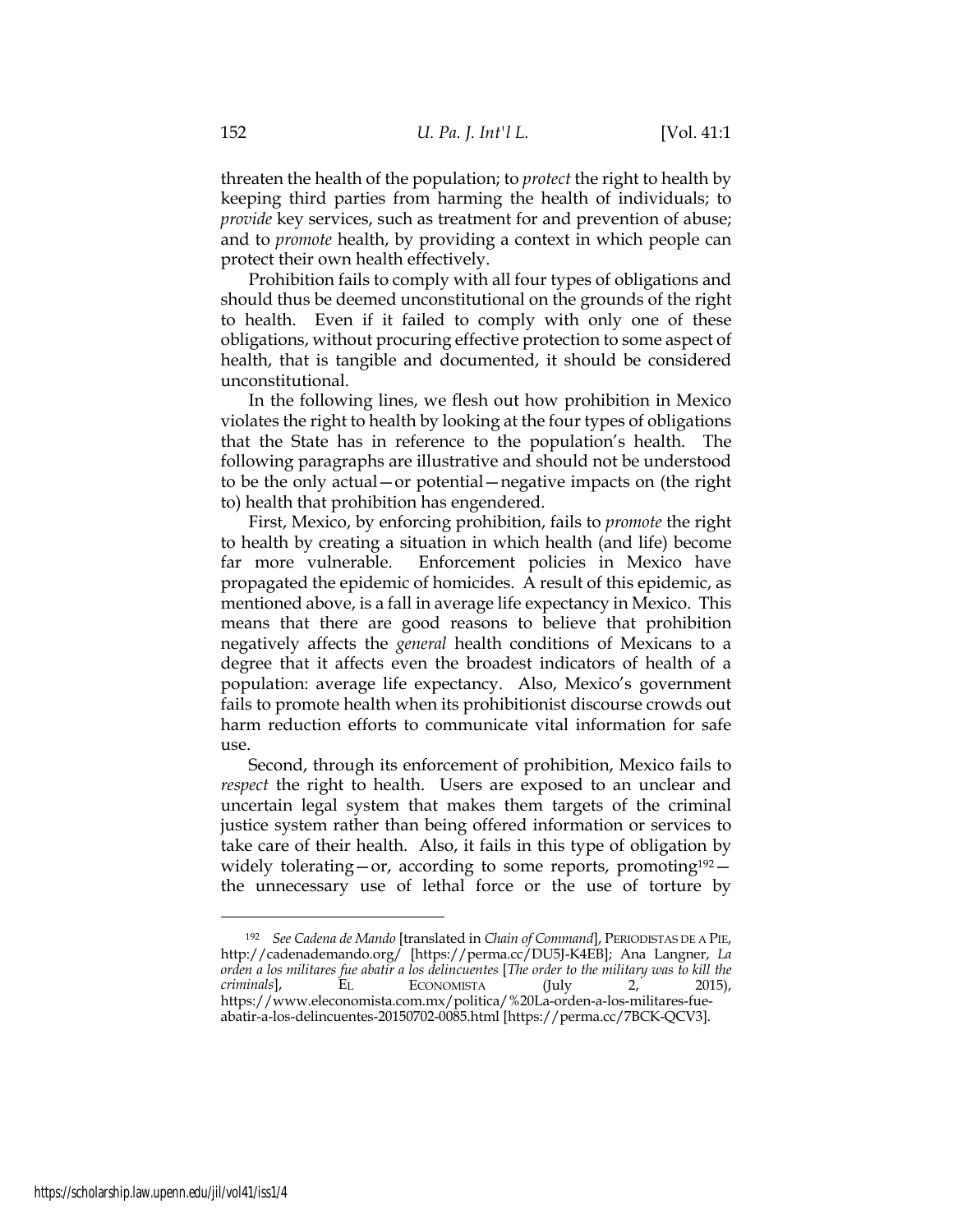authorities. That is, through its unchecked use of torture and lethal force, the Mexican government fails to fulfill its obligation to *respect* the right to health of the individuals who are presumed to have committed criminal acts.

Third, under prohibition, Mexico fails to *protect* the health of users from third parties who provide unsafe substances in the black markets and unsafe treatment facilities that informally operate throughout the country.

Finally, under prohibition and with a public treatment service focused exclusively on abstention, Mexico fails to *provide* necessary health services—specifically, treatment options—for people who would benefit from assisted treatment and/or substitution treatment.

For these reasons, we hold that the State is under the obligation to provide health services—such as safe and voluntary treatment for problematic use—as well as a regulatory framework that allows people who use drugs to have informed and safe access to drugs they choose to use.

The right to health also implies an obligation to refrain from adopting policies that create serious harm to health for both people who use drugs and the general population. We have presented, in the previous sections of this paper, a considerable amount of evidence that points to this problem. Prohibition enforcement has been a key driver in the homicide epidemic, affecting the general population—not only people the State claims were committing drug crimes or drug users. Prohibition harms the health of people who use drugs and who commit drug crimes and are imprisoned for doing so. Prohibition also affects their families' health. Many people are harmed by prohibition, and there are no documented benefits to the health of users, or anyone else, stemming from prohibition.

Damages and risks related to drugs are of two types: the primary, related to the use, and the secondary, related to the illicit nature of the drug market. In Mexico, the secondary risks and harms clearly outweigh the primary. The harms to health resulting from violence significantly surpass those caused by the direct use of illegal drugs, especially when more stringent measures are adopted to enforce prohibition. In other words, grounding drug policy in the right to health calls for the adoption of a robust understanding of harm reduction, which includes not only minimizing the negative health impact of drug use, but—more urgently—minimizing the negative health impact of the current drug policy. The data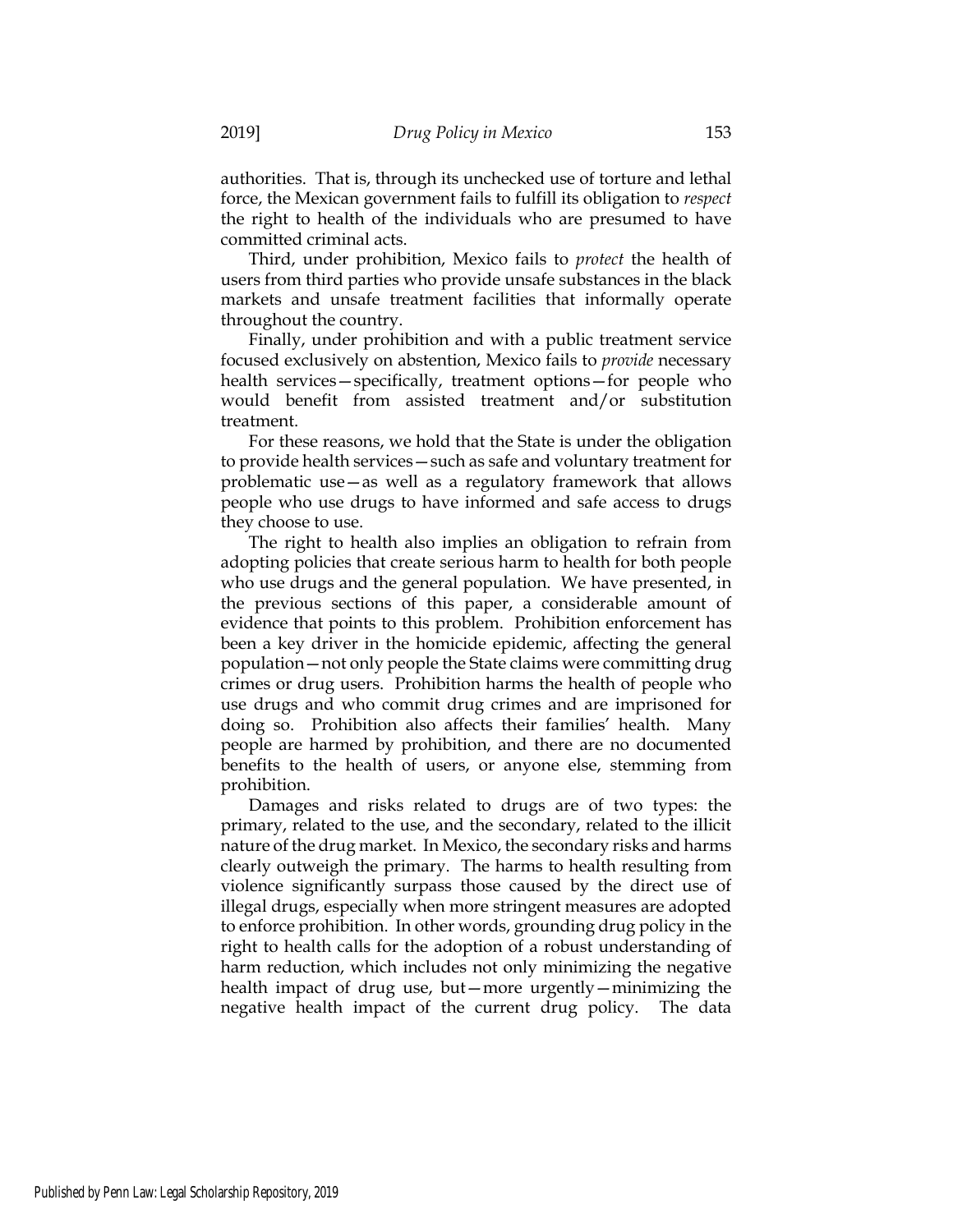summarized in this text suggests that separating a third type of damage and risk to health related to drugs may be in order, at least in Mexico: the risks and damages resulting directly from enforcing prohibition.

### *b. The right to freely develop one's personality*

In principle, drug use is permitted by the Mexican Constitution.193 By implication, the Mexican Constitution permits the production of drugs. Mexico's Supreme Court found that the fundamental right to the free development of an individual's personality protects an individual's choice to use marijuana. 194 Accordingly, it has found that a blanket ban—as exists today—on actions such as possession, cultivation, and access to this substance is incompatible with Mexico's Constitution. The protection of such an individual choice—with all its implications regarding safe access to drugs—must, therefore, be a core principle guiding drug policy. As regulation substitutes for prohibition, safe access to drugs and the conditions to make an informed choice regarding use must be factored into policy design.

#### *c. Policies tailored to and by local communities*

Prohibition is the wrong approach to drug policy, because it is a one-size-fits-all solution to a phenomenon that is both complex and highly context-dependent. Regulation should leave room for the tailoring of interventions to the needs of each community, but also and importantly, for community involvement in defining those needs and interventions.195 Much of the violence documented throughout Mexico relates to the undermining of local governments'

<sup>193</sup> The Court opinions speak exclusively to cannabis, but arguably the substantive arguments that constitute their *ratio* hold equally for other substances. While the Constitution may admit more restrictive specific policy designs for other drugs, the core finding—that an absolute ban on use overreaches margins of legislative regulatory powers—in principle holds for all drugs.

<sup>194</sup> Amparo indirecto 237/2014, *supra* note 79; Amparo Indirecto 637/2017, *supra* note 84; Amparo Indirecto 1163/2017, *supra* note 84; Amparo Indirecto 1115/2017, *supra* note 84.

<sup>&</sup>lt;sup>195</sup> This of course, should always be within a human rights framework and the protection of personal freedom.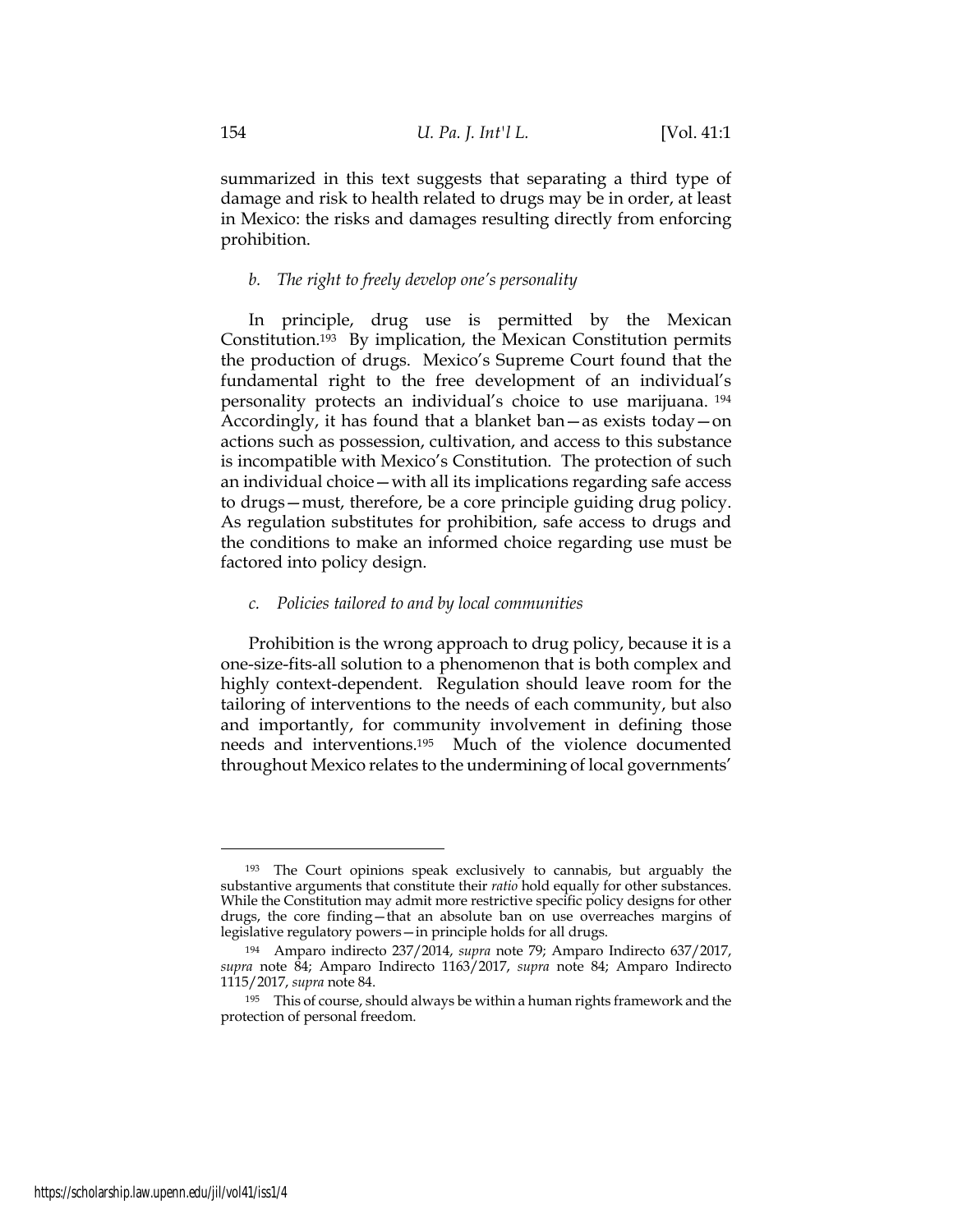institutional capacities.196 Restoring community trust and social reparations to populations affected by the violence stemming from prohibition must be the focus of locally tailored interventions.

## *d. Effective access to information, medication and treatment*

Making evidence-based information available regarding the risks and dangers of drug use is one of the State's obligations in protecting the right to health. As to treatment, the State has the obligation to offer prevention and rehabilitation services. These services should be voluntary, free, secular, and universally accessible based on health and human rights. Any model that is used to comply with this obligation must be tailored to reduce risks and harms.

### *e. Diversification and evidence-based revision of the laws*

Prohibition has inhibited the exploration of less harmful and more effective policies. A swift shift away from violently enforced prohibition and militarization should include strict independent monitoring and evaluation of results of new different interventions. Systematic monitoring and evaluation of results must be essential components of a drug policy comprising regulation.

## *f. Respect for human rights and a note on international law*

Much has been written regarding the weight of constraints to domestic regulation that stem from international treaties that govern prohibition. The debate is ample and complex, but the basic positions on the matter are clearly and succinctly set forth in the Global Commission's 2018 Report on *Regulation: The Responsible Control of Drugs*.197

We affirm, confidently, that regulation is a constitutional obligation in Mexico notwithstanding the country's condition as signatory of the prohibitionist UN Conventions.

Mexico's drug policy must be grounded, first and foremost, on human rights. As explained above, Mexico has a peculiar position

<sup>196</sup> *See, e.g.,* Meza, *supra* note 52; Escalante, *supra* note 92; and Catalina Pérez Correa & Carlos De la Rosa, *(In)Security and Self-Government: Lessons from the Mexican Experience*, ICL J. (forthcoming).

<sup>197</sup> *Regulation: The Responsible Control of Drugs*,*supra* note 13.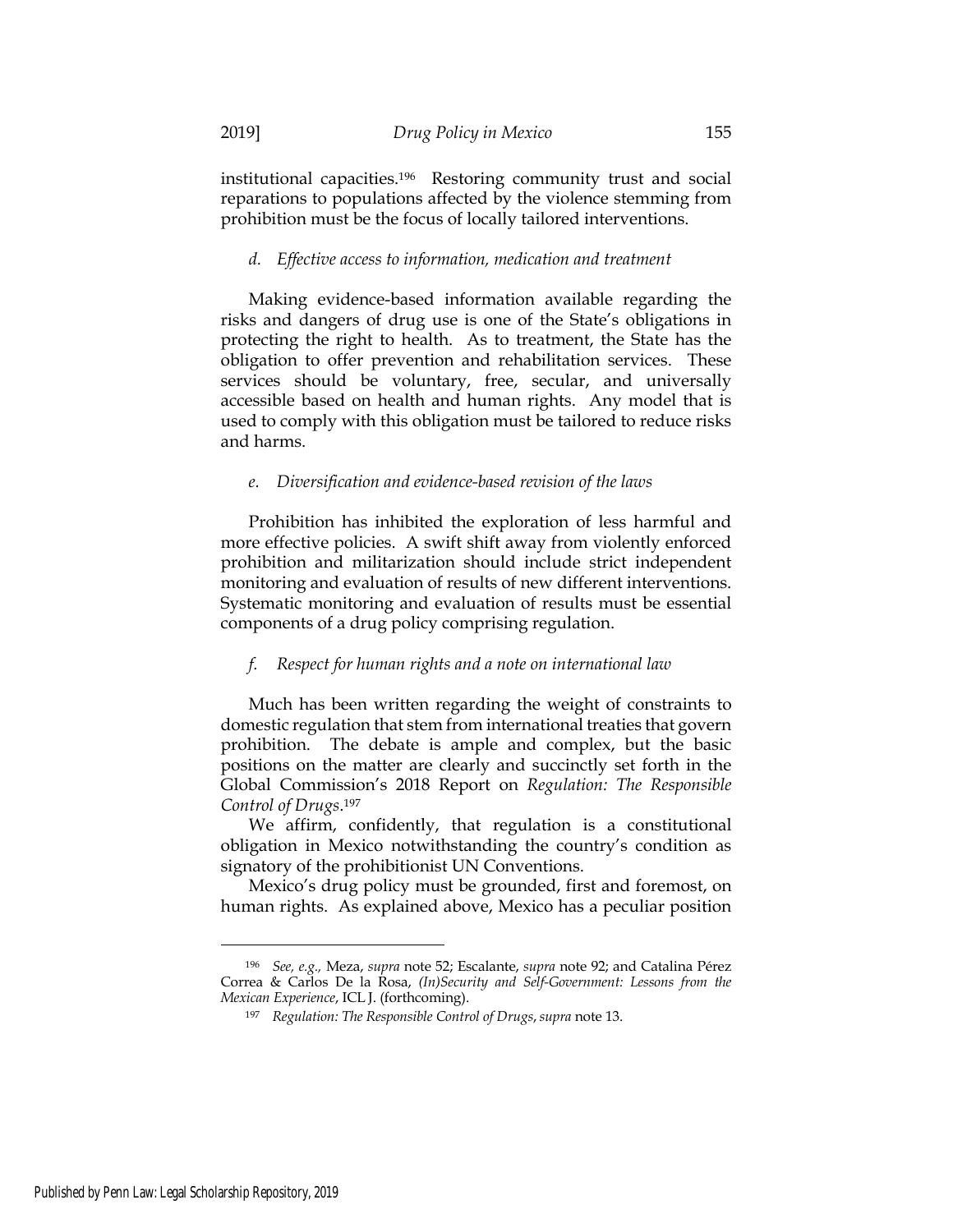in this respect, for its Supreme Court has repeatedly held that drug use falls within the constitutional protection of the right to freely develop one's personality. Moreover, Mexico's generous right to health doctrine provides solid grounding for harm reducing regulatory models regarding drugs. Because of this, it makes sense to ponder the weight of the international drug regulation regime in light of the international human rights regime, for the latter is inextricably tied to Mexico's robust human rights domestic law. Reputable legal scholars have put forward a clear and compelling case that according to "a systematic and comprehensive interpretation of international law, the human rights system has legal primacy over the international drug control regime."198

These authors recognize that international human rights law and international drug policy regulation have evolved independently and, consequently, come into tension as the international drug policy regime directly and indirectly violates human rights. Directly, for instance, because prohibition implies measures such as denying access to essential medicines, establishing disproportionate punishments, or disregarding traditional uses of coca for minority cultures. Indirectly, because empirical evidence shows that prohibition enforcement exacerbates phenomena such as violence, human rights violations, displacements, disappearances, and torture. Undoubtedly, as we lay out in this paper, this is the case for Mexico.

When the two international law systems clash, international human rights law should prevail. The UN's human rights norms prevail over drug conventions, for the former derive directly from the UN Charter itself, whereas international obligations regarding drug prohibition are "not an expression of the state obligations under the charter."199 Moreover, one of the fundamental purposes of the UN is the promotion and protection of human rights; this is not so for drug prohibition. Furthermore, many of the human rights norms are considered *jus cogens* (the highest level in the hierarchy of norms in international law); in fact, they correctly point out, most *jus cogens* norms are human rights norms. Finally, the General Assembly of the United Nations has declared that the international

<sup>199</sup> *Id.*

<sup>198</sup> Rodrigo Uprimny & Diana Esther Guzmán, *Drug Policies and Human Rights* (forthcoming) (on file with authors).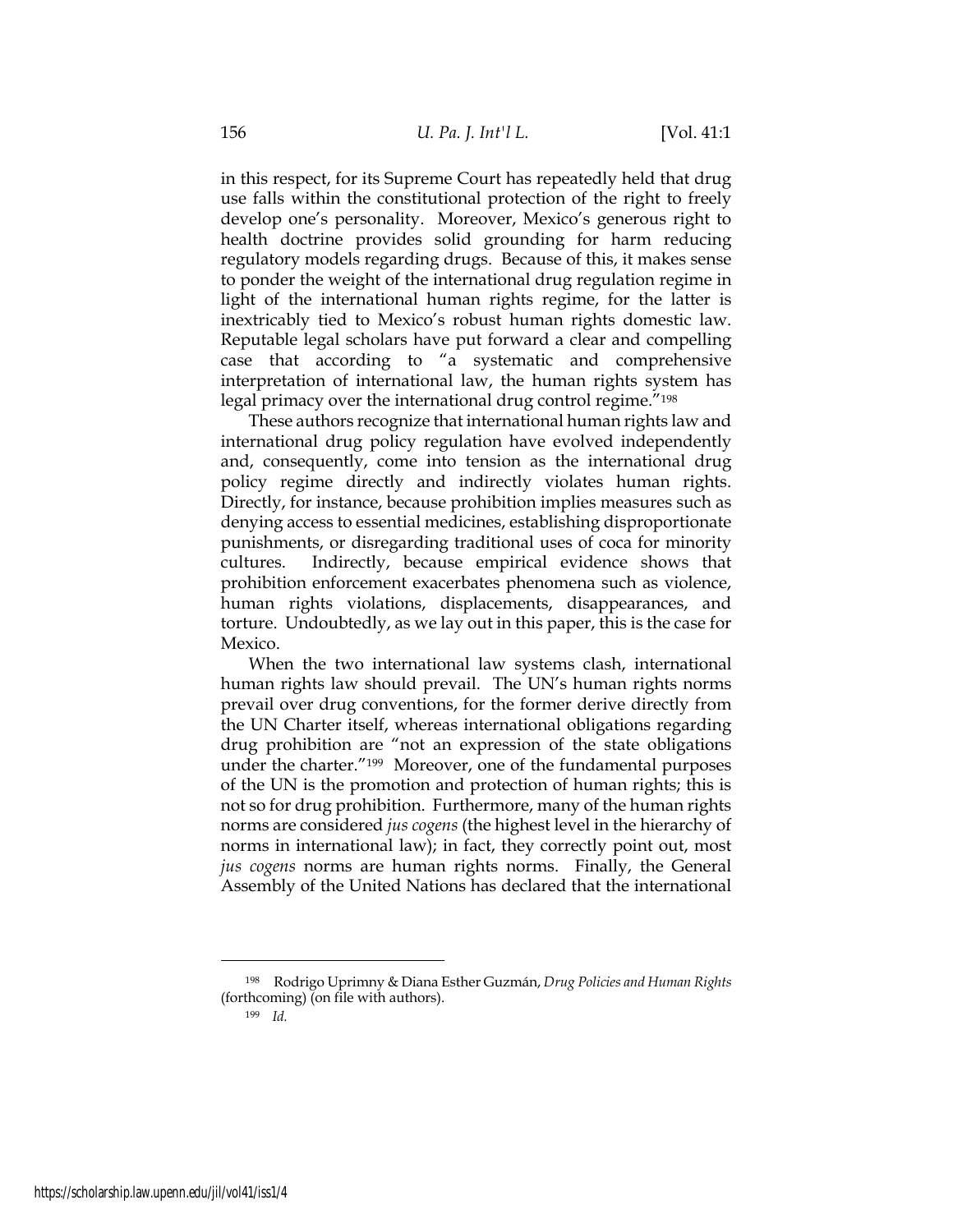drug regulation regime must respect the UN Charter in general and human rights in particular.200

As this paper shows, prohibition in Mexico has led to the gravest human rights crisis in decades, while drug regulation as here proposed is grounded in domestically and internationally recognized human rights. The choice, we believe, is clear. Regulation is a constitutional obligation.

## 5. FROM PROHIBITION TO REGULATION

This section sets out concrete regulatory and policy proposals for the most important drug markets that are currently illegal. We draw from international experiences, but offer regulatory models and policies tailored to Mexico's specific needs, weaknesses, and strengths. Admittedly, the proposals are not fully developed here, but simply sketched. Although prevention, information, and treatment for those who need it are not mentioned in every regulatory proposal, we consider them an essential part of any model.

We begin by presenting two measures that we believe should be adopted immediately, regardless of how far and how quickly Mexico's government is willing and capable to move towards regulation of all substances. A third section contains concrete proposals for regulating access to some drugs, with each substance discussed separately.

## *Release of non-violent prisoners*

Draconian prohibition has frequently entailed the criminalization of people who use drugs, and, therefore, has had a discriminatory and disparate impact on the poorest participants in today's illegal market. This is, for example, the case for most women and farmers detained for drug crimes. Because of this, an aggressive program of case revisions in which non-violent drug offenders can obtain their release from prison should be put in place

<sup>200</sup> *See* G.A. Res. 63/197, ¶ 1 (Dec. 18, 2008); G.A. Res. 62/176, ¶ 1 (Dec. 18, 2007).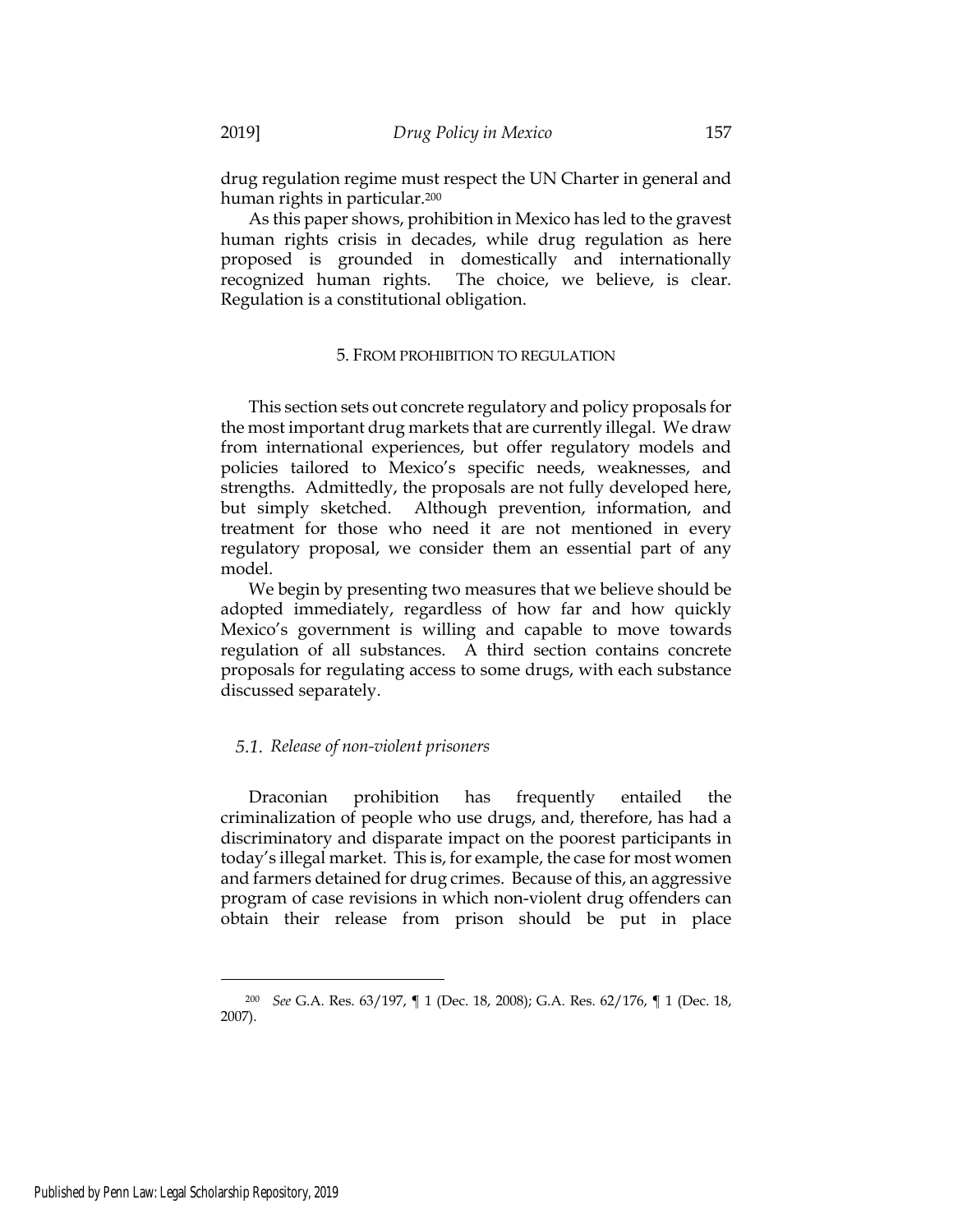immediately.201 There are several legal modalities for the implementation of such a program, ranging from early release to amnesty. Whatever the choice of legal vehicle, what is most important is to rapidly alleviate one of the most harmful and continuing burdens that prohibition has placed on users and vulnerable communities: imprisonment.

People who have been convicted for use or simple possession of any illegal drug should have their cases revised with the objective of securing their release and/or their sentences revoked. Additionally, the government must implement measures that allow for a successful social and labor reintegration of those prisoners who benefit from the early release, pardon or amnesty. The following measures are recommended:

 Eliminate criminal records for those crimes and restore all active rights.

 Design programs specifically tailored to help released drug prisoners in their reintegration into society. Education and training consistent with their capabilities and compatible with the needs of the labor-market should be an essential part of those programs.

 Provide incentives and other stimuli through which the populations disproportionately affected by prohibition can participate in the opportunities stemming from the emerging legal drug industries. For instance, lowly farmers in regions where chemical eradication of crops has taken place and caused most harm should be given priority if they wish to become legal producers.

 Implement non-discrimination measures to de-stigmatize drug users who have long been targeted by government campaigns in the context of prohibition.

 Provide counseling, medical attention and voluntary treatment to those who require it.

Additionally, Congress should revise the proportionality of all existing penalties for "crimes against health", especially prison sentences. In particular, the penalties for the crime of transporting drugs, which, as applied, disproportionately criminalizes women, should be revised.<sup>202</sup> Alternative sanctions — excluding compulsory

<sup>&</sup>lt;sup>201</sup> This proposal should not be confused with the proposal for amnesty in Mexico, which is circumscribed in the idea of transitional justice.

<sup>202</sup> Many women who are persecuted for crimes against health are detained because of drug transportation. They are generally not dangerous to society and having them in prison presents high social costs, many times much greater than the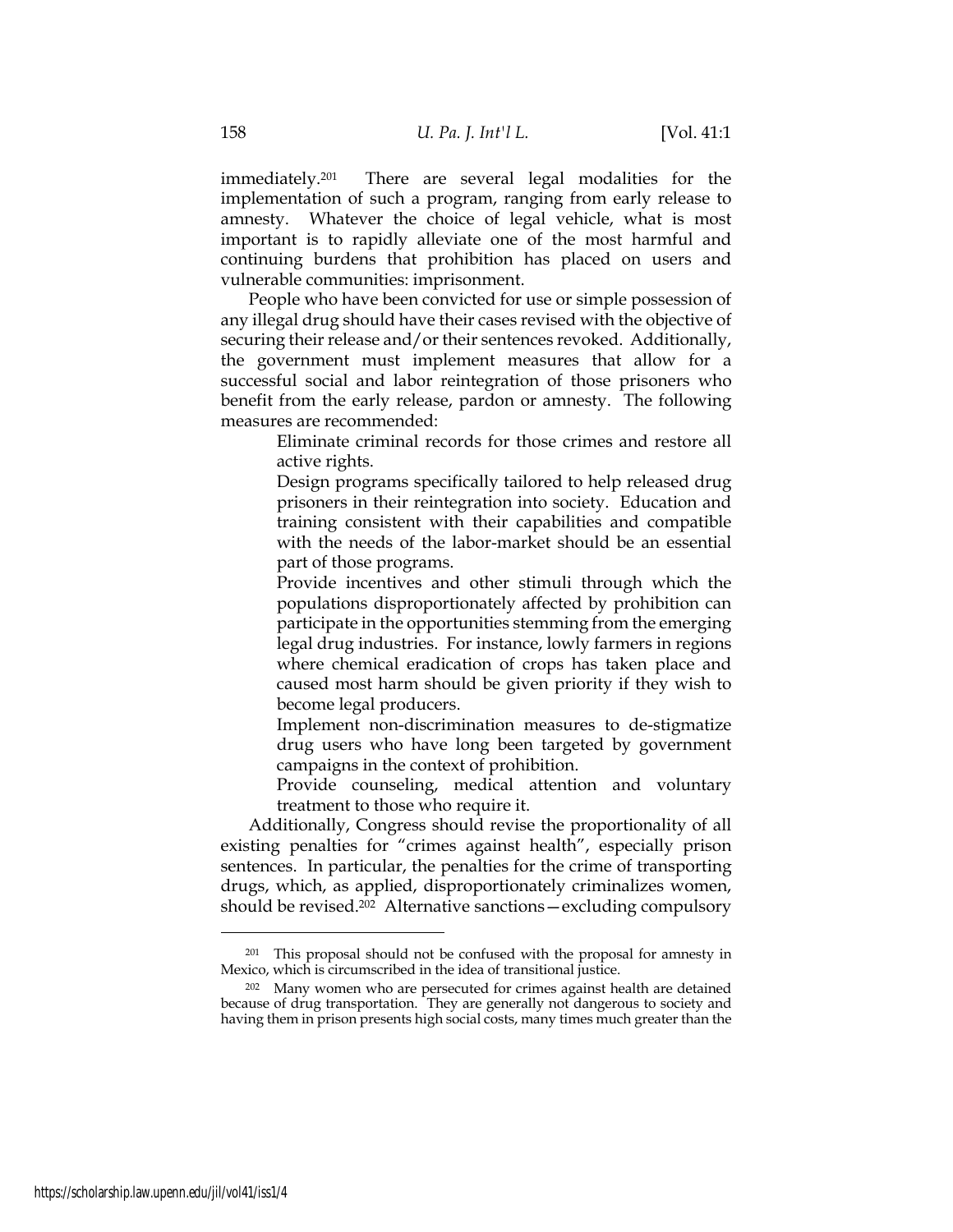treatment—should be favored for non-violent crimes related to drugs.

## *Decriminalization of use of all drugs*

Decriminalization of the use and possession for personal use of all illegal substances is recommended, including the decriminalization<sup>203</sup> of possession of amounts needed for personal use, which are currently unrealistically low. Importantly, thresholds should be based on user´s practices, and defined as a floor below which possession cannot be persecuted and above which intent to sell or distribute needs be proven in order to persecute.204 Prosecutors and judges should prove intent for illegal commerce in the case of possession and not simply punish individuals on charges of simple possession.

## *Legal and regulated access to specific drugs*

Considering the harms resulting from the existing drug policy, we unequivocally recommend moving towards the establishment of legal and well-regulated systems that allow people who use drugs to access them in a safe and informed manner, beginning with cannabis but also moving promptly to regulate the supply of other currently illegal drugs. Although prudence may suggest gradual, tiered changes in policy, we believe that regulating only one drug and leaving the people who use others in the hands of criminals and

costs of the crime for which they are being accused. The Federal Criminal Code currently establishes that penalties for the transport of drugs range from ten to 25 years in prison. This Federal Criminal Code also establishes that alternative measures can only be applied for crimes that do not surpass a penalty of four years of prison. This means that most women are automatically taken out of the pool of people that can receive alternative measures. Therefore, thinking about alternative measures must be done at the same time as a review of penalties. *See* Rodrigo Meneses & Catalina Pérez Correa, *Mujeres y drogas: Cómo sentencian los jueces federales a hombres y mujeres acusados de delitos contra la salud, in* CATALINA PÉREZ CORREA, ET AL., DE LA DETENCIÓN A LA PRISIÓN: LA JUSTICIA PENAL A EXAMEN, (CIDE, 2015).

<sup>203</sup> Currently, possessing drugs within the tolerated amounts is not penalized but remains a crime.

<sup>204</sup> Currently, thresholds function as a roof, above which possession is always persecuted.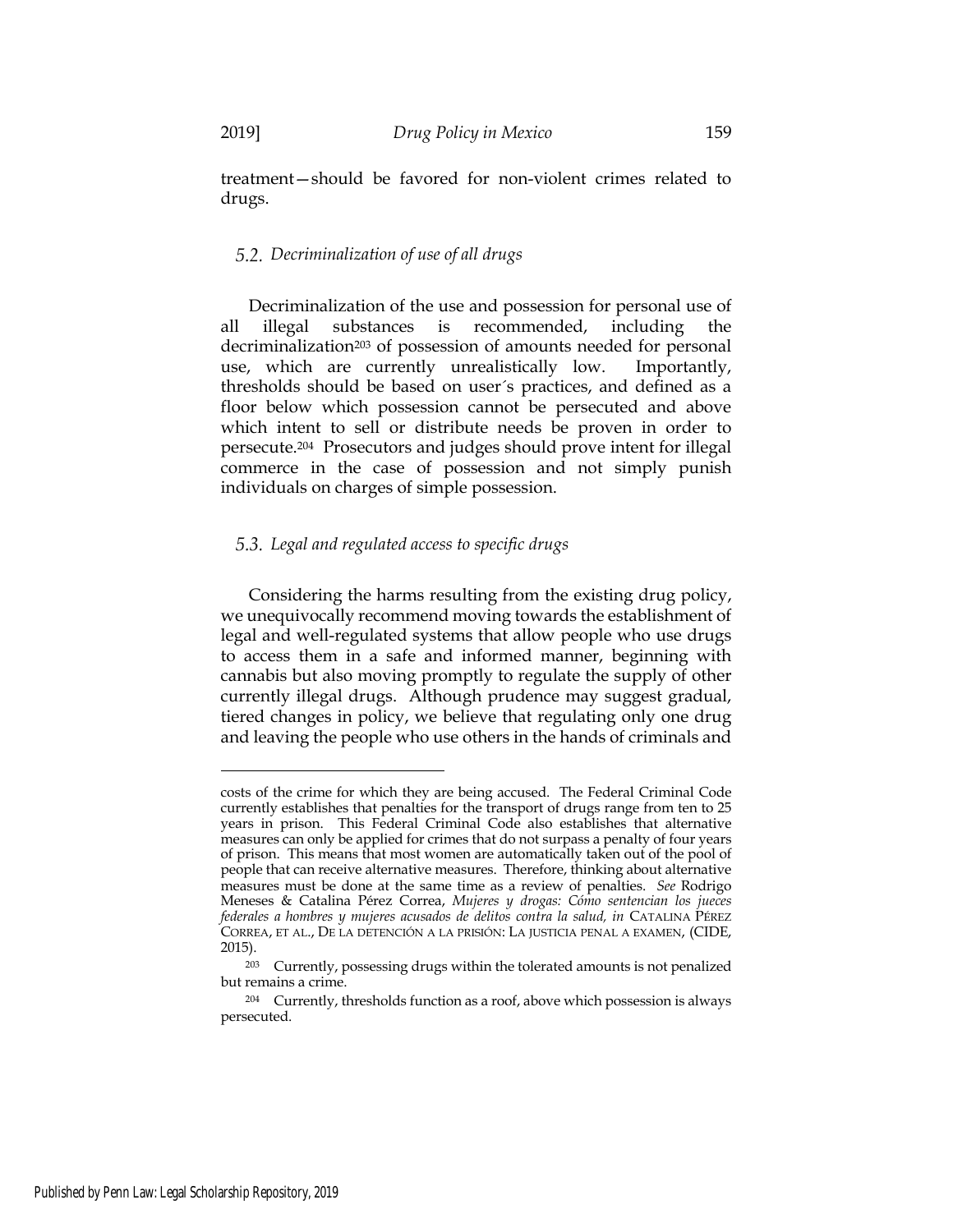the criminal justice system, means accepting unjustifiable social harms. As argued before, only decriminalizing use and simple possession of drugs leaves us in a predicament close to the current crisis: both black markets and violent prohibition would continue to exist. To avoid this, we propose a policy aiming to regulate the supply of all drugs.

Importantly, the substance-specific policies set forth should be understood under the same logic identified as "the essence of the case for regulation" in the Global Commission's 2018 Regulation report.205 There, the Global Commission subscribes the idea that full prohibition and a fully free market are functional equivalents: both represent a substantially unregulated market, maximizing the potential risks and harms that derive from the operation of any market trading in psychoactive substances.206

Graph 3: Different Drugs Different Degrees of Regulation<sup>207</sup>



<sup>205</sup> *Regulation: The Responsible Control of Drugs*,*supra* note 13, at 12.

<sup>206</sup> *Id.*

<sup>207</sup> *See Regulation: The Responsible Control of Drugs*,*supra* note 13,*supra* note 13, figure 1 at 12.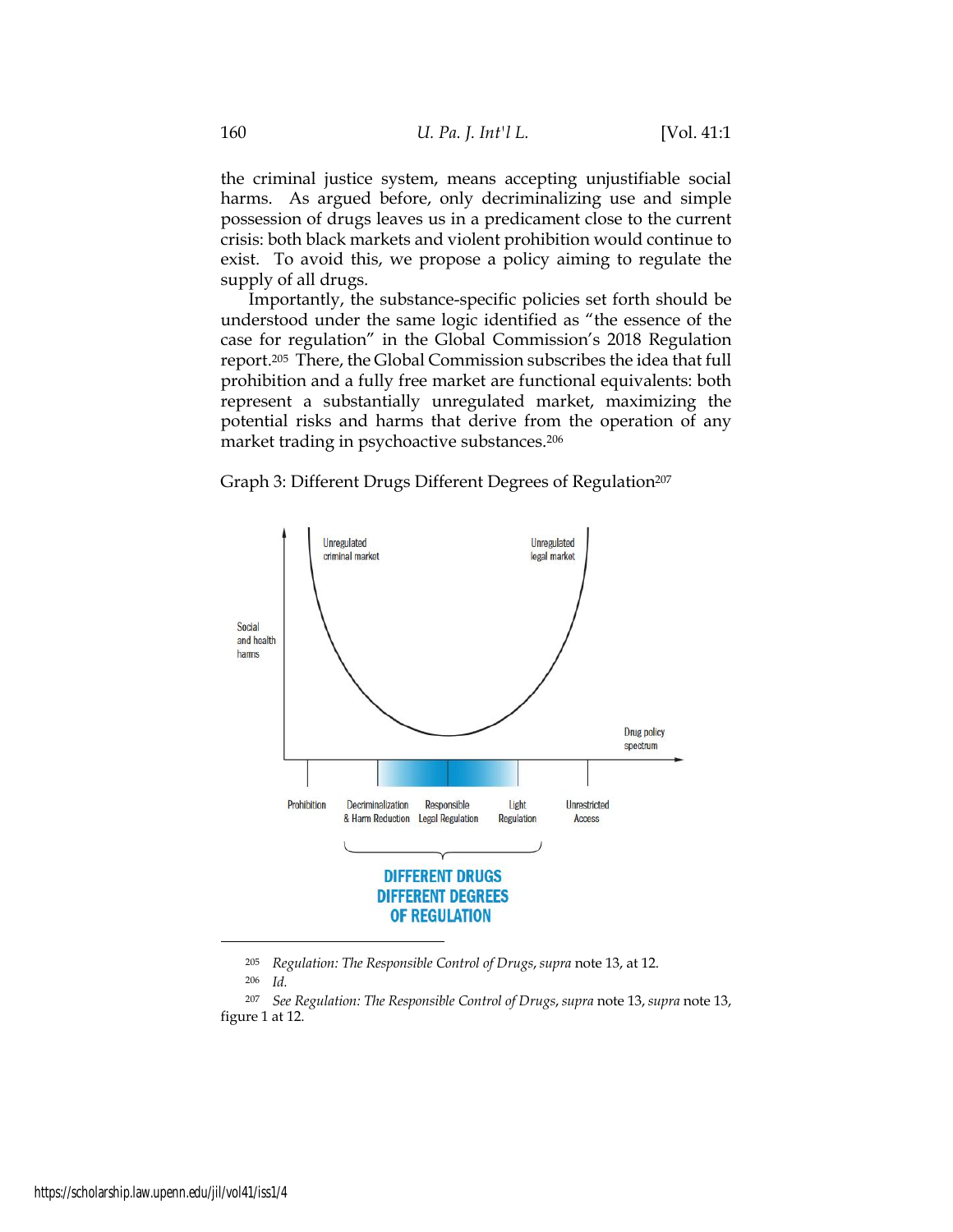If the extremes of the curve in the regulatory model in Graph 3 are functionally equivalent, and minimal risks and harms are to be found at the lowest point in the curve, then the relevant question is which type of regulation brings us to that lowest point. Unavoidably, the answer is both context and substance specific. Different communities may reach the lowest point in the curve with different regulatory models; the same is true for every substance. There is no one-size-fits all solution. Furthermore, we cannot be sure how a specific regulation will play out in a given community until it is actually in place and properly measured. Accordingly, regulatory models should be brought under revision periodically, provided that there is good information and a rigorous methodology to make a reliable assessment.

The proposed regulation models, therefore, should be understood as entry points into regulation and away from prohibition, and they should be always susceptible to revision. Because prohibition has been the rule and not the exception for a long time, there is a scarcity of experiences to draw from. Some substances—such as cannabis—offer a broader spectrum of previous and ongoing experiences than others—such as cocaine. Accordingly, for the case of cannabis, we lay out more than one possible entry point into regulation. In other cases, such as cocaine, we offer one possible entry point which we believe could guide the experimentation of policy in the case of Mexico. All proposals here contained are compatible with and informed by the general recommendations for regulation set forth by the Global Commission 2018 Report on Regulation.

1. Cannabis

The first substance that should be regulated is cannabis. The Supreme Court, following legal procedure, has notified Congress that a blanket prohibition on cannabis has been repeatedly held to be unconstitutional.208 Regulating access to cannabis is not only a policy imperative but required by the Constitution and therefore necessary in order to abide by the rule of law.

There are different models that can be used for regulating cannabis, ranging from the alcohol-style commercial model,

<sup>208</sup> Suprema Corte de Justicia de la Nación, Declaratoria de Inconstitucionalidad 1/2018,

http://www2.scjn.gob.mx/denunciasincumplimiento/ConsultaGenerales.aspx [https://perma.cc/U9NP-8744].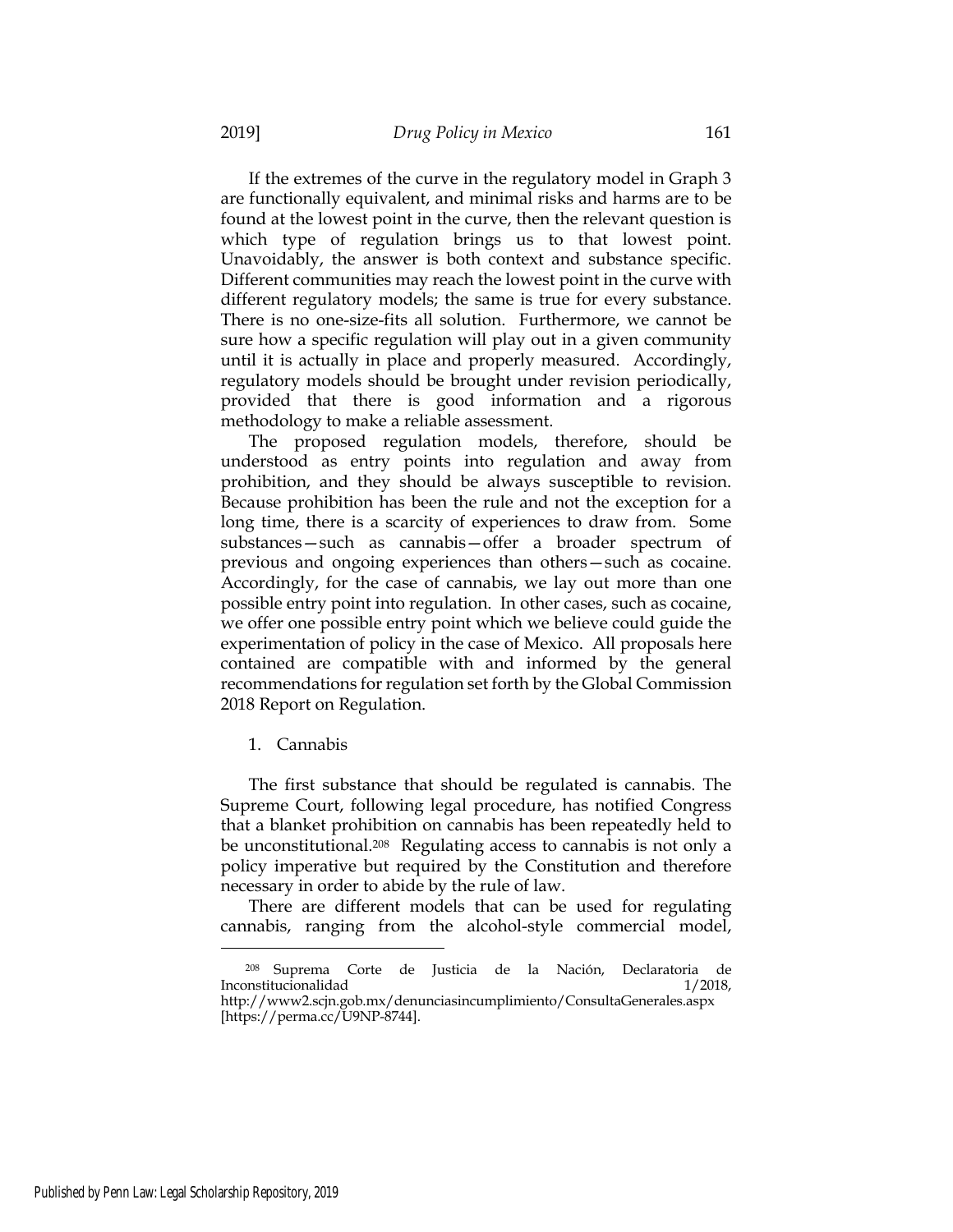currently in place in some US states such as Colorado and Washington, to a state monopoly, as in Uruguay. We explore three different models in this section and try to identify their relative strengths and weaknesses. Irrespective of the model chosen, public health should be accorded the highest priority by the government. Regulation should therefore seek to:

> Reduce harms caused by the illicit market (harms such as violence and proliferation of organized crime);

> Reduce harms to individual health from heavy/problematic use;

Reduce youth use;

 Prevent harms from contaminants and additives, and provide for quality assurance and consumer information;

 Reduce harms to others from harmful use of cannabis (impairment/intoxication, exposure to second-hand smoke); Minimize the risk of corporate—or any other special interest—capture of regulation; and

 Make efforts to include in the new legal markets those communities and populations most affected under prohibition, such as growers, dealers from the poorest communities, and internally displaced communities.

Additionally, the following measures—drawn from international legal standards for substance regulation—should be adopted, independently of the model chosen:

- (i) Packaging and labeling: use childproof packaging, clear and explicit health warnings, content labeling (potency and ingredients), and plain packaging.
- (ii) Advertising, promotion and sponsorship: prohibit all publicity, promotion, and sponsorship of cannabis products. This is in line with the international best practices in tobacco control.
- (iii)Taxes: establish a tax system that keeps the price sufficiently low so that consumers do not return to the black market, but high enough to discourage use at the margin. Taxes and other fiscal revenues from this activity should be, at least partially, earmarked for three areas: a) prevention and treatment programs especially targeted at youth prevention; b) economic development, education, and job placement for communities most affected by prohibition; and c) medical cannabis research. We propose earmarking for reasons of political economy, although we concur that it is not an impeccably sound fiscal practice.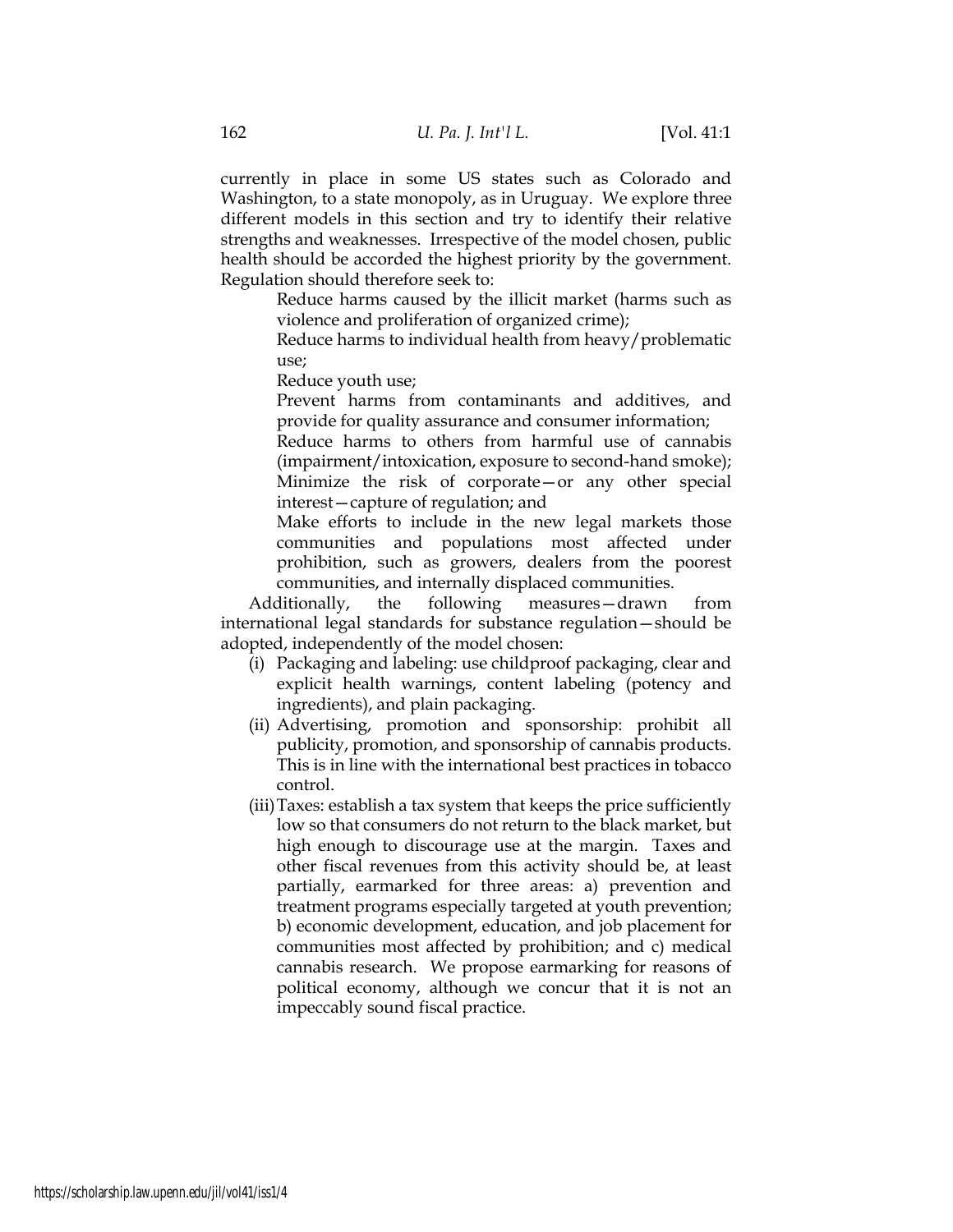- (iv)Regulate modalities of use: implement tobacco control efforts, such as the establishment of smoke-free zones. Employ alcohol control measures, such as a ban on driving under the influence.
- (v) Product regulation: regulate the type of products (edibles, lotions, concentrates), permitted ingredients (prohibit any product mixed with nicotine or other, more addictive substances, for example), and potency levels.
- (vi)Regulate the distribution and sale: this includes the number and type of stores, locations where they can be established, restrictions of on-site use, minimum age for purchase, limits on sales and who can sell or grow for commercial purposes.

The first five elements should be similar in any model. Differences between models should lie mainly in the structure of the industry: the regulation of production, distribution, and access so as to determine who can participate in the cultivation, production, and sale of cannabis, and how.

Independently of the model chosen, regulation should always allow for two modalities of production and access: (I) Domestic cultivation for personal use of a limited number of plants per household at any time. (II) Cannabis clubs, conceived as non-profit civil associations, constituted with the purpose of guaranteeing for members the monthly supply of a determined amount of cannabis. It is an associative self-provisioning mechanism produced exclusively for its members, who pay a fixed fee to produce their cannabis in a regulated manner, with standards set by a specialized public body.

These two modalities, by themselves, would not be sufficient to satisfy the existing demand, as most users are occasional and may decide not to participate in them. Therefore, it is necessary to allow for the formation of a cannabis industry to supply most (occasional) users. With this in mind, we sketch three possible models for establishing a legal cannabis industry. They should be seen as three cases within a continuous range of possibilities. The three models offered here can also be seen as stages of a path through which regulation can transit. Direction of transit, however, is not irrelevant: if the initial model is commercial, it will be difficult to move it to a more state-controlled model even if the experiment suggests the latter approach as the best. Vested interests will quickly become entrenched as a private industry is set up. The other direction—from government control to commercial orientation—in principle would pose a lesser problem of entrenched vested interests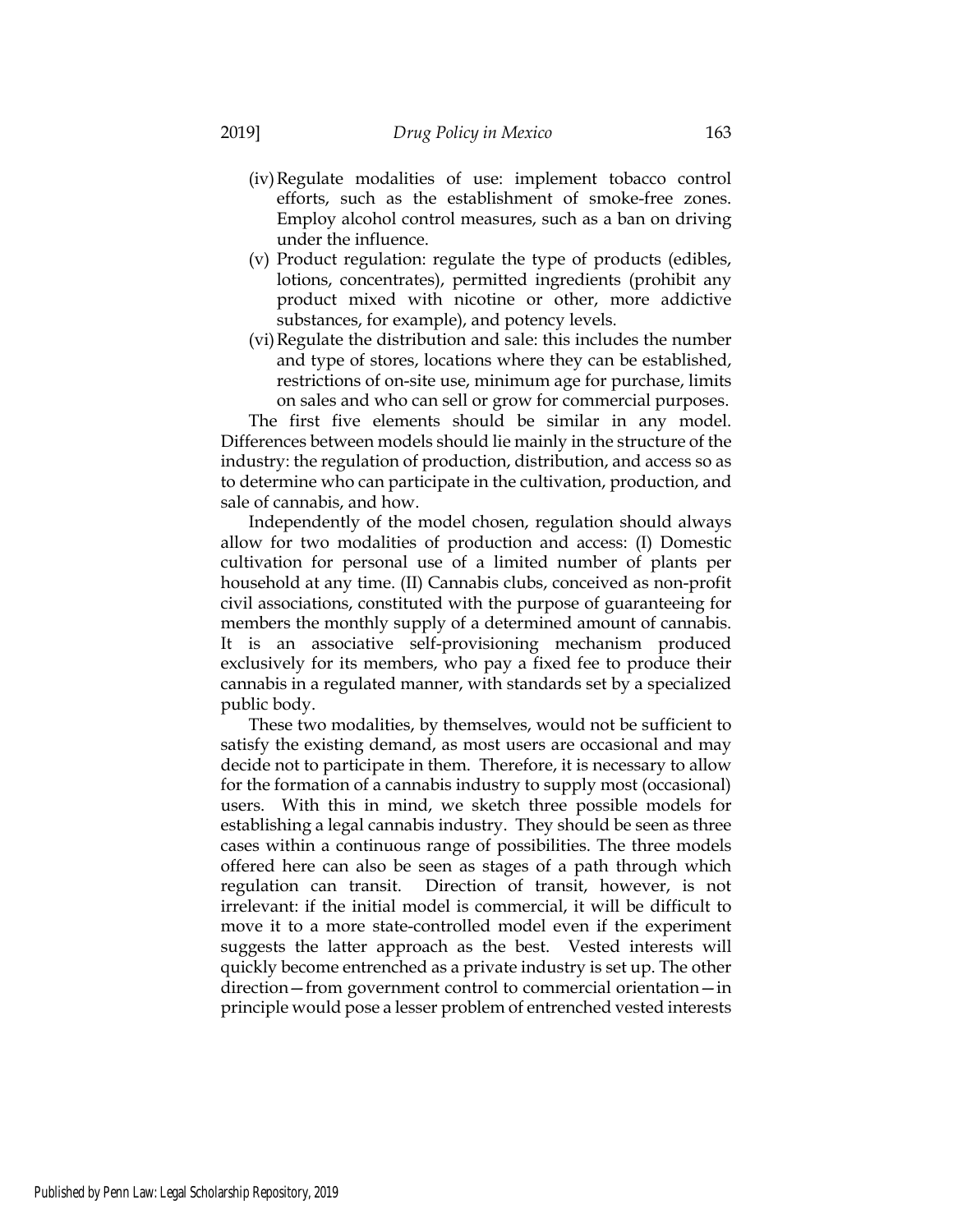resisting the evolution of the model. Yet it should be kept in mind that in Mexico, in the past resistance to transform state owned enterprises has been strongest from government insiders.

### a. *A commercially oriented model*

Under this system, cultivation, production, distribution, and sale would be in the hands of the private market, subject of course to the pertinent laws and regulations, which should be enforced by a specialized government institution properly empowered—legally and financially. The main advantage of this model would be to offer an array of products and prices that better satisfy demand at little cost to the State. The main disadvantage of this model, specifically in the case of Mexico, is the potential creation of an industry whose primary concern is profit maximization, not public health. Mexico has a history of substance regulation being obstructed or trumped by industry lobbying and should heed the warnings of past experiences.209 In choosing this model, strict limits on vertical integration are crucial. Regulation should aim to keep the industry fragmented and compliant with very strict competition rules, so as to minimize the risk of capture of the regulator, as has happened before in Mexico with substances such as tobacco.

Conceivably, this model is the least likely to be conducive to integrating vulnerable communities disproportionately affected by the war on drugs into the new legal markets. Often marginalized and criminalized participants in today's current illicit market, and the communities they come from, would probably not have the capacity to compete in a free market by themselves, at least initially. It is important to actively incorporate these vulnerable communities into the new legal market, so as to draw them away from the (smaller) illegal market that may subsist during transition from prohibition to regulation.

## b. *Government monopoly*

A second possibility is a state monopoly. Like in Uruguay, the government would be responsible for every step of the production

<sup>209</sup> *See* Ángela Guerrero et al., *Identificación de las estrategias de la industria tabacalera en México [Identification of the strategies of the tobacco industry in Mexico]* (Legal Studies Department (DEJ) CIDE, Working Paper No. 51, 2010), http://www.libreriacide.com/librospdf/DTEJ-51.pdf [https://perma.cc/9U6P-UCSV].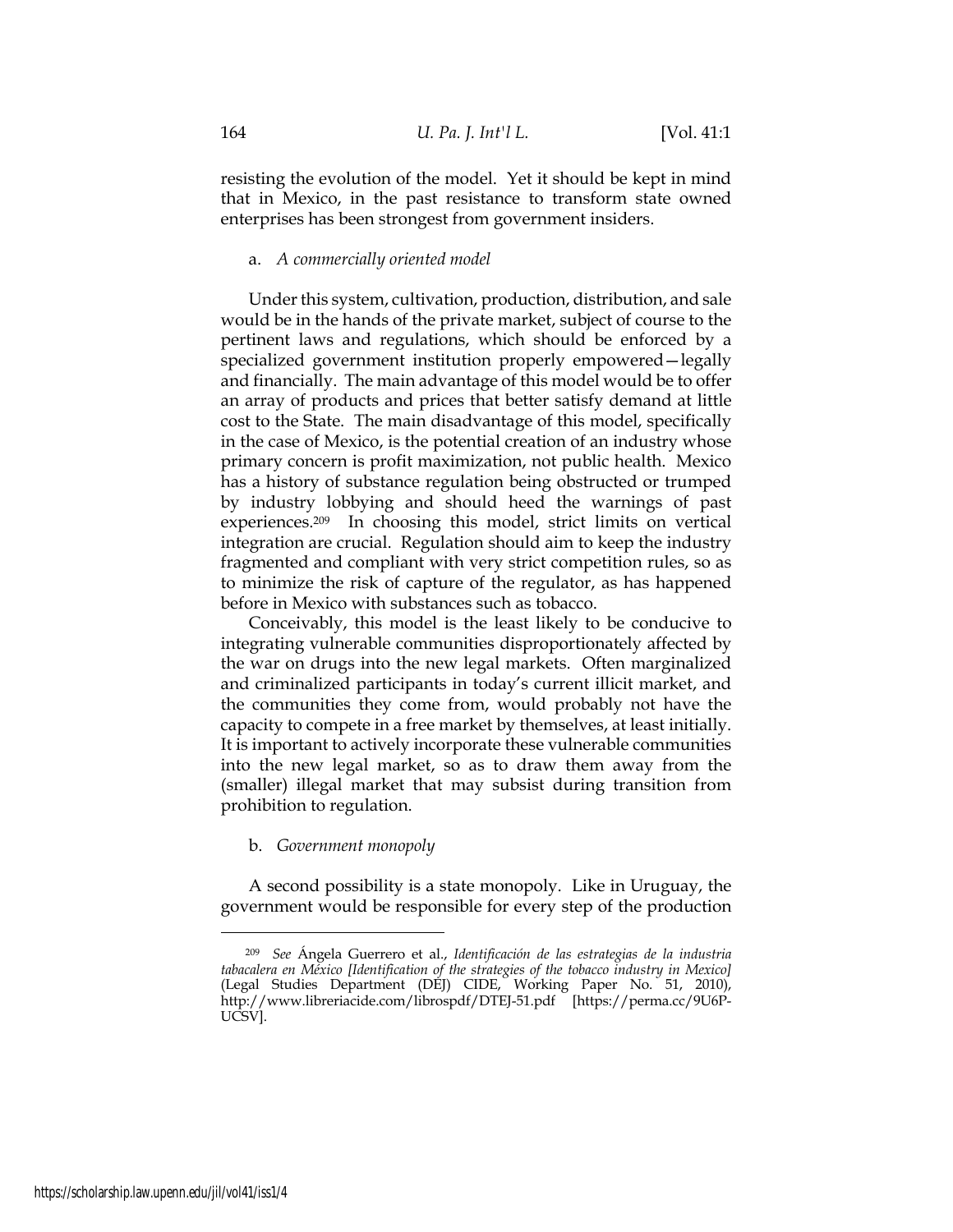chain, from seed to sale. Under this model, the government could franchise producers to cultivate the drug, and then sell it through licensed pharmacies. Still, there should be a separate and specialized government agency in charge of regulating the entire activity even if the latter is in the hands of the government itself.

There are several arguments in favor of a government-run industry. It could minimize diversion of drugs to the black market by giving the government close control over the product. By removing profit-seeking from the core of the industry, the model allows the government's commitment to public health to be paramount. Practices which are used to promote sales, such as advertising, attractive packaging, and equivocal labeling, would be more easily avoided, and quality control could focus on health objectives rather than profit-maximization. Importantly, a public, non-commercial model avoids one of the most problematic features of current legal drug industries like tobacco: the emergence of a few large private actors with the capacity and incentives to capture the regulator.

A disadvantage of a government monopoly could be inefficiency and difficulty in adapting to shifts in demand. If there is not enough production, or the product is not of good quality or high enough potency, some users could return to the black market. Government monopolies are often inefficient.

### c. *Mixed model*

This mixed model seeks to harness the benefits of the two previous models by establishing a government monopoly exclusively on wholesale while allowing for private production and retail distribution through franchises. Retail sale at point-ofproduction could be permitted for producers, but the bulk of the market would be served while avoiding vertical integration. This model would allow for close government control of the substance itself and simultaneously facilitate the gathering of information about the market so as to document and assess success in achieving the public-health goals of regulation.

Two government entities would need to be established, at least initially: a public enterprise that would hold the monopoly over wholesale; and as in the previous cases, a separate regulatory agency. This bifurcation would also allow for later break-up and privatization of the wholesale monopoly once the regulating agency is deemed robust enough to enforce regulation without risk of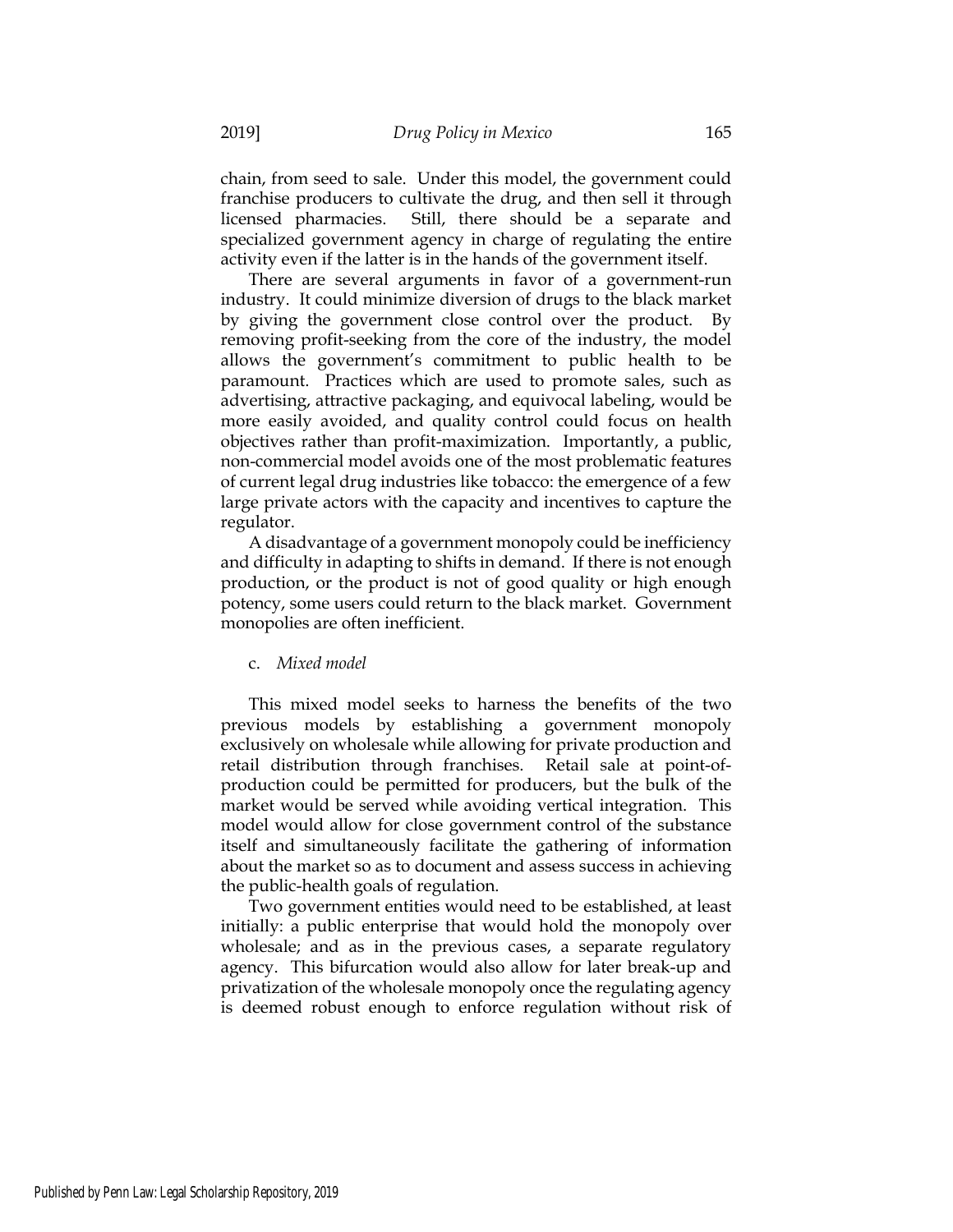capture. The regulating agency would license growers and approve franchise of retail points. The public enterprise would buy the bulk of the production (excepting point-of-sale retail), test for quality control, package and label it and sell it to the licensed retailers. The regulating agency would, among its other regulatory powers, establish limits for how much can be grown for each licensed grower or sold by retailers, and would enforce regulation such as limits on advertising linked to cannabis and sale to minors. Through both the state-owned distribution company and the government regulatory agency, the state would maintain control and ensure that public health is the priority at each link in the production chain, while allowing for private participation in production and sale. This is important for a country like Mexico that, unlike Uruguay, has a considerable number of citizens currently participating in illegal production and retail. If incorporation of this population into the legal economy is one of the driving objectives of regulation—and it should be—then this model has a considerable advantage over a state monopoly.

The mixed model has all the benefits of a state monopoly, and additional ones:

> By eliminating the profit-maximizing thrust of private intermediaries, the licit cannabis industry could quickly become competitive and displace the illicit market.

> As all products must flow through one (public) entity, the cost of government inspection and monitoring could be considerably lower than in a purely commercial model. A commercial model would purportedly require inspecting and monitoring a multiplicity of private actors. This is particularly relevant for Mexico, as it does not currently have the institutional capacity to effectively monitor and inspect an open market with a large number of outlets, as tobacco control efforts have shown in the past.

> Information gathering will be significantly eased through wholesale control. This capacity will be crucial in the initial phases of setting up a regulated market. Periodic revisions and adjustments of regulation will be crucial to ensure success of a transition away from prohibition.

> For the specific case of Mexico, which has a much larger industry (production) and market (distribution) than Uruguay but relatively weaker regulatory institutions, than, for instance, Colorado or Canada, the mixed model allows for simultaneously maintaining control of information and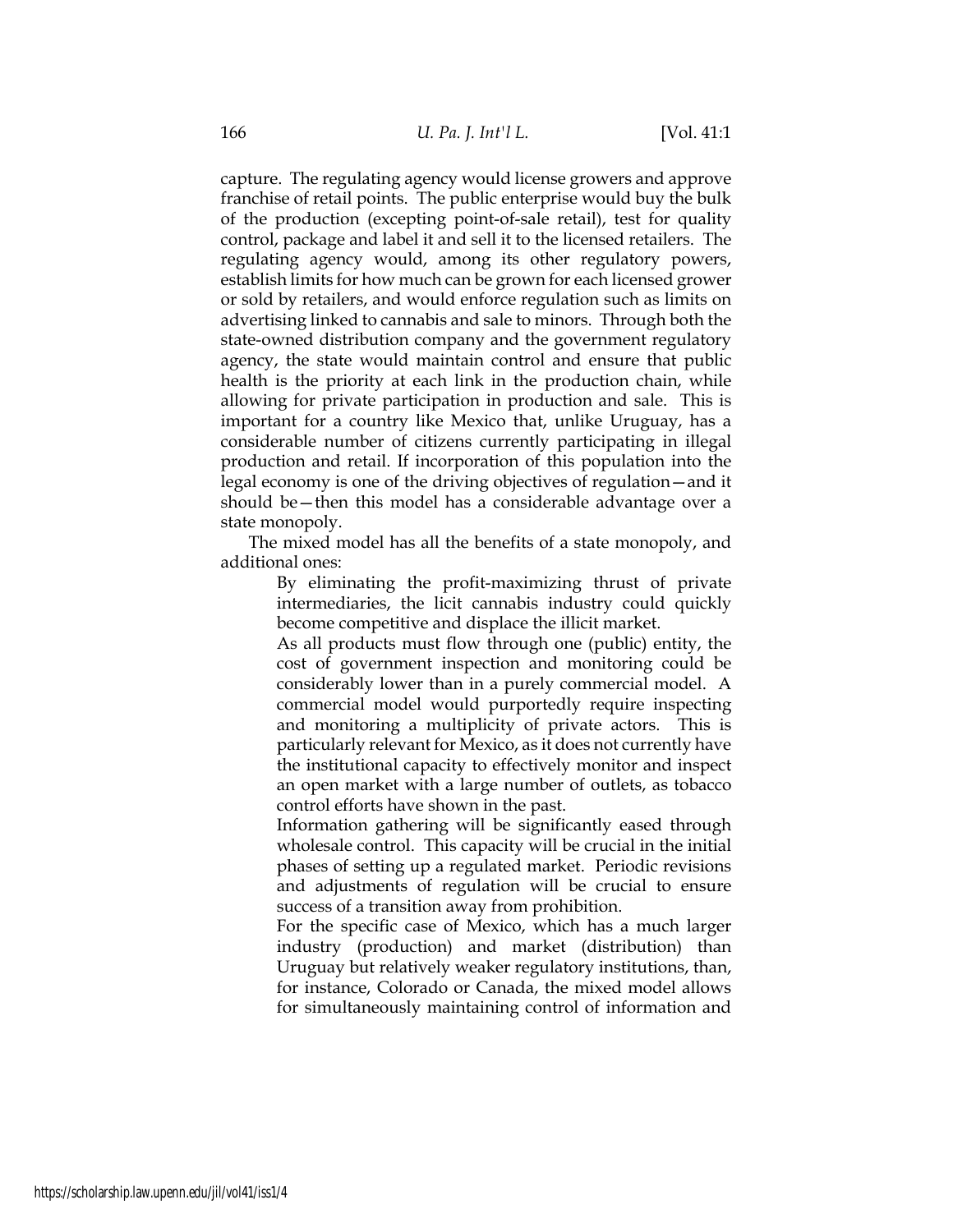the market, while allowing the overwhelming majority of non-violent private individuals, who currently participate in the illicit industry, to move into a licit market.

Communities currently most affected by prohibition—such as farmers and dealers from the poorest areas and those who have been internally displaced—should be the focus of targeted programs to ensure their incorporation into the newly established legal markets as a form of social reparation, no matter what model is chosen. The mixed model could be most beneficial to these groups. By allowing the government to work as the middle-man, it would be easier and probably less costly to have those from poorer communities participate in the market and also ensure a safer product.

Farmers who are already growing cannabis should have the option to continue with the cultivation of such crops. This would have two advantages: 1) it is an incentive to exit the illicit market, thus increasing the potential of the regulated market to displace the former; and 2) it provides producers already specialized in the production and distribution of marijuana, which would facilitate the rapid construction of a legal market (and consequent displacement of an illegal market). Those convicted only of non-violent crimes against health and those who have not been convicted for selling to minors should still be able to participate in the market.

2. Opioids

Opioids should also be brought into a legal market, but under much stronger regulation than cannabis. We recommend two parallel regulations, which are non-exclusive: (i) regulated poppy cultivation and private production of pharmaceuticals for medical use—both national and international—and (ii) a public monopoly for poppy cultivation and the production and distribution of opioids destined for uses other than pharmaceutical. Regulating poppy cultivation and production of opioids would allow current growers and producers to exit the illicit market and to take advantage of an already specialized sector. This could facilitate the construction of a legal market (and the displacement of the current illicit one).

Mexico does not have an opioid use problem like in other countries, such as the neighboring United States. It is however, one of the world's main poppy cultivators. According to the United Nations Office on Drugs and Crime (UNODC), Mexico is the thirdlargest opium poppy cultivator in the world, after Afghanistan and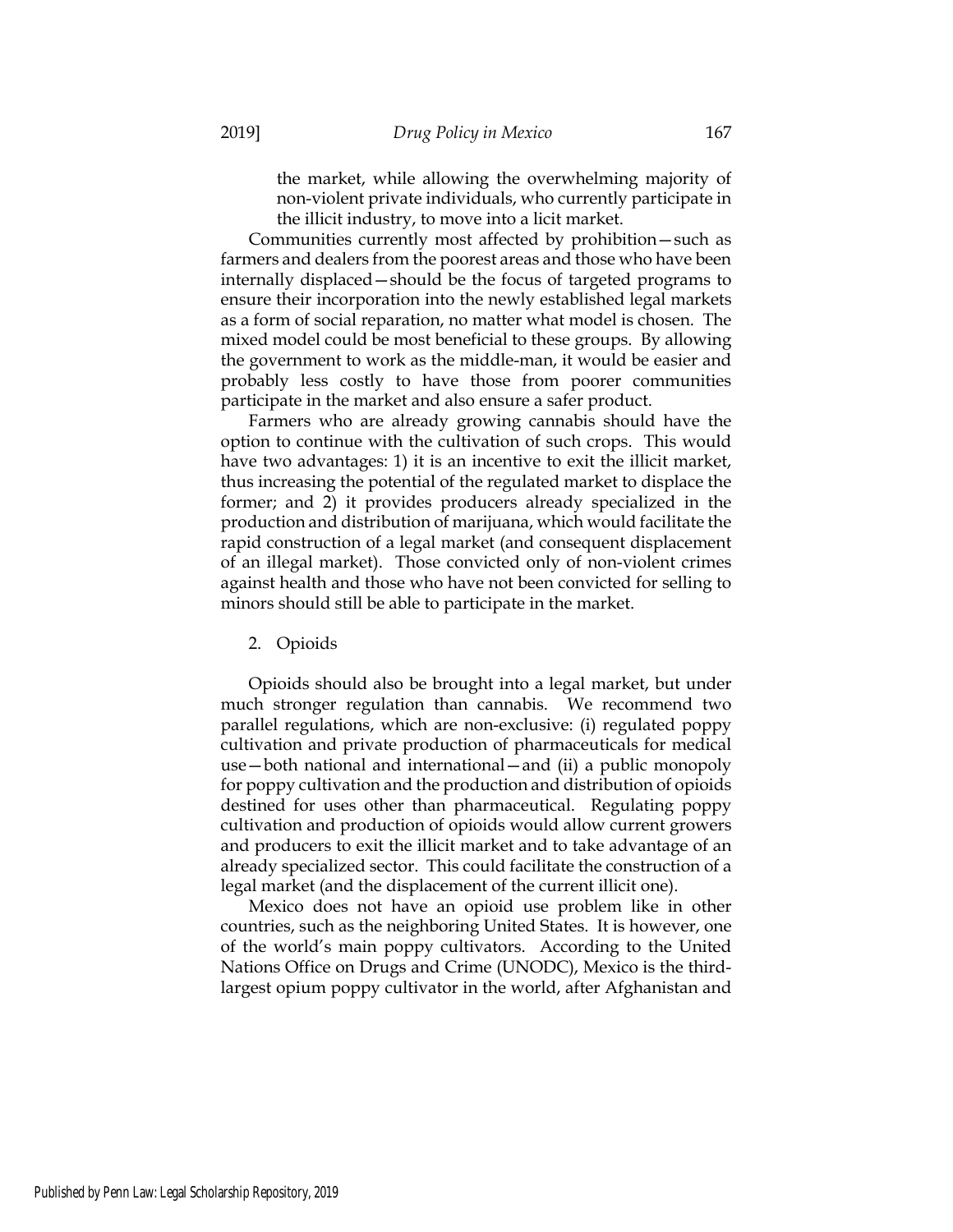Myanmar.210 By 2016, Mexican poppy cultivation had purportedly grown more than three times the national amount estimated in 2013.211

The central objective of drug policy should be to prevent or limit the use of opioids for non-medical purposes, while bringing cultivators into the legal market. This can be done through regulation. As shown by the Global Commission on Drug Policy's Position Paper "*The Opioid Crisis in North America*",<sup>212</sup> the opioid epidemic in the U.S. started with poorly regulated medical prescription and by allowing overly permissive publicity and promotion of opioid medications. The problem was exacerbated when a crackdown on the medical supply was carried out without providing adequate treatment and harm reduction measures to existing users. By abruptly cutting off legal supply, users moved into the black market to more dangerous illicit street drugs, such as heroin, and highly potent synthetic opioids, such as fentanyl. The result was an increase in overdoses and mortality.213 To ensure that Mexico does not face a similar problem, a two-pronged approach should be implemented. On the one hand, strict controls must be placed on the distribution, promotion, and publicity of opioidderived medicines. This should include guidelines and training on prescription and regular monitoring of health providers. Additionally, public health campaigns should be put in place to warn the medical community (doctors, nurses, and hospital staff) and patients of the risks of drug use disorder and overdoses that can arise from the medical use of opioids. On the other hand, existing users and people who lose access to prescription opioids should be

<sup>210</sup> *See* UNITED NATIONS OFFICE ON DRUGS AND CRIME, WORLD DRUG REPORT  $26$  (2016),

https://www.unodc.org/doc/wdr2016/WORLD\_DRUG\_REPORT\_2016\_web.pd f [https://perma.cc/BZ3P-JXHA].

<sup>211</sup> *Id.*

<sup>212</sup> *See The Opioid Crisis In North America* (Global Commission on Drug Policy, Position Paper, Oct. 2017), http://www.globalcommissionondrugs.org/wpcontent/uploads/2017/09/2017-GCDP-Position-Paper-Opioid-Crisis-ENG.pdf [https://perma.cc/4N9L-49CS]. *See also* Nick Werle & Ernesto Zedillo, *We Can't Go Cold Turkey: Why Suppressing Drug Markets Endangers Society*, 46 J. L. MED. & ETHICS 325 (2018).

<sup>213</sup> *See* Werle & Zedillo, *supra* note 212 (noting that the U.S. regulation of opioids simultaneously suppresses and promotes their use, and the law employs harsh criminal and regulatory sanctions to suppress illicit use, while at the same time legally supplying opioids through an immensely profitable and powerful pharmaceutical industry).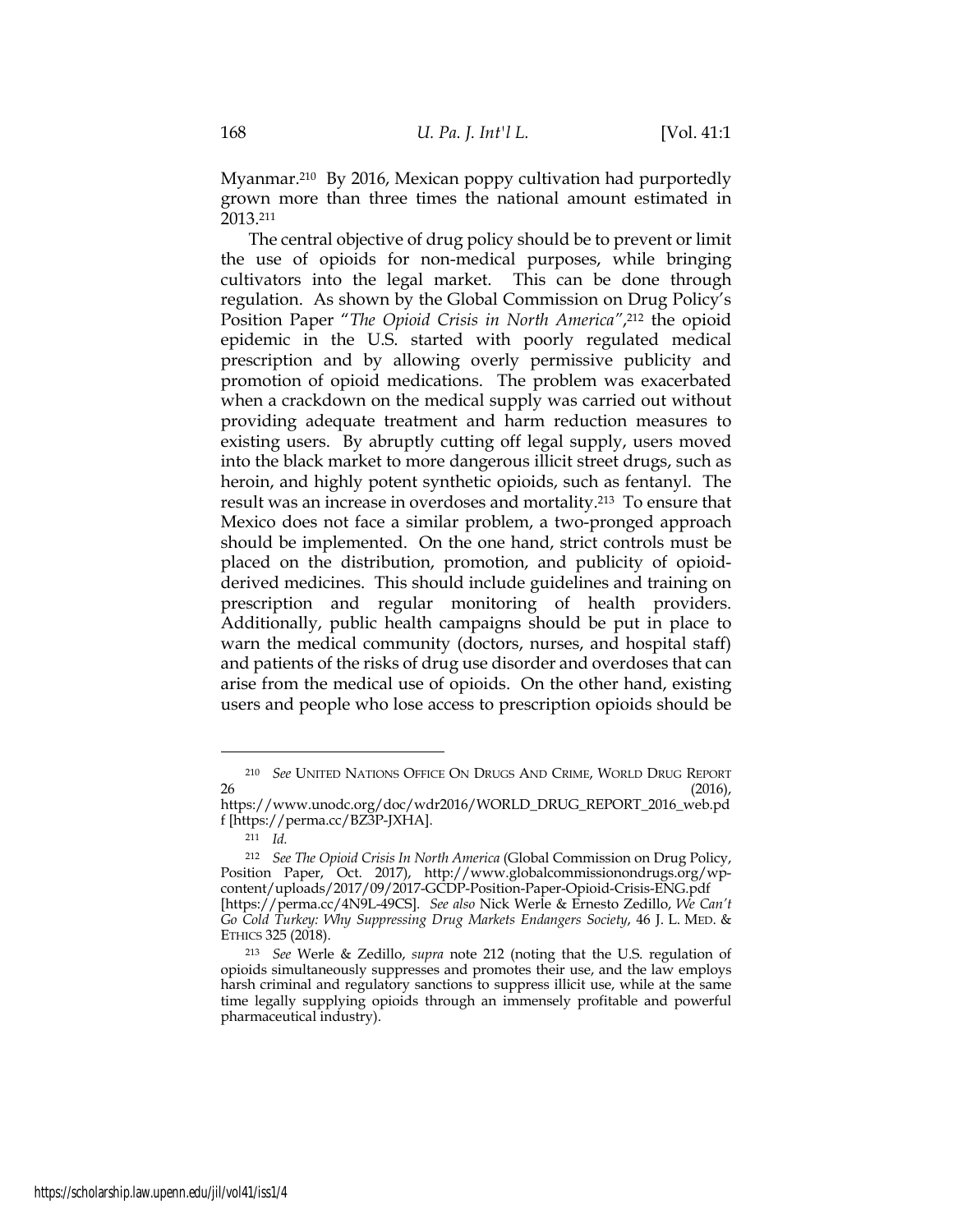offered immediate access to adequate treatment and harm reduction measures.

Although Mexico does not yet have a problem with prescription opiate use, it has registered a rise in heroin use.214 For the existing heroin-using population, we propose public treatment services that should offer a range of options including provision of heroinassisted treatment (HAT) in affected communities. If needed, registered dependent users would be able to obtain a strictly controlled, quality supply of heroin from doctors or pharmacists. People who use heroin would have medical settings in which to use, with the possibility of taking small quantities for external use. This ensures the strength and purity of heroin is known and controlled, and that it is used with clean injecting equipment. Pilot programs for HAT should be set up in those places that currently have the most prevalence, such as Tijuana and other border cities.215

Additionally, in terms of treatment, opioid substitution therapy (OST) should be explored, including the use of medical cannabis as a substitute for problematic opioid use. OSTs—including methadone216 and buprenorphine—should be put in place without burdensome rules or drug testing requirements.217 While OSTs are not a cure, *per se*, they can help patients stabilize their lives and manage their use, and reduce the harmful consequences of problematic drug use. Maintenance therapy has been shown to be more clinically effective and cost effective than detoxification.<sup>218</sup>

<sup>214</sup> *See* Martínez, *supra* note 141; Zambrano & Gómez, *supra* note 141.

<sup>215</sup> In other countries currently using HAT, availability is limited. It is only available under strict criteria, including long-term use and failure to respond to other treatments. We recommend providing HAT without those barriers to entry.

<sup>216</sup> Methadone is a synthetic opioid that produces longer-lasting, less intense intoxication than heroin, permitting people with opioid dependence to achieve a stable, high-functioning state without withdrawal symptoms or cravings. It has been proven to reduce illicit opioid use.

<sup>&</sup>lt;sup>217</sup> In countries like the United States, there are extensive federal regulations governing methadone maintenance. Under federal law, all methadone Under federal law, all methadone maintenance treatments must occur in a federally regulated opioid treatment program. Specially licensed practitioners must provide the treatments, and the law prohibits them from prescribing methadone. Methadone for maintenance generally must be dispensed and immediately consumed, requiring patients to visit clinics daily. Finally, opioid treatment programs must randomly screen patients for illicit drugs. Other forms of opioid maintenance are also restricted by law. Doctors seeking to prescribe buprenorphine must receive special training and certifications, and federal law limits the number of patients they may treat at any time.

<sup>218</sup> *See* Werle & Zedillo, *supra* note 212.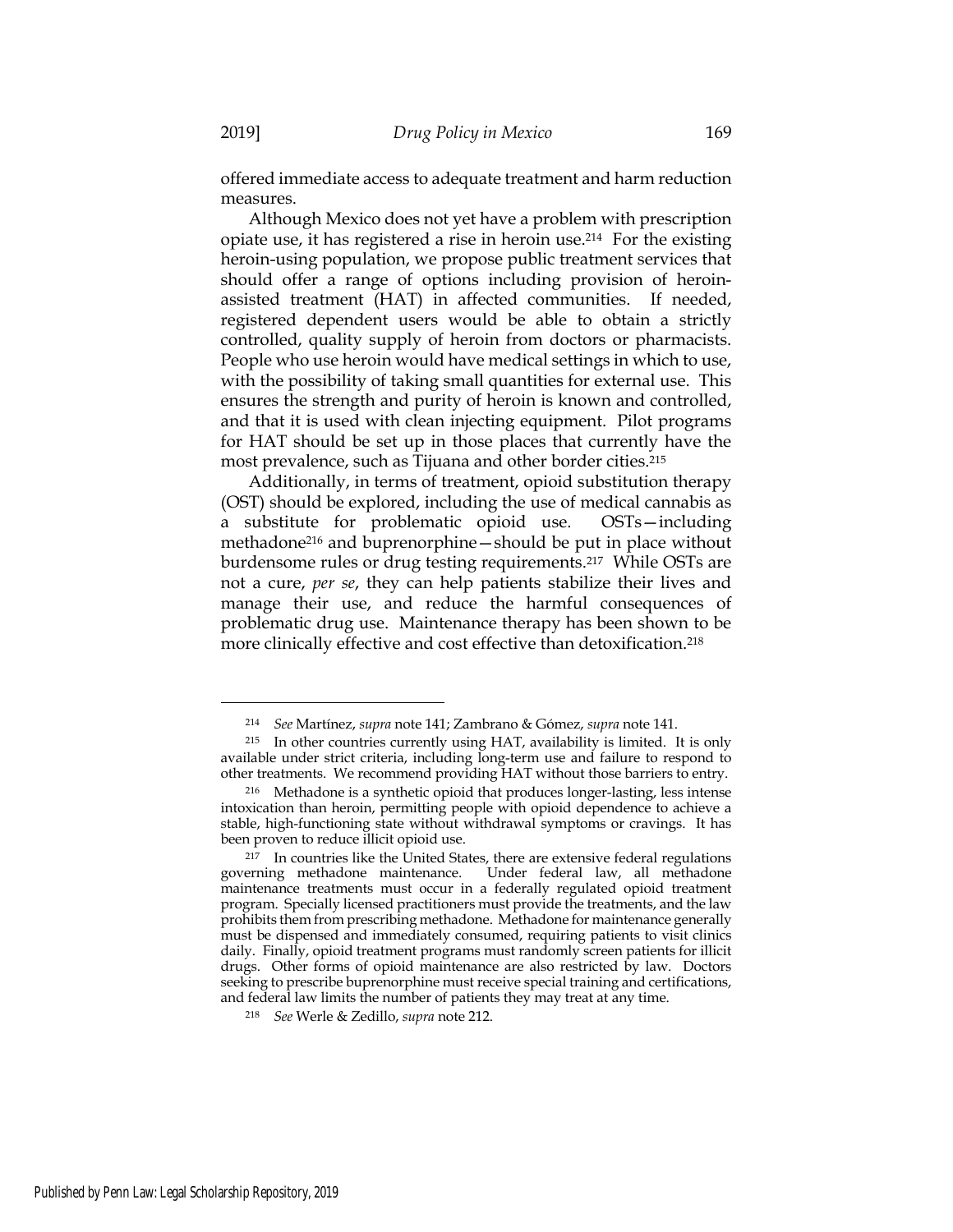For opiates, we also recommend the following harm reduction measures:219

> Providing safe-injection facilities, which provide people who use drugs with a safe, hygienic place to consume drugs obtained off-premises;

Ensuring patients are not summarily cut off from opioids;

 Implementing needle and syringe exchange programs, including access to clean syringes, other sterile drug equipment and education (e.g. teaching sterilization techniques);

Providing HIV and Hepatitis C testing;

 Preventing overdose, which should include prescribing naloxone with opioids; and

Counseling and educating the community.

Finally, apart from an increase in federal, state, and local budgets for prevention, education, and treatment, we recommend that public funding go to the Ministry of Health to create more public centers for residential treatment, so that people who use drugs are not left with poorly regulated, privately run "annexes" as their only option.220

### 3. Cocaine

In contrast to other substances, we offer here only one recommendation merely as an illustration of a possible regulation model. As in the other cases, any decision on cocaine regulation must be based on sound, multidisciplinary and comprehensive studies not yet available. It is important to note that what little experience with regulation of legal coca exists is not applicable to Mexico, as Mexico is not currently a producer of coca and has no documented traditional use of coca. For coca and, more importantly, cocaine, a state monopoly of cultivation, production, importation, and wholesale should be set up, and a limited number of pharmacies should be licensed to sell the final product with

<sup>219</sup> These recommended measures also apply to people who use other injection drugs, such as meth. These policies and services should be easy to access, involve people who use drugs in the program design, and include those people as peers and providers. Additional providers should be trained in drug user health, ensuring that anybody working on harm reduction measures or treatment has the proper training and scientific and medical knowledge.

<sup>&</sup>lt;sup>220</sup> Like the harm reduction measures, this applies to people who use any drug where residential treatment is needed.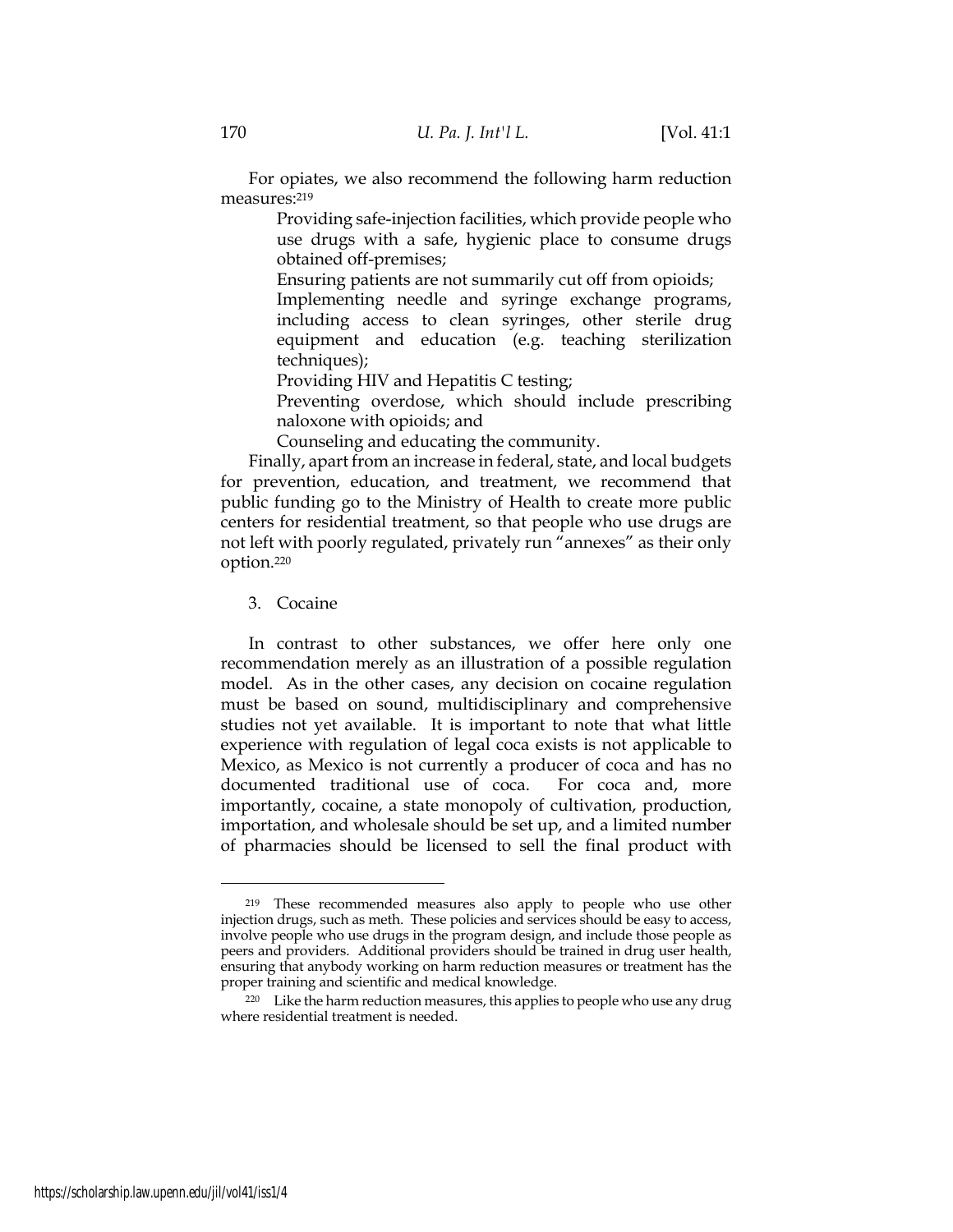required doctor prescriptions. These pharmacies should follow strict guidelines such as labeling and registering quantities, and not publicizing that they sell the drug. Regulating cocaine would serve as a harm reduction measure avoiding other, more dangerous, forms of coca derivatives, such as crack, while providing access to safe products. It would also be a means to reduce violence and trafficking, specifically international trafficking as national production would substitute for importation.

4. Others

Methamphetamine and commercial inhalants are two substances particularly problematic under current prohibition, yet regulated policy solutions are less frequently explored in the literature than in the cases of opioids or cannabis. Consideration could be given to a two-pronged approach: decriminalizing methamphetamine use and possession for personal use and prompting people who use methamphetamine to switch over to safer, legal drugs. Later, the HAT model could potentially be adapted for methamphetamine use. Currently, there are no marketapproved medications used to treat meth dependence; however, some studies show that using prescription stimulants could treat both methamphetamine and cocaine dependence.221 Research should be funded to further investigate this alternative.

As to inhalants (a commercial product not currently under prohibition yet very harmful when used as a drug), pilot programs could be explored, such as a program to substitute an inhalant with legal cannabis. Revenue from the emergent licit markets in cannabis, opioids, and cocaine should be partially earmarked to provide prevention and treatment for populations who use inhalants, particularly youth.

## *Enforcement of drug laws: quickly deescalating militarization*

The enforcement of drug laws should be primarily an administrative matter, not a criminal one. The military should not

<sup>221</sup> *See* John Mariani & Frances Levin, *Psychostimulant Treatment of Cocaine Dependence*, 35(2) PSYCHIATRIC CLINICS OF NORTH AMERICA (June 2012) 425; Alison Knopf, A*MAT for methamphetamine or cocaine addiction: The case for Rx -stimulants*, 27(36) ALCOHOL & DRUG ABUSE WEEKLY (Sept. 21, 2015).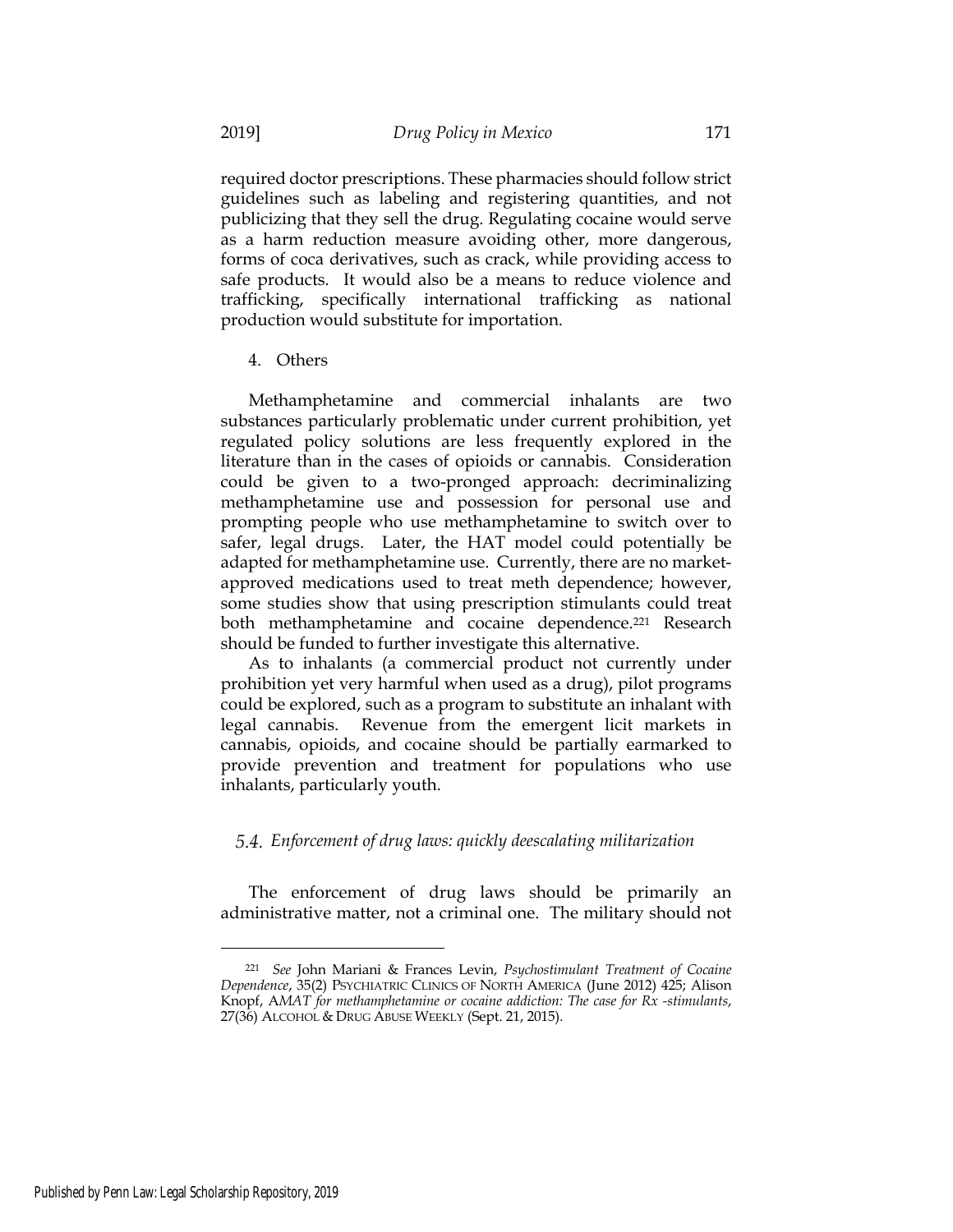participate in drug control efforts or any other criminal or public security matters, in accordance with Article 21 of Mexico's Constitution. Current militarization must be deescalated in a programmed manner, which takes into consideration the differentiated security needs of regions and cities and sets out timeframes needed to professionalize civil authorities that would substitute the military forces currently tasked with public security duties. While the military continues to perform tasks constitutionally reserved to civil authorities, it should be regulated by a transitory and exceptional public security framework, which would include guidelines for the use of weapons and protocols as regards their presence and operations among the civilian population. The currently used framework designed for military conflict, to which the military's training and tactics logically correspond, should not be used.

It is also indispensable that government gather, produce, and publish information about the use of force by public authorities. Investigations should be carried out to determine responsibility in the systematic rise of violence and torture, with civilian supervision to ensure transparency. Importantly, every recorded case in which authorities have used lethal force should be fully investigated by civil—as opposed to military—authorities.

# *Other considerations*

Given the importance of the right to health—and the obligation of the government to respect, protect, promote, and guarantee it any drug policy reform should have the health system—both public and private—as a key player. The public health system, including the Ministry of Health and the social security institutes for private and state workers (IMSS and ISSSTE national and state's), should decisively and directly participate in education, prevention and treatment efforts, alongside the more traditional drug policy offices, such as the National Commission Against Addictions (CONADIC). Drug policy and the right to health in relation to drug policy are not simply about drug use, but also about health and wellbeing in a broader sense. Additionally, because drug policy in Mexico is tied to many other arenas, including opportunities for employment and education, the health sector should lead the inter-sectorial work, with the education, agriculture, and labor sectors, to guarantee the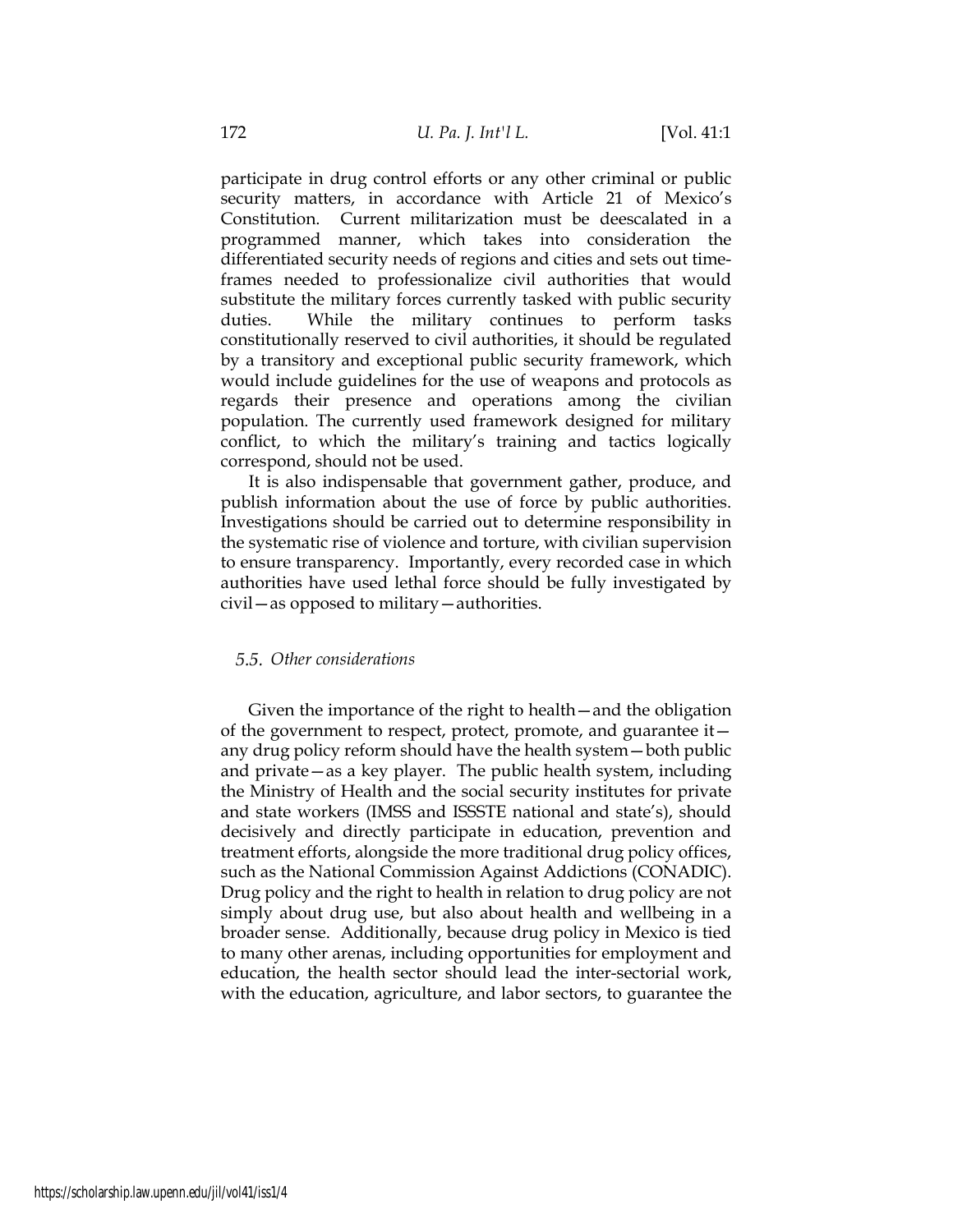right to health. The private health system should follow any new recommendations for drug treatment as well.

In order for the government to guarantee the right to health, it needs to improve efforts geared toward treatment, prevention, and education. For this to take place, it is crucial to increase the federal and state budgets, to allocate more resources.

Education and prevention:

 Education and prevention should be at the center of drug policy. This includes providing information about risks and adopting policies to manage risk. For example, the quality of products must be supervised, advertisement of drugs should be tightly restricted or even banned, and sales to minors should be punished.

 The public needs to see drug use as a public health issue, not a criminal one. The government should promote a destigmatizing campaign so that people who use drugs are not criminalized or shunned.

 Any strategy of prevention and education must start from childhood to prevent the use of drugs by children. A broad set of prevention measures need to be adopted specifically for minors, including but not limited to services aimed at preventing use by minors in general and early detection programs to identify populations already engaged in experimental or occasional use in order to help them avoid excessive, frequent or problematic use.

 Respecting the framework of human rights and, specifically, the right to the free development of personality, an ambitious campaign of objective and truthful information about marijuana and its risks should be put in place so that adults can make their personal choices.

 Actions tailored to vulnerable groups, including children, adolescents, people suffering from mental illness, and problematic or dependent users should be designed and implemented.

Treatment:

 The State has the obligation to offer prevention and rehabilitation services. Any model that is used to comply with this obligation must be based on the reduction of risks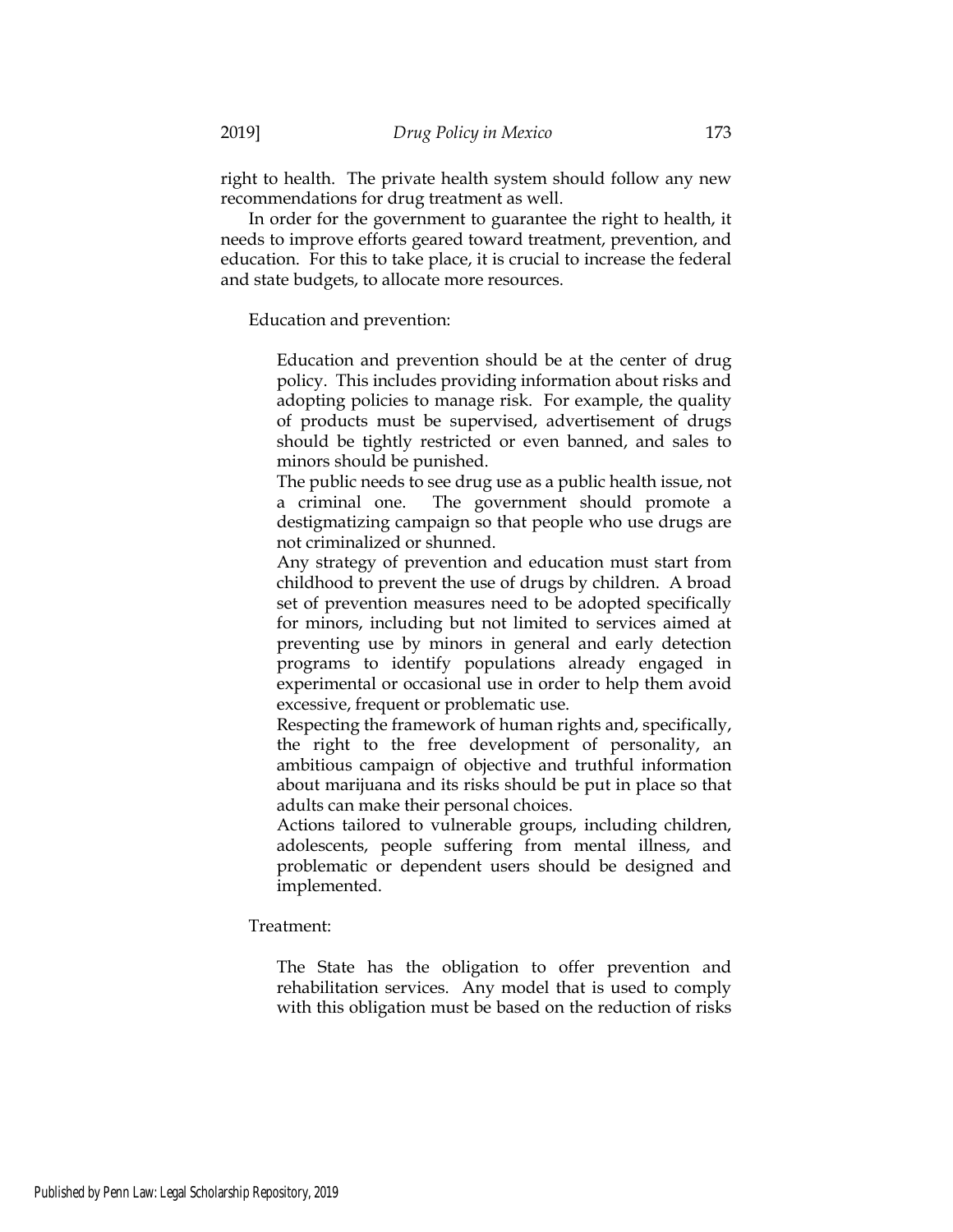and damages, understanding this concept as a set of policies and non-coercive incremental programs aimed at avoiding or reducing risk situations with a clear view to reduce the associated damages. It must also guarantee that all the institutions and people in charge of working in the prevention and treatment of the problematic use of substances are trained and sensitized with the most up-todate information.

 These services should be voluntary, free, secular, and universally accessible based on health and human rights.

 It is crucial to provide resources to the Ministry of Health to enable it to offer in-patient rehabilitation at public centers. So that the so-called annexes will not be the only costeffective solution, the State needs to provide rehabilitation centers where patients can stay long-term and receive appropriate medical treatment. Budgets also need to be increased so that monitoring and inspection of all existing centers and annexes can take place.

 There must be rehabilitation centers specifically tailored for women.

Information:

 Strengthen data collecting capabilities on the use of marijuana in particular, and all other drugs in general.

 Strengthen data collecting capabilities regarding black markets of drugs.

 Procure information on the changes in drug policy so that variables can be identified and measured over time. This will ensure an accurate evaluation of the success or failure of the policy.

## 6. CONCLUSION

The "war on drugs" has failed globally and has led to a national tragedy in Mexico. The attempt to enforce prohibition has brought about crime, violence, death, disease, corruption, undermining of institutions and violation of essential human rights. Indeed, Mexico's extremely weak rule of law is a big problem of which the explosion of organized crime is one of its many expressions. Strengthening the rule of law is possible by undertaking a